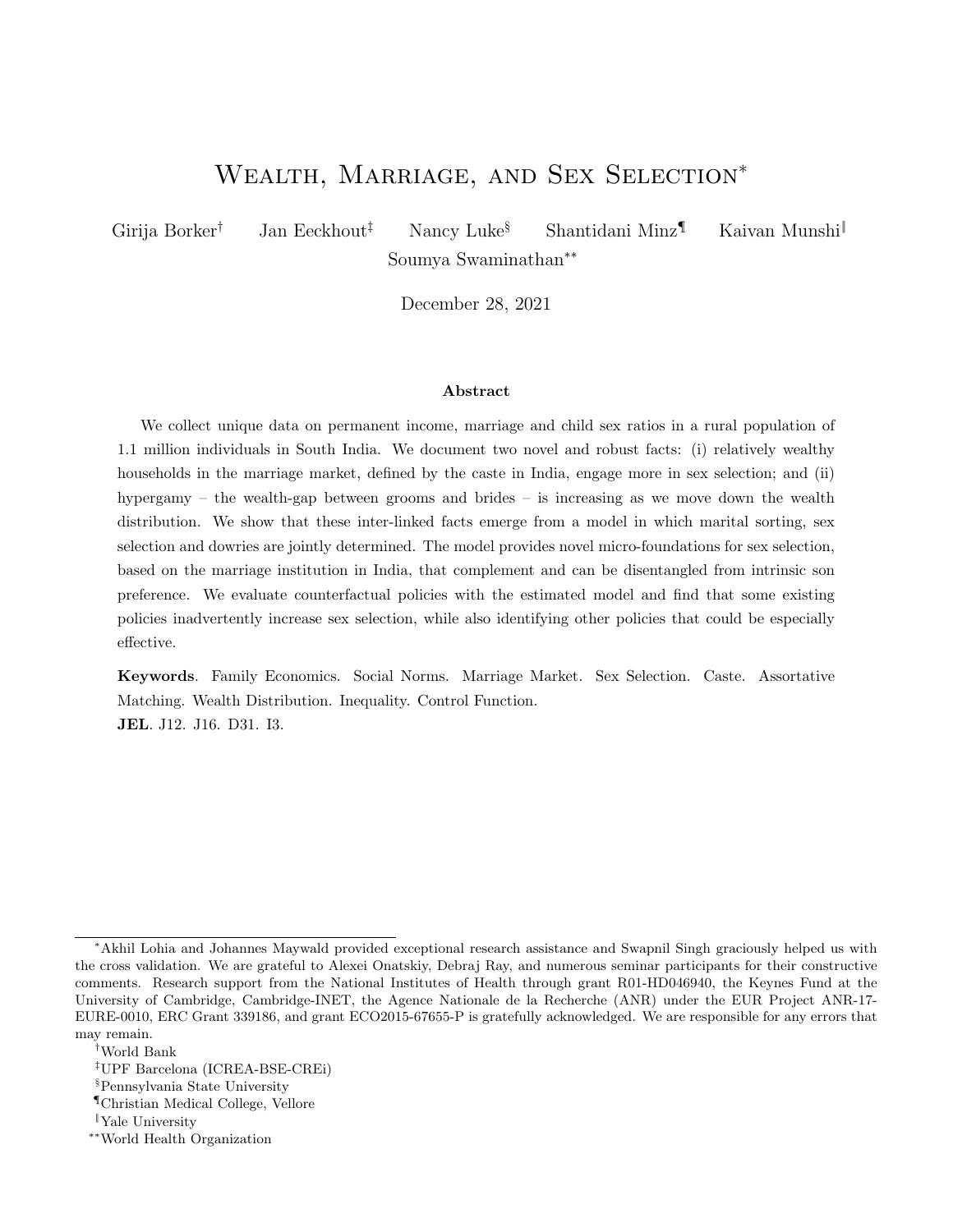## 1 Introduction

Sex selection through female feticide, infanticide, or neglect is a serious problem in many parts of the world. Amartya Sen brought sex selection to public attention over 30 years ago when he famously claimed that 100 million women were "missing" in Asia (Sen, 1990). Since that time, India has made tremendous economic progress. Economic development has been associated with greater gender equality on many dimensions (e.g. Geddes and Lueck (2002), Doepke and Tertilt (2009)). However, on the sex selection dimension, the problem has persisted. Child (aged 0-6) sex ratios in India were 109 boys per 100 girls in the most recent 2011 population census, which implies, based on the natural benchmark of 102 set in our analysis, that 2.4 million girls were missing in that age cohort.<sup>1</sup>

Our research provides new empirical and theoretical insights into this longstanding problem. Using unique data we have collected from rural South India, we document two novel and robust facts: (i) relatively wealthy households within each marriage market, defined by the caste in India, engage more in sex selection; and (ii) hypergamy – the wealth-gap between grooms and brides – is increasing as we move down the wealth distribution. We show that these two inter-linked facts emerge from a theoretical model in which marital sorting, sex selection and dowries are jointly determined.

Our analysis also sheds light on the underlying motivations for sex selection. Two mechanisms have been proposed to explain sex selection in India: son preference in which parents desire a male heir, either to provide old-age support or to inherit their wealth, and daughter aversion, in which marriage payments or dowries make parents worse off with a girl than with a boy (Guilmoto, 2009). The son preference mechanism has been examined theoretically (Edlund, 1999; Bhaskar, 2011) and has also received empirical support (Bhalotra et al., 2019). In contrast, although there is some recent evidence that exogenous increases in dowries worsen the sex ratio (Alfano, 2017; Bhalotra et al., 2020), the theoretical foundations underlying the daughter aversion mechanism are less well understood. In particular, there is no obvious reason why girls' families, who are on the buyer's side of the market when marriage payments flow to the boy, should be necessarily disadvantaged in equilibrium. The model that we develop in this paper provides novel micro-foundations for daughter aversion, or what we call the marriage market mechanism, based on the organization of the marriage institution in India.

In our model, parents are endowed with a particular level of wealth that is available for consumption. Parents are altruistic and so if their children were single, they would distribute their wealth so that they and their children consume the same amount. However, this is not the allocation of resources that emerges in equilibrium. Marriage in India is patrilocal, which means that the girl leaves her natal home when she marries. Her altruistic parents must thus use the dowry to share wealth with their daughter. The dowry is given to the in-laws and is combined with their own wealth before being subsequently distributed. We will see that the inability of the girl's parents to make the premortem bequest directly can under specific conditions

<sup>&</sup>lt;sup>1</sup>The natural sex ratio at birth favors boys and is typically assumed to be  $105$  (Guilmoto, 2009). Subsequent mortality favors girls, but there is no similar widely agreed upon benchmark for the 0-6 age group, which will be the focus of our analysis. As discussed below, widespread sex selection only commenced in the 1980s in South India, which is the setting for our research. Drawing on population censuses prior to that time, we set the benchmark natural sex ratio for children aged 0-6 at 102 boys per 100 girls.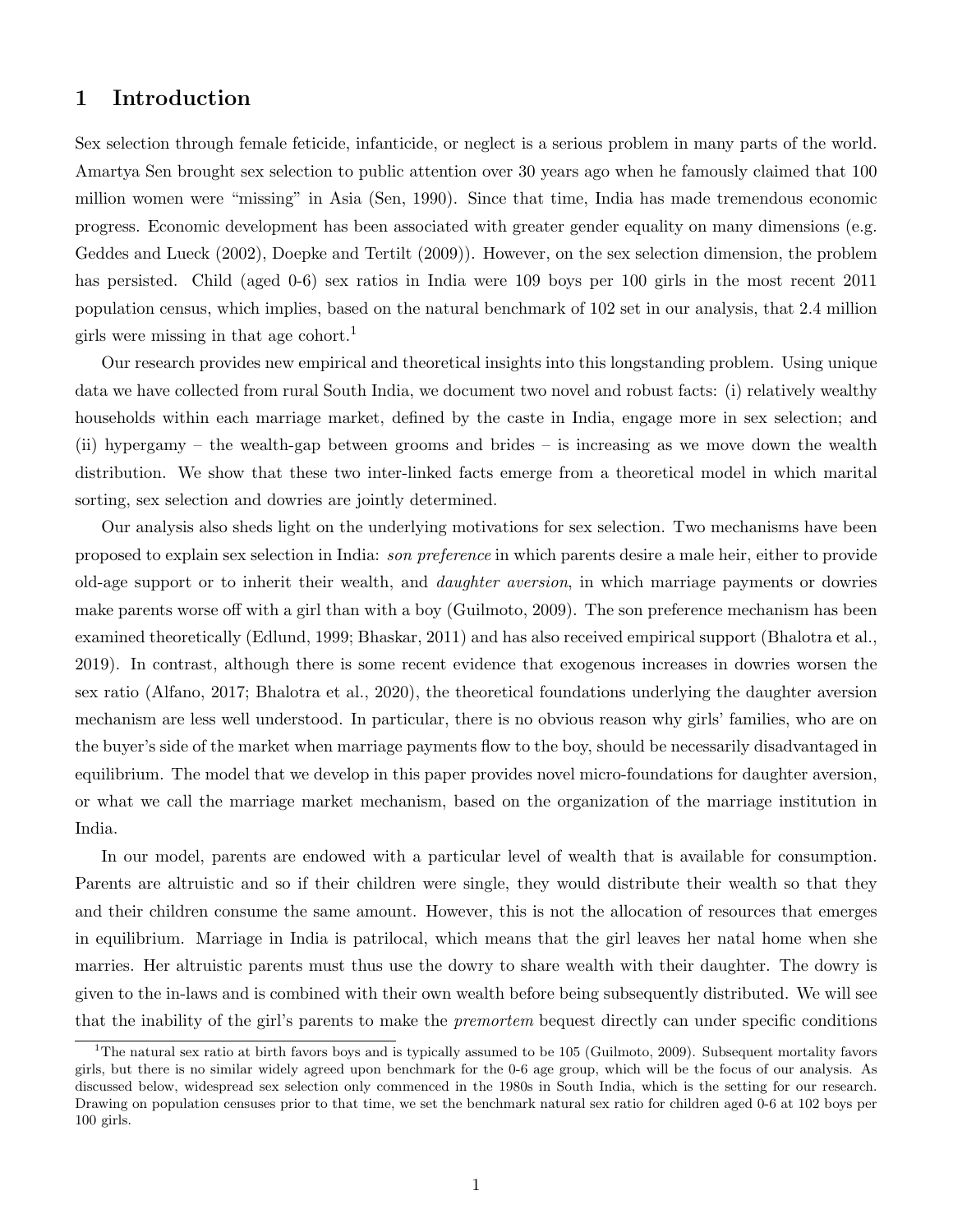(discussed below) leave parents worse off with a girl than with a boy, which, in turn, results in sex selection.

We solve the model, incorporating intrinsic son preference and the marriage market mechanism described above, in three steps. In the first step, we establish that there is positive assortative matching on wealth, which is a well documented feature of the marriage market in India; e.g. Bloch and Rao (2002). The marriage market is precisely defined by the endogamous caste or jati, with many castes coexisting in a given area, and this feature of Indian society will play an important role in the empirical analysis that follows. Given that parents are altruistic, all girls' parents want their daughters to match with wealthy boys, whose families have greater resources, thus allowing the daughter-in-law to consume at a higher level. The dowry is a price that equilibrates the demand and supply of marriage partners. It must be increasing steeply enough in wealth to ensure that less wealthy girls' parents are not willing to deviate from the assortative equilibrium and pay the price that is needed to match up in wealth. The dowry has been characterized in the literature as a price in the marriage market (Becker, 1973) or as a bequest from the girl's parent to her (Botticini, 1999). A distinguishing feature of the marriage transfer in our model is that it serves both purposes, allowing girls' parents to make (indirect) bequests, while simultaneously clearing the marriage market (see also Anderson and Bidner (2015)).

The second step in solving the model is to establish that there is sex selection at every wealth level within the marriage market (caste). In general, sex selection arises when the utility from having a boy exceeds that from having a girl. Assuming that there is heterogeneity in the pecuniary and non-pecuniary cost of sex selection, parents below a cutoff cost will then choose to select the sex of their child. With the son preference mechanism, the utility surplus from having a boy is generated exogenously. With the daughter aversion or marriage market mechanism, three conditions must be satisfied for this surplus to be endogenously generated: (i) There must be an absence of commitment on the boy's side. If the girl's parent could transfer the bequest to her directly or if the boy's side could commit to making the optimal transfer ex post, then sex selection would not arise. (ii) The girl's bargaining position in her marital home must be relatively weak, which results in her receiving a less than equal share of the available resources. If those resources were divided equally across all members of the household, then there would be no sex selection even in the absence of commitment. (iii) The social norm in India that all girls must marry must be binding. If that were not the case, a girl's parent could avoid the disutility associated with the marriage market mechanism by leaving her single.<sup>2</sup>

Once there is sex selection, the wealth distribution on the two sides of the marriage market (which determines the pattern of matching) becomes endogenous. As in the family economics literature; e.g. Greenwood, Guner, and Vandenbroucke (2017), we must account for the two-way interaction between the family's sex selection decision and the marriage market equilibrium; i.e. sex selection, the wealth distribution, and the dowry must be solved simultaneously. The expression for the dowry, in addition, holds a fixed point. This is a challenging problem, which has not been previously solved in the matching literature. We are nevertheless able to show analytically that sex selection exists, under reasonable parameter restrictions, at the top of the wealth distribution (where the wealthiest boys and girls match with each other) and at the bottom of

<sup>&</sup>lt;sup>2</sup>Although social norms have historically received less attention in the micro-development literature, there have recently been some attempts to understand how such norms can affect the functioning of the marriage institution (Ashraf et al., 2020; Corno et al., 2020).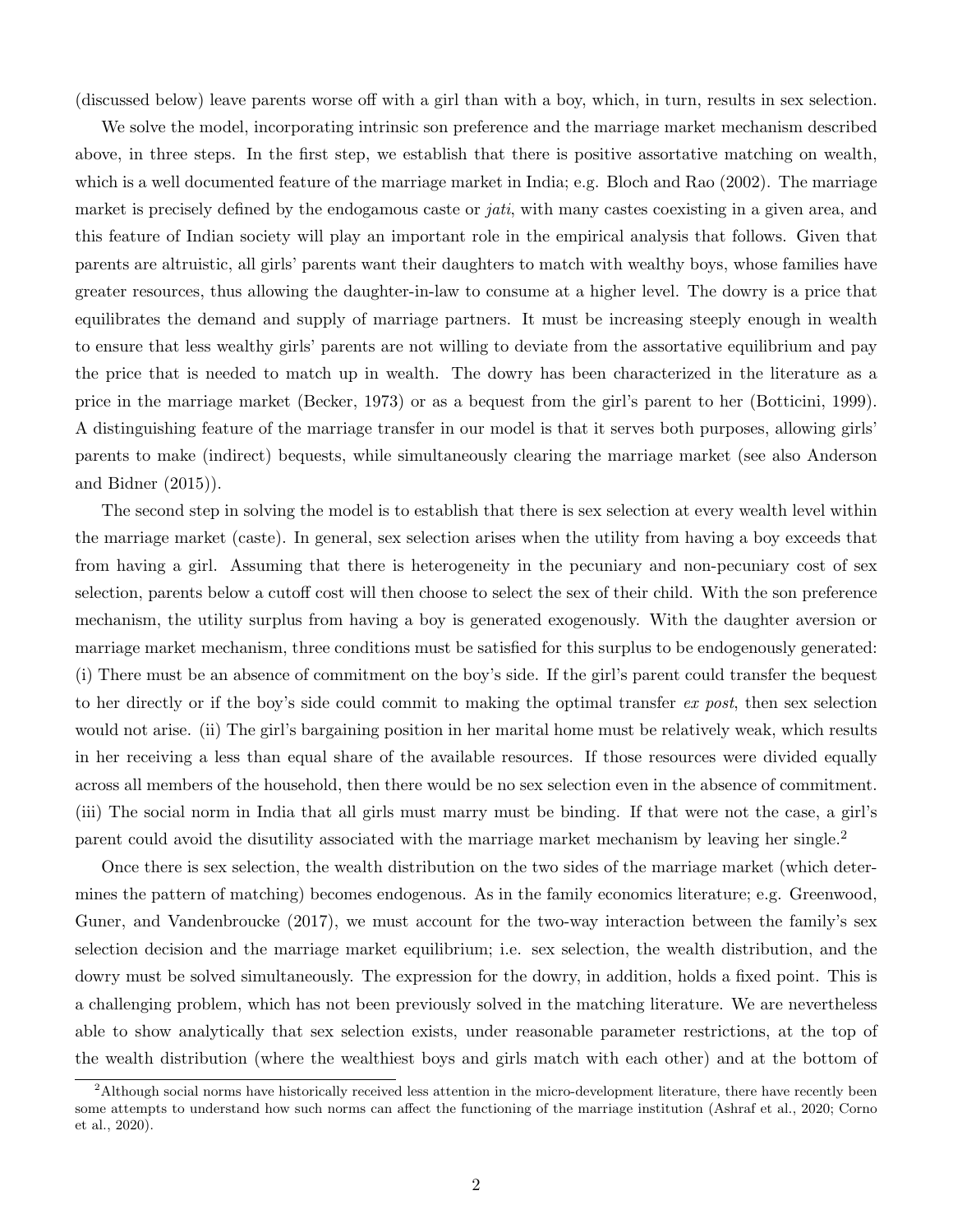the wealth distribution (where the dowry of the last boy to match is pinned down by his outside option of remaining single). In addition, we solve the model numerically and observe that sex selection exists at each point in the wealth distribution.

The third and final step in solving the model is to establish that sex selection is declining as we move down the wealth distribution within a marriage market (caste). The intuition for this result is provided by the following example. Suppose that there are 100 wealth levels and two boys and one girl at each wealth level. Except for the number of boys and girls, the wealth distribution is the same and uniform on [1,100]. Then under positive assortative matching, one of the boys with wealth 100 marries the girl with wealth 100 and the other boy marries the girl with wealth 99, the boys with wealth 99 marry the girls with wealth 98 and 97, and so on, until the last boy to be matched, with wealth 50, marries the girl with wealth 1. The key insight is that the wealth-gap or hypergamy is increasing as we move down the wealth distribution: at the top (100,100) there is no wealth gap and at the bottom (50,1) the wealth gap is 49. This is obviously not an equilibrium. Poorer parents are less disadvantaged by having a girl and, thus, they will have less incentive to select the gender of their child. As a result, the sex ratio will adjust and be less biased as we move down the wealth distribution (although the wealth-gap will continue to increase in equilibrium). Note that this decline in sex selection is not driven by an associated decline in equilibrium dowries. Although we assume that dowries are always positive, in line with the evidence that dowries are universal in India (Chiplunkar and Weaver, 2021), the model does not generate implications for the relationship between dowries and relative wealth. The reason why sex selection is declining as we move down the wealth distribution is because girls are marrying higher up and because they are in increasingly short supply (which allows the girl's side to appropriate an increasing share of the marital surplus).

It is generally believed that wealthy (landowning) households are more likely to practice sex selection (Murthi et al., 1995). There is also anecdotal evidence that this practice is more prevalent in landowning upper castes; e.g. the Jats and Rajputs in North India (Jeffery et al., 1984) and the Gounders and Kallars in South India (George et al., 1992). Recent research that exploits exogenous changes in property rights (Bhalotra et al., 2019) provides statistical support for the postulated association between sex selection and (land) wealth, which in our model would increase intrinsic son preference. However, this channel is distinct from the implication derived above from our model, and from the models of Edlund (1999) and Bhaskar  $(2011)$ , which is that sex selection is increasing in relative wealth *within* the marriage market (defined by the caste in India). Our research breaks new ground by verifying this implication.

The empirical analysis uses data from the South India Community Health Study (SICHS). This study covers a rural population of 1.1 million individuals residing in Vellore district in the South Indian state of Tamil Nadu. The study area is representative of rural Tamil Nadu and rural South India with respect to socioeconomic and demographic characteristics; e.g. age distribution, marriage patterns, literacy rates, labor force participation, child and adult sex ratios, and religious composition. The analysis makes use of two components of the SICHS: a census of all 298,000 households drawn from 57 castes residing in the study area, completed in 2014, and a detailed survey of 5,000 representative households, completed in 2016. The survey collected information on the marriage of the primary respondent (the household head) and the marriages of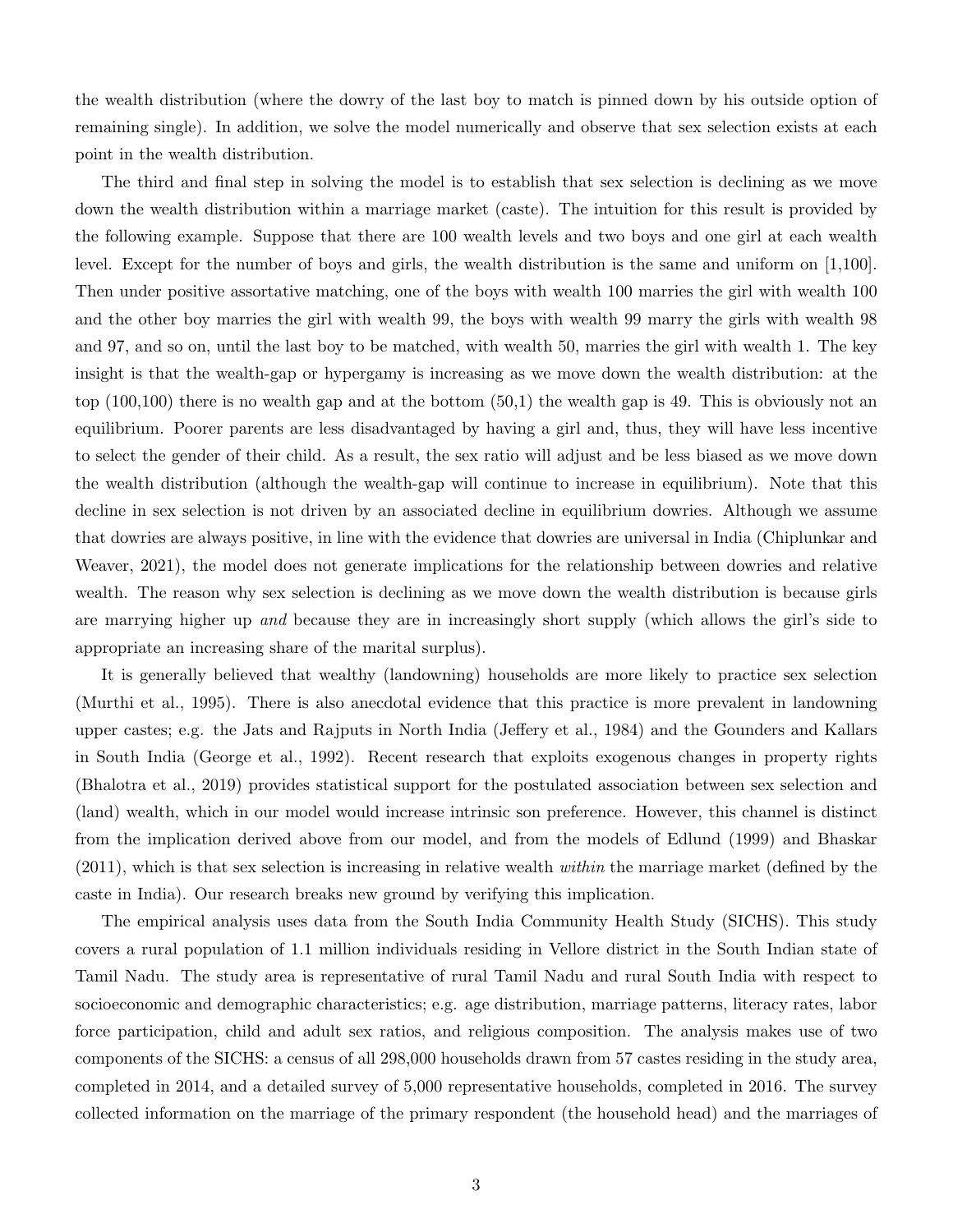his children (in the preceding five years) which we use for the analyses of dowry and hypergamy. To test the predictions of the model for sex selection, we use the SICHS census data, which include nearly 80,000 children aged 0-6. In general, extremely large data sets are needed to detect sex selection with the required level of statistical confidence. The SICHS census is the only data set we are aware of that is large enough to estimate the relationship between family wealth and sex selection within castes.

The terms wealth and permanent income, which determines the resources available for consumption, are used interchangeably in our analysis. The SICHS census and the SICHS survey collected information on the household's realized income in the preceding year. This income includes a transitory component, which we purge to construct measures of permanent income.<sup>3</sup> In addition, we account for the fact that family size varies in practice, in contrast with the model in which each household consists of a single parent and a single child, by using per capita wealth to measure the family's position in the caste wealth distribution.

We begin the empirical analysis by documenting that dowries are always positive, as assumed in the model. Although the model does not have unambiguous implications for the association between dowries and relative wealth, it does predict that dowries given by girls will exceed dowries received by boys at each wealth level (because girls marry up when there is sex selection). Using the relative wealth measures described above, we verify this prediction with SICHS survey data. We then proceed to test the key implications of the model for hypergamy and sex selection. We verify that hypergamy is increasing (using SICHS survey data) and sex selection is decreasing (using SICHS census data) as we move down the wealth distribution within castes.

Although our focus is on relative wealth, other factors, including absolute household wealth, could also determine sex selection. We take advantage of two features of the data to identify the relative wealth effect: (i) the data cover multiple castes, within which independent marriage markets are organized, and (ii) the per capita wealth distribution varies across castes. Once caste fixed effects are included in the estimating equation, the threat to identification is that household wealth or family size, which are used to construct per capita wealth, directly determine or are correlated with other independent determinants of sex selection. Following Das et al. (2003), we thus include a flexible control function, with household wealth and family size as arguments, in the estimating equation. With this research design, we effectively compare families that have the same wealth and the same size, but are located at different positions in their caste's per capita wealth distribution. While we verify that the observed increase in sex selection with relative wealth is robust to alternative specifications of the control function, our preferred specification is determined nonparametrically (based on the fit to the data) by cross validation.

The current child sex ratio in the study area, obtained from the SICHS census, is 109, which is just slightly higher than the corresponding statistic for South India from the 2011 census (108). Although the sex ratio is biased, based on our natural benchmark of 102, it is not exceptional. Nevertheless, within castes, our estimates indicate that the sex ratio varies from 101 in the bottom decile of the wealth distribution, to as

<sup>&</sup>lt;sup>3</sup>If multiple income realizations are available, the average will provide a measure of permanent income. We take this approach in the dowry analysis, where incomes for relevant households are available from the census and the survey. However, this is infeasible for the analyses of hypergamy and sex selection. For these analyses, household income predicted by (potential) agricultural productivity, based on a detailed historical assessment of the villages in the study area, is used to measure permanent income.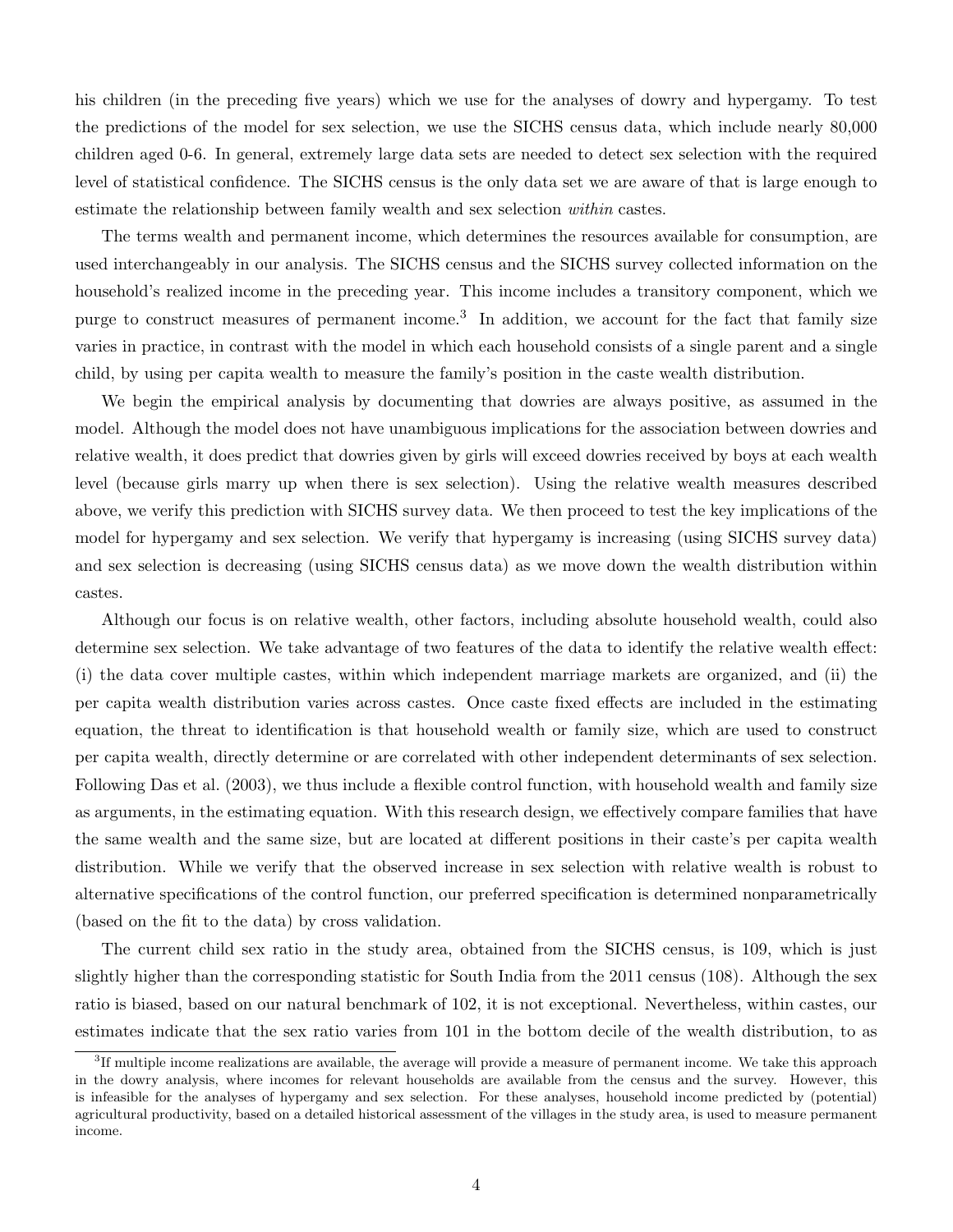high as 118 in the top decile (which is comparable to the sex ratios in the worst states in the country). The marriage market is organized in the same way in all castes and the positive association between sex selection and relative wealth is obtained caste by caste across the social spectrum in our study area. We would thus expect our results to hold more widely.

We complete the analysis by estimating the structural parameters of the model and conducting counterfactual simulations. The first simulation decomposes the contribution of the son preference mechanism and the marriage market mechanism: based on our estimates, the latter mechanism accounts for 52% of the variation in sex ratios within castes. The next set of simulations examines the effectiveness of alternative programs that attempt to reduce sex selection by targeting the marriage market mechanism. This analysis is especially relevant, given our new findings on the extent of sex selection within castes. In recent years, the central government and many state governments have introduced cash transfer programs rewarding parents if they have a girl, with the objective of reducing daughter aversion. We find that some existing programs, which target specific (low income) households, could actually worsen sex selection overall, by changing the equilibrium marriage price within castes. While this is an important finding in itself, our counter-factual analysis indicates, in addition, that transfers that flow directly to married women and thus avoid the marriage market channel could be substantially more effective than transfers to parents (even if they are altruistic towards their children). Based on this finding, we argue below that an easily implementable change in existing programs, with regard to the timing of the transfers, could substantially increase their impact.

## 2 A Model of Wealth, Marriage, and Sex Selection

### 2.1 Marriage in India

We take the following features of the marriage institution in India as given in our analysis. First, marriages are endogamous, matching individuals almost exclusively within their caste or jati.<sup>4</sup> Second, marriages are patrilocal, with women moving into their husbands' homes, which are often outside their natal village (Dyson and Moore, 1983; Rahman and Rao, 2004). Third, marriages are arranged by the parents and relatives of the groom and bride, with family wealth being a major consideration when forming a match (Prasad, 1994; Bloch and Rao, 2002; Desai and Andrist, 2010).<sup>5</sup> Fourth, the social norm is that all girls must marry (Caldwell et al., 1983; Arnold et al., 1998; Bhat and Halli, 1999; Basu, 1999). Bloch and Rao (2002) note that "getting one's daughter married is considered an Indian parent's primary duty and to have an older unmarried daughter is a tremendous misfortune with large social and economic costs." The consequence of this social stigma is that marriage is universal for women in India, whereas the marriage rate for men has varied by region and over time, depending on the availability of brides (as documented by Gupta (2014), using census data over

 $4E$ vidence from nationally representative surveys such as the 1999 Rural Economic Development Survey (REDS) and the 2005 India Human Development Survey (IHDS) indicates that over 95% of Indians marry within their caste. Recent genetic analyses have established that these patterns of endogamous marriage have been in place for over 2,000 years (Moorjani et al., 2013).

<sup>&</sup>lt;sup>5</sup>Rao (1993a) finds that household characteristics, especially land wealth, matter more for matching than individual characteristics in rural India. Our own results, reported below, indicate that matching on family wealth is independent of matching on education.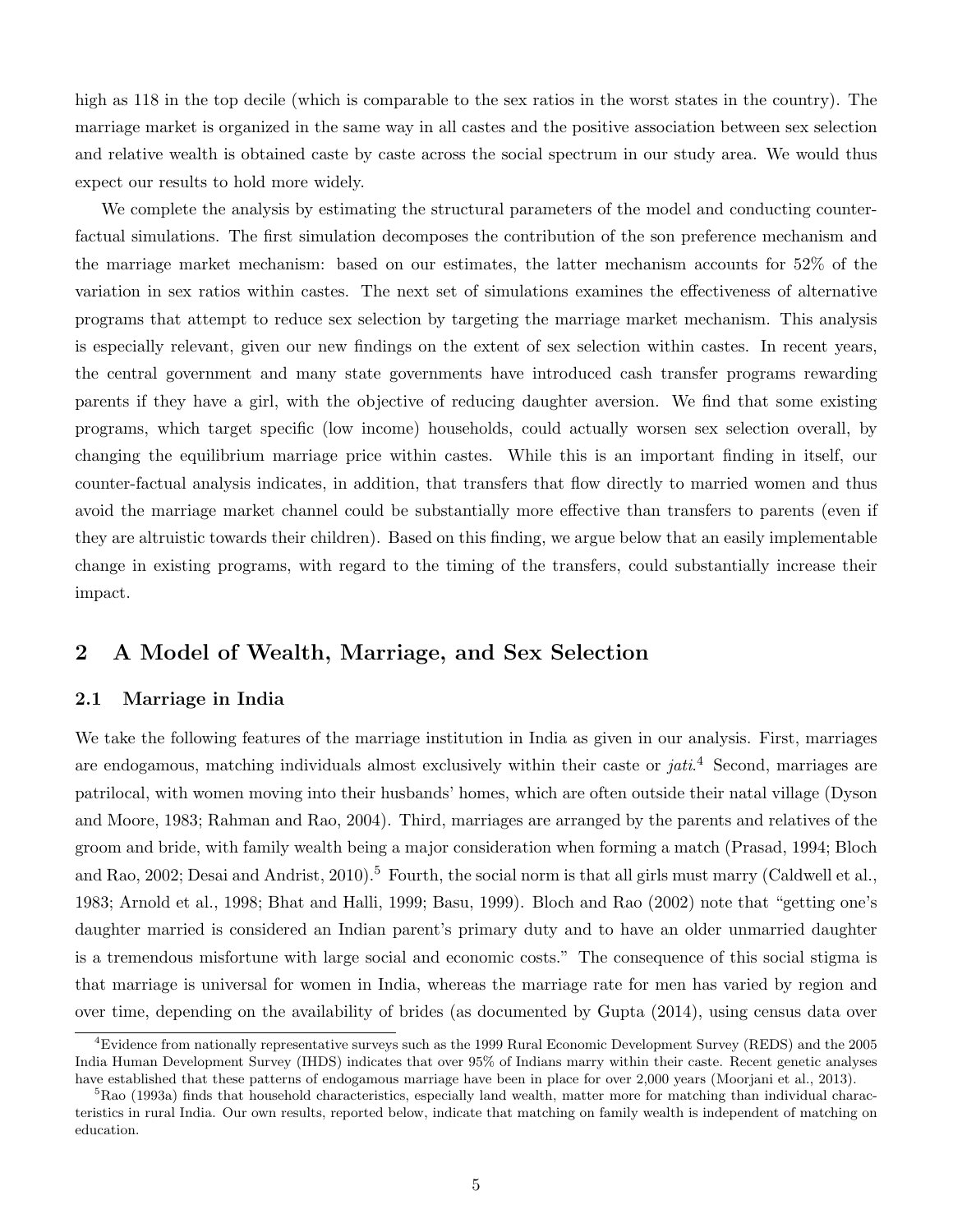the course of the twentieth century).

Although the level of the dowry is determined endogenously in our model, the way in which the payment is organized is determined by the marriage institution. As discussed, marriages are arranged by the bride and groom's parents. In addition, more than 90% of new couples begin their married life co-residing with the groom's parents (Desai and Andrist, 2010). Over time, cash and gold, which can be easily appropriated by the in-laws, have come to constitute an increasing share of the dowry payment (see Prasad (1994) and the references cited therein). Given these features of the marriage institution, it follows that the "dowry is not transferable to the bride, nor does the daughter gain control of the dowry in the way in which the son gains control over land following the partition of his parents' estate. In fact, even the groom's control over the dowry is likely to be subordinate to that of his parents as long as the latter are alive" (Sharma, 1980). The fact that the marriage payment flows to the in-laws before it is distributed within the household, will have important consequences for sex selection in our analysis.

## 2.2 Model Set Up

The model that we develop in this section isolates those elements of the Indian marriage institution that are responsible for sex selection. The model is thus set up to be as parsimonious as possible, abstracting away from many features of the family and the marriage market that are not directly relevant for the analysis.

Population. Consider a population of families with measure 2. We assume that a family consists of one parent and one child. The gender of the parent is irrelevant. The gender of the child is the purpose of our analysis. Under natural circumstances, without sex selection, a child is born a boy or a girl with equal probability, and the distribution of children would each have measure one.<sup>6</sup> Families are indexed by their wealth z which is distributed according to the measure  $\Gamma(z)$  on  $[\underline{z}, \overline{z}]$ , with  $\Gamma(\overline{z}) = 2$ . Denote the boy's family wealth by x and the girl's by y. The measure of families with boys and with girls will be endogenous, as will be the distribution of wealth. We denote the wealth distribution of families with boys by  $F(x)$  and with girls by  $G(y)$ . Under natural circumstances, without sex selection, and with equal probability of having a boy or a girl, the wealth distribution of boys is identical to that of girls:  $F(\cdot) = G(\cdot) = \frac{1}{2}\Gamma(\cdot)$ .

PREFERENCES. Denote the wealth-contingent consumption of parents by  $C_x$ ,  $C_y$  and that of the children by  $c_x, c_y$ . All individuals have logarithmic preferences over consumption, and we assume that families maximize the sum of their members' utilities  $U = \log(C_i) + \log(c_i) + \mathbb{I}_x u_b, \forall i = \{x, y\}.$ <sup>7</sup> Although the focus of the analysis is the marriage market channel for sex selection, we incorporate a coexisting intrinsic son preference channel by assuming that families who have a boy get a utility boost  $u<sub>b</sub>$ . Denote the maximized utility of

 $6$ Although the sex ratio at birth is not exactly equal to one in practice, what matters for the analysis is the sex ratio in the marriage market. Under natural circumstances, the adult sex ratio is indeed equal to one.

<sup>7</sup>Equivalently, parents have altruistic preferences over the utility of their children. The assumption that preferences are logarithmic is broadly consistent with Euler equation estimates of the inter-temporal elasticity of substitution; e.g. Attanasio and Weber (1993), Blundell et al. (1994). Although there are only two generations in the model, we can capture the steady state of a fully dynamic model with overlapping generations by interpreting the weight on the child's consumption utility as reflecting the cumulative (discounted) weight on all future generations. It is possible that the parent's and the child's consumption would then no longer receive equal weight, and this would also be true if parents were not perfectly altruistic, but this extension to the model would not change the results that follow.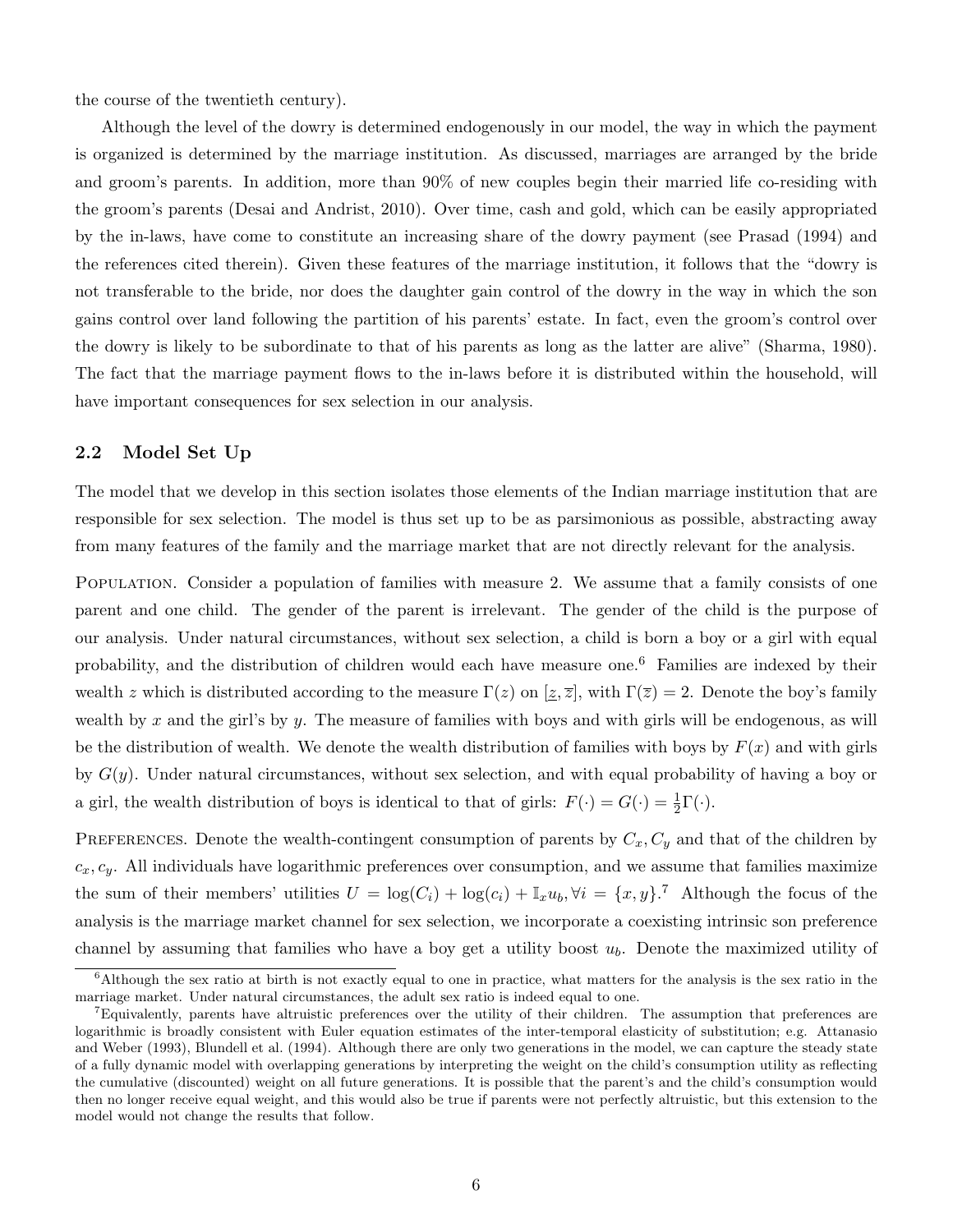the groom's family with wealth x marrying a bride with wealth y by  $u(x, y)$  and the associated utility for the bride's family by  $v(x, y)$ .

THE MARRIAGE INSTITUTION. The model incorporates the key features of the marriage institution listed above. Castes form independent marriage markets and we can think of the model as describing one such market. Marriages are arranged, with family wealth being the major consideration when forming a match. The additional institutional feature that is especially relevant for the model is that marriage in India is patrilocal; i.e. women move into their husbands' homes. Patrilocal marriage has benefits and costs for the girl's family. The cost of patrilocal marriage to the girl's family is that the boy's parent is only willing to accept the match if the girl's parent pays a dowry d. The benefit is that the girl will get to consume a fraction of the boy's family's wealth (inclusive of the dowry payment). Matching with a well-off boy is thus especially beneficial.

Based on the previous description of the marriage payment arrangement, we assume that the boy's parent retains control of the dowry. The boy's parent's total endowment,  $x + d$ , is subsequently allocated in three parts: the boy and his (altruistic) parent each receive a share  $\beta/2$ , and the remainder,  $1 - \beta$ , goes to the girl. The girl's share reflects her bargaining position in the marital home. We make the standard assumption that her bargaining position is relatively weak; i.e.  $\beta \geq 2/3$ . We further assume that there is no heterogeneity in the bargaining position, which is determined by the outside option of being single.<sup>8</sup>

Consumption. Given the setup described above, the consumption of all agents (parents and children) of a married groom-bride pair  $(x, y)$  can be written as:

$$
c_x = \frac{\beta}{2}(x+d)
$$
  
\n
$$
C_x = \frac{\beta}{2}(x+d)
$$
  
\n
$$
c_y = (1-\beta)(x+d)
$$
  
\n
$$
C_y = y-d.
$$
\n(1)

The dowry d, and the consumption allocations are determined endogenously in the model as functions of wealth,  $x$  and  $y$ . Given that  $x, y$  are the resources available for consumption, we can equivalently interpret these variables as permanent incomes; i.e. the return on the wealth stock. In a multi-generational model, the stock would be passed on to the next generation, but these dynamic considerations are irrelevant in our model. The terms wealth and permanent income are thus synonymous in our analysis.

Matching. Matching in this marriage market is frictionless, with the transfer between the bride and the groom's family d determined competitively.<sup>9</sup> We denote the equilibrium allocation by  $\mu(y)$ , i.e., the family

<sup>&</sup>lt;sup>8</sup>While higher education will generally improve the girl's outside options (Anderson and Bidner, 2015), unusually low female labor force participation rates in India weaken this association. Based on the evidence reported below, greater education does not improve the girl's bargaining position in her marital home. In addition, previous studies have proposed that the girl's bargaining position will vary with economic development (Anderson and Bidner, 2015), changes in sex selection technology (Hussam, 2021), and changes in dowry laws (Calvi et al., 2021). These dynamic considerations are outside the scope of our model.

<sup>&</sup>lt;sup>9</sup>We are effectively ignoring delays in matching, which are likely to be small, given that all marriages occur within the tightly integrated caste. We also ignore dowry-based marital violence, which has been associated with asymmetric information in the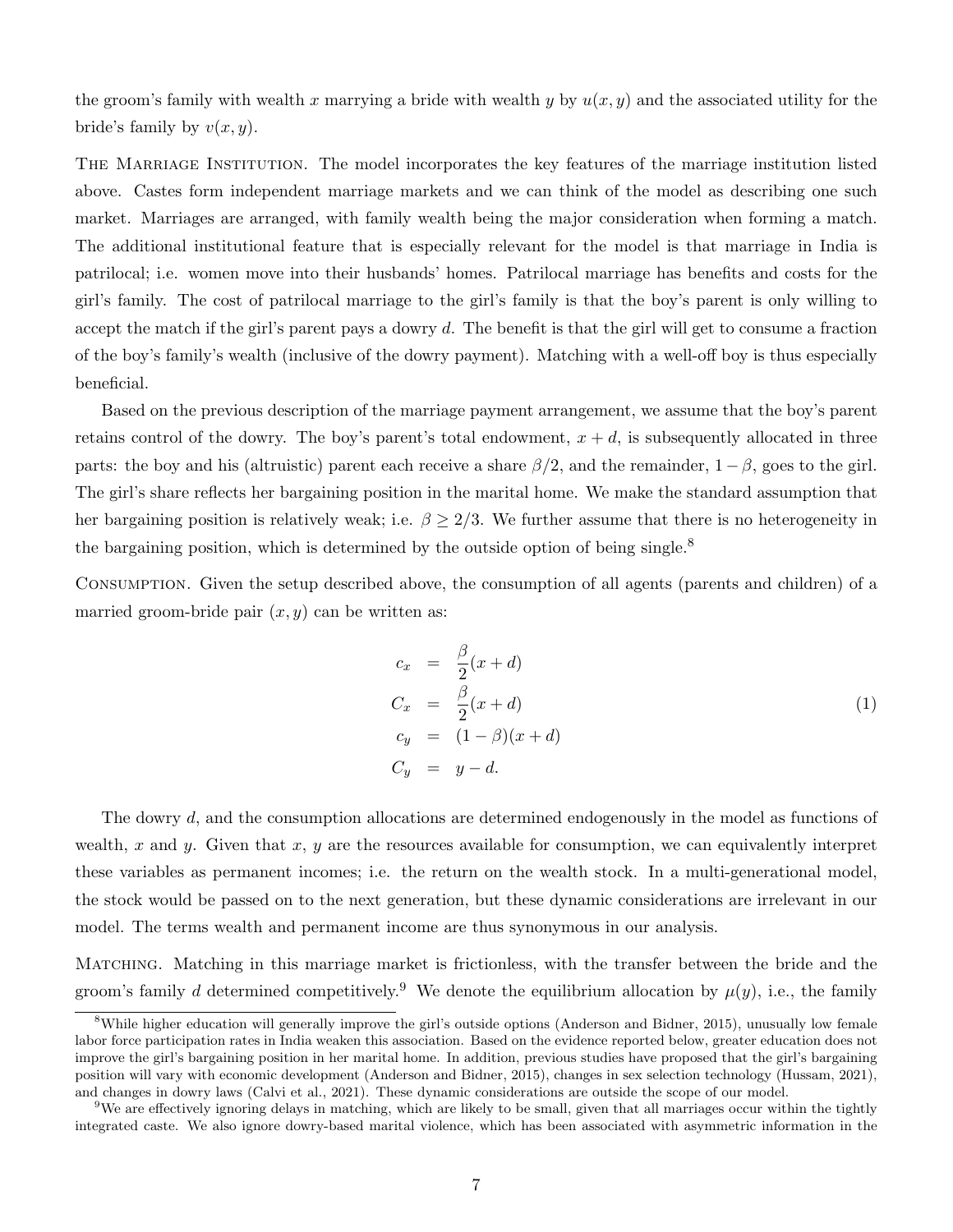wealth of the groom who is married to a bride with family wealth y is  $x = \mu(y)$ . The timing of the decisions is as follows: the participants in the marriage market first choose their best partner, given a "Walrasian" schedule of dowries, and the marriage market subsequently clears with a resulting equilibrium price d.

For any match between a girl's family with wealth y and a boy's family with wealth x, and given a dowry d, the utility of the boy's family can be written as:

$$
u = u_b + 2\log\left((x+d)\frac{\beta}{2}\right). \tag{2}
$$

The utility of the girl's family satisfies:

$$
v = \log(y - d) + \log((1 - \beta)(x + d)).
$$
\n(3)

The outside option of the child staying single for the boy's family is  $S_x = u_b + 2 \log \frac{x}{2} - m_b$  and for the girls' family:  $S_y = 2 \log \frac{y}{2} - m_g$ , where  $m_b$ ,  $m_g$  denote the social cost to the family when a boy, girl stays single. Note that if the child stays single, then the altruistic parent will divide the family wealth equally between the two of them. Note also that son preference applies to the family whether the boy is married or single. Given the social norm that all girls must marry, we assume that the cost of her staying single  $m<sub>g</sub>$  is very high and hence, that the outside option for the girls' side,  $S_y \to -\infty$ . This difference in options outside marriage for girls and boys will play an important role in generating sex selection below.

#### 2.3 Analytical Solution and Results

We solve the model in three steps. First, we show how families on the two sides of the marriage market match on wealth. Second, we show that there is sex selection, which implies a shortage of girls, at the top and the bottom of the wealth distribution. Third, we show that sex selection is increasing in wealth at the top and the bottom of the wealth distribution. Complementing these results, numerical simulations of the model then show that there is sex selection at each point in the wealth distribution and that sex selection is increasing in wealth across the distribution.

EQUILIBRIUM MATCHING. The dowry  $d$  is determined together with the equilibrium matching pattern,  $x = \mu(y)$ . In competitive equilibrium, the allocation must be optimal for each agent and the market must clear. In the marriage market, we derive conditions for optimality on the girl's side, taking as given the maximized utility on the boy's side,  $u(x)$ , for each wealth level. Notice that u is now a function of the boy's family wealth x alone because once the marriage price  $d$  has been determined in equilibrium, there will be a distinct price for each wealth level.

Using equation (2), we can write the boy's family wealth as:

$$
x + d = \frac{2e^{\frac{u - u_b}{2}}}{\beta} \tag{4}
$$

bargaining between the groom's family and the bride's family over the distribution of resources (Bloch and Rao, 2002). While such violence is very costly for the victim, its incidence in the general population is likely to be relatively low.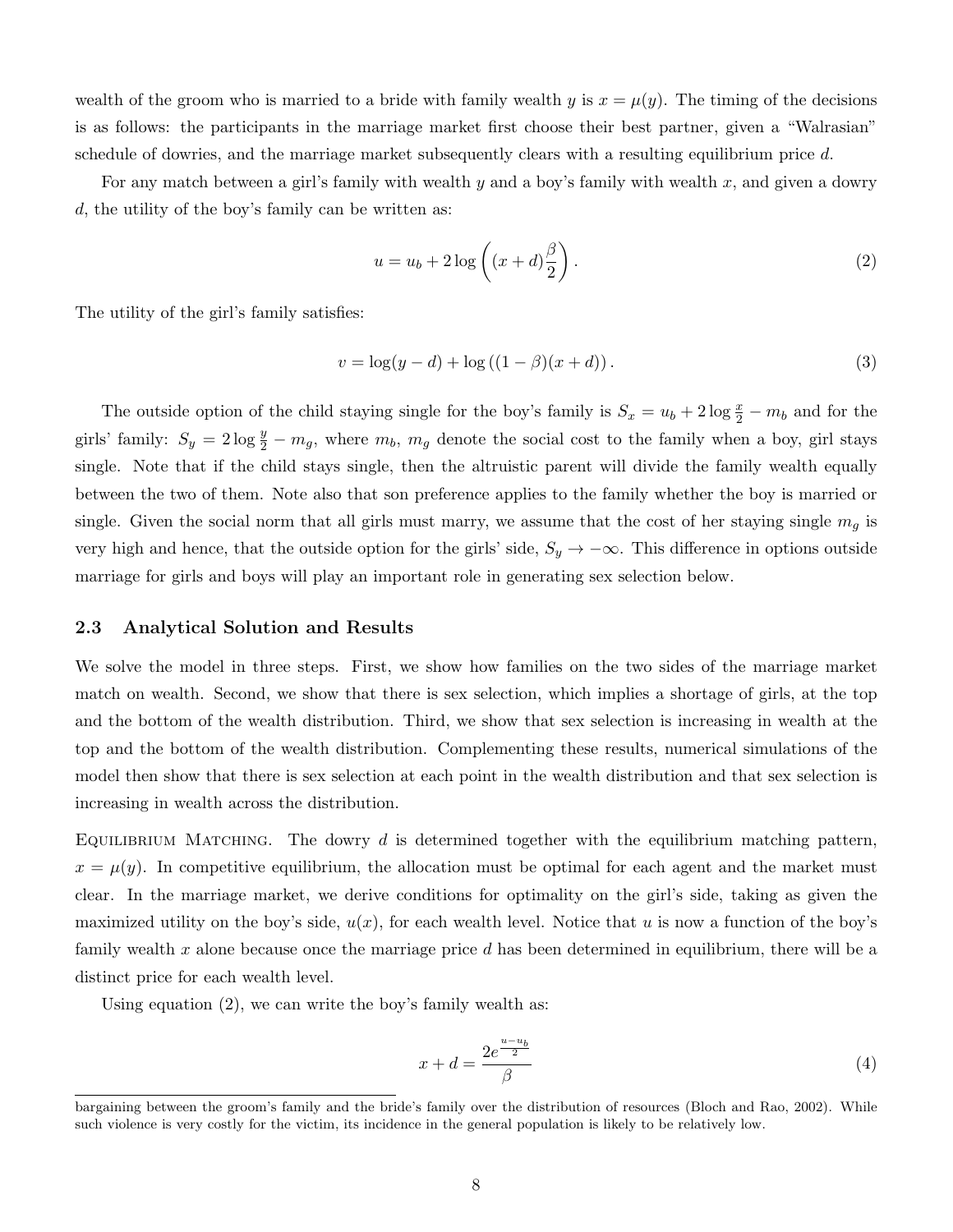and as a result, the utility of the girl's family can be expressed as:

$$
v(x, y, u) = \log \left( x + y - \frac{2e^{\frac{u - u_b}{2}}}{\beta} \right) + \log \left( (1 - \beta) \frac{2e^{\frac{u - u_b}{2}}}{\beta} \right). \tag{5}
$$

A girl's family with wealth y will take the hedonic Walrasian price schedule,  $u(x)$ , as given when choosing the partner with wealth x that maximizes its utility given in equation  $(5)$ . This is a matching problem with Imperfectly Transferable Utility (ITU), as analyzed in Legros and Newman (2007). The first order condition to this problem satisfies

$$
v_x + v_u u' = 0.\t\t(6)
$$

Having established the condition for optimality, the remaining condition to be satisfied for a competitive equilibrium is market clearing. We construct the equilibrium allocation  $x = \mu(y)$  to ensure market clearing, and then determine the properties of the pattern of matching  $\mu$ . Denote  $M_b \equiv \exp(m_b/2)$ .

**Proposition 1** There is Positive Assortative Matching on wealth, i.e.,  $\mu'(y) > 0$ , provided  $M_b \beta < 1$ .

### **Proof.** In Appendix. ■

The condition  $M_b \beta < 1$  ensures that dowries are positive at every wealth level, as shown below. Given this condition, we establish that there is positive assortative matching and the market will clear from the top, with the wealthiest available girl matching with the wealthiest available boy. Without sex selection, a child is born a boy or girl with equal probability. This implies that the wealth distribution on either side of the market is the same. It follows that girls and boys of equal wealth will match with each other;  $y = x$ . If there is sex selection at every wealth level, as derived below, then  $\overline{y} = \overline{x}$  at the top of the wealth distribution and  $y < x$  at all other wealth levels when the market clears from the top.

There is no technological complementarity between the boy's and the girl's wealth in our model. The complementarity that gives rise to positive sorting is derived from the structure of the marriage institution in conjunction with the parents' preferences to leave a bequest. Wealthy parents are willing to pay a higher dowry to secure a wealthy match, which will ensure higher consumption for their daughters.<sup>10</sup> The first order condition, equation  $(6)$ , ensures that the hedonic price, u, and, hence, the dowry is increasing sufficiently steeply in x so that the matching on wealth is stable. If the dowry was chosen on the basis of the bequest motive alone, then for a given x, a girl's family with wealth y would choose d to maximize  $v(x, y, d) =$  $\log(y-d) + \log((1-\beta)(x+d))$ . It is straightforward to verify that all girls' parents would then want them to match with the wealthiest boys and the market would not clear. The dowry thus serves both as a bequest and as a price to clear the marriage market in our model.<sup>11</sup>

 $10$ The implicit assumption in our model is that girls' parents can transfer any fraction of their wealth as a dowry; i.e. there are no liquidity constraints. The evidence on this assumption is mixed. Recent evidence from India (Anukriti et al., 2022; Corno et al., 2020) indicates that income shocks affect the timing of marriage and that girls' households change their labor supply leading up to the marriage. However, there is an extensive literature, summarized in Munshi and Rosenzweig (2016), that documents (close to) full risk-sharing in rural India in the face of income shocks that include major contingencies such as illness and marriage.

<sup>&</sup>lt;sup>11</sup>This dual role for the dowry distinguishes our model from existing models of marriage with dowries. In Botticini and Siow (2003) the marriage market clears by wealth matching between brides and grooms, and dowries serve only as a bequest.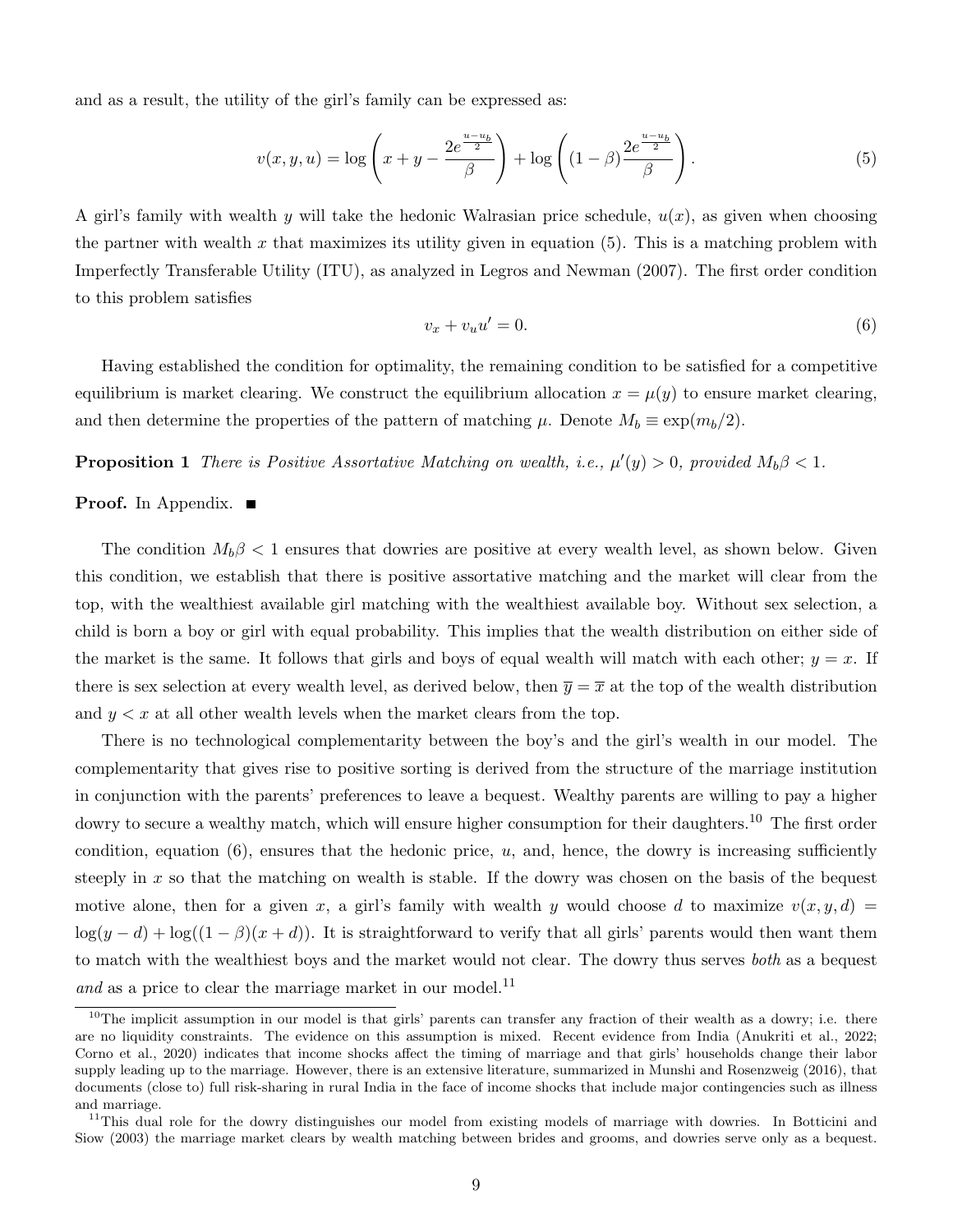Our assumption that families match on wealth alone is consistent with the empirical evidence that household characteristics, especially land wealth, matter more for matching than individual characteristics in rural India (Rao, 1993a). Our own results, reported below, indicate that matching on household wealth is independent of matching on an important individual characteristic (education). We could add individual characteristics to the model, but this would not generate additional empirical implications and the matching problem then becomes a multi-dimensional allocation problem, which is analytically intractable once the wealth distribution is allowed to be endogenous (on account of sex selection).<sup>12</sup> A related consideration motivates the assumption that each family consists of a single parent and a single child in our model. If the family consisted of two parents and multiple children, instead, then sex selection decisions would need to be modeled inter-dependently within the family and we would be faced with a multi-dimensional matching problem once again.<sup>13</sup> The advantage of our simplifying assumptions is that they allow us to focus on a single key source of variation – family wealth – in the model, although we will condition on other dimensions of heterogeneity, including education and family size, in the empirical analysis.

SEX SELECTION. Intrinsic son preference and the marriage market mechanism work interchangeably to leave parents better off with boys than with girls;  $u(y) - v(y) > 0$  at each wealth level y in equilibrium, as made precise below. For this gain from having boys to translate into a biased sex ratio, a sex selection technology must be available. We assume that parents who are expecting a girl can replace her with a boy (with probability one) at a utility cost k, which is distributed according to the cumulative density function  $H(k)$ .<sup>14</sup> k incorporates the monetary cost, which is relatively small, and the more important legal and ethical cost of sex selection. We assume that k is uncorrelated with wealth and is bounded below at zero.<sup>15</sup> Although sex selection decisions are made many years before the child enters the marriage market, note that there is no uncertainty in our model. Parents correctly anticipate how the marriage market will clear in the future and, hence, sex selection and matching (with resulting equilibrium dowries and consumption allocations) can be modeled simultaneously.

Before proceeding to establish that sex selection is present, we first derive the following result:

**Lemma 1** Dowries are positive at every wealth level provided  $M_b \beta < 1$ .

Proof. To see why this is the case, consider the utility of a married boy's family when the dowry is zero:  $u(x) = u_b + 2 \log \frac{\beta x}{2}$ . This can be compared with the family's utility when he is single:  $u_b + 2 \log \frac{x}{2} - m_b$ . The

In Anderson and Bidner (2015), the dowry serves both roles, but two separate instruments are available. Following common convention, we refer to the marriage transfer as the "dowry" throughout the paper. The technically more accurate terminology is that the price component of the transfer is the groom-price and the bequest component is the dowry (Anderson, 2007).

 $12$ Multi-dimensional matching problems are difficult to solve even with exogenous distributions and linear preferences. See, for example, Choo and Siow (2006) and Lindenlaub (2017).

<sup>&</sup>lt;sup>13</sup>Abstracting away from family composition is not uncommon in the economics literature. In research on the labor market, for example, the vast majority of papers assume labor supply and job search decisions are made by individuals independently. However, we know that those decisions are jointly determined within the family. For instance, a spouse may choose to stay at home if his wife has a well-paid job, but not if she is unemployed.

 $14$ In reality, the decision is more subtle. First, if parents use sex selective abortion rather than infanticide or neglect to eliminate unwanted girls, then all parents who anticipate that they will make this decision must bear the ex ante cost of sex determination. Second, even if parents do eliminate a girl, there is no guarantee that the next pregnancy will result in a boy. There is thus a stochastic element to the cost of sex selection that we abstract from in our modeling choice.

<sup>&</sup>lt;sup>15</sup>Given that parents are altruistic, it may be more reasonable to assume that the lower bound for k is strictly positive. This would have no qualitative bearing on the results that follow.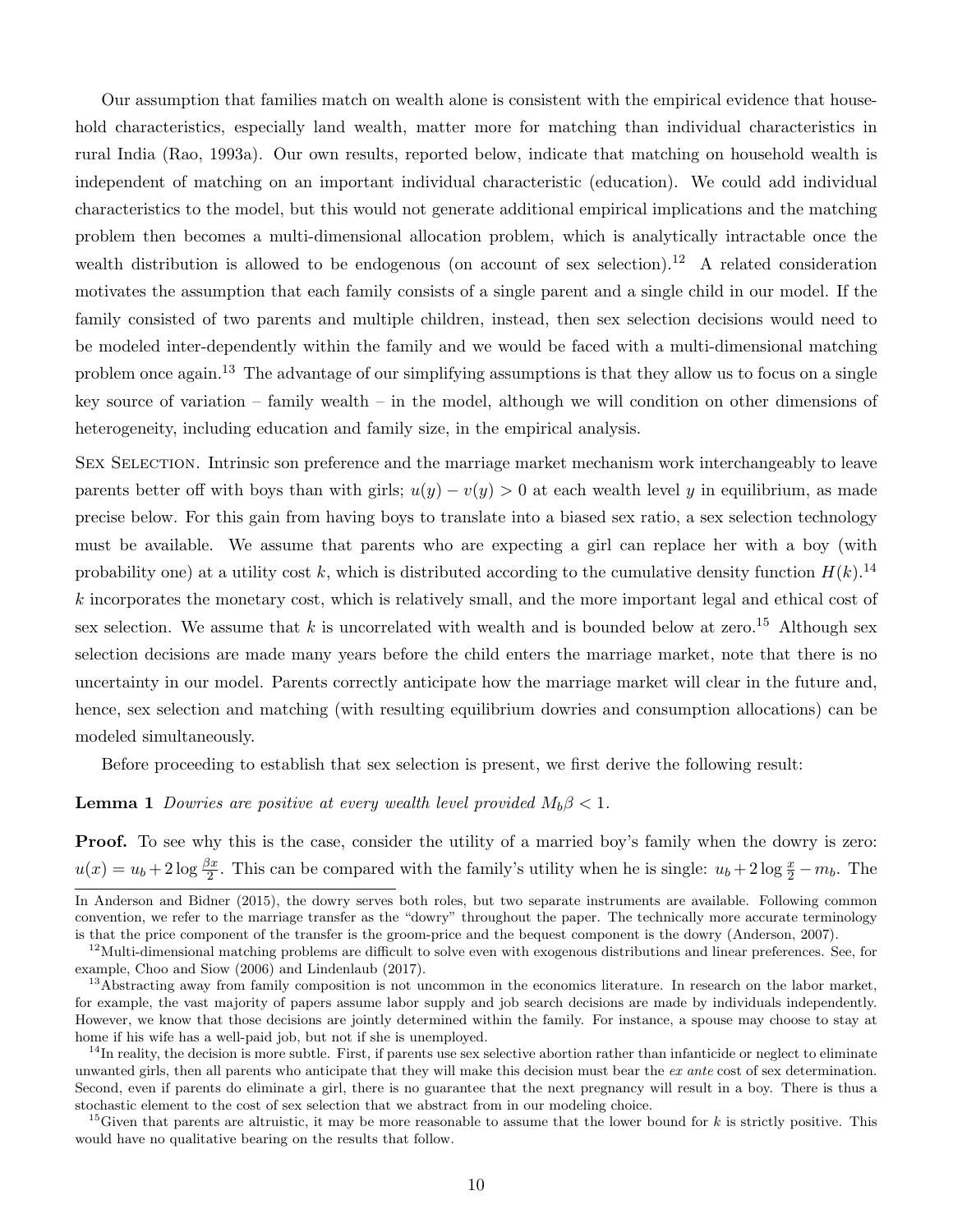family will be better off with the boy remaining single if  $2 \log \beta < -m_b$  or, equivalently,  $M_b \beta < 1$ . It follows that if this condition is satisfied, the dowry must be strictly positive at every wealth level x for the marriage market to be active.

Given Lemma 1, which is consistent with the observation that dowries are universal in India, it can be shown that there will be sex selection at the extremes of the wealth distribution. The matching function,  $\mu(y)$ , and the dowry, d, are determined simultaneously in equilibrium, together with sex selection. Although this simultaneity prevents us from analytically deriving the level (or presence) of sex selection at each wealth level, this is possible at the extremes because (i) under positive sorting, matching is exogenously determined at the top of the distribution, with the wealthiest girls marrying the wealthiest boys, and (ii) the dowry is pinned down at the bottom of the distribution, where the family of the last boy to match is indifferent between him staying single or marrying.

**Proposition 2** In equilibrium, there is sex selection at the top and the bottom of the wealth distribution:

- 1. at the top  $y = \overline{y}$ , for some  $\underline{u}_b(\beta)$ , which is declining in  $\beta$ , whenever  $u_b > \underline{u}_b$ ;
- 2. at the bottom  $y = y$ , for some  $\overline{m}_b$ , whenever  $m_b < \overline{m}_b$ .

## Proof. In Appendix. ■

Given that the cost of sex selection,  $k$ , is bounded below at zero, we need to simply establish that  $u(y) - v(y) > 0$ , in equilibrium, for sex selection to be present at wealth level y. At the top of the wealth distribution, girls' families with wealth  $\bar{y}$  match with boys' families with equal wealth  $\bar{x}$ . We first establish that  $u(\overline{y}) - v(\overline{y}) > 0$ ; i.e. parents would be better off with a boy than a girl, when the equilibrium dowry, d, is set to zero, if  $u_b$ ,  $\beta$  are sufficiently large. In particular, this condition is satisfied if  $u_b > u_b$ , where  $u_b(\beta)$  is declining in  $\beta$ , with  $\underline{u}_b(2/3) = -log(1/3)$  and  $\underline{u}_b(1) \to 0$ . We next establish that  $u(\overline{y}) - v(\overline{y})$  is increasing in d, which implies that this condition must be satisfied for all  $d$ . The preceding result is consistent with Alfano (2017) and Bhalotra et al. (2020) who document that an exogenous increase in the dowry is associated with an increase in sex selection.

At the bottom of the wealth distribution, girls' families with wealth y match with boys' families with wealth  $x^*$ , where  $x^*$  is determined by the level of sex selection higher up the distribution. We first exploit the fact that the family of the last boy to match is indifferent between him staying single or marrying to derive the dowry  $d(x^*)$ , where  $d'(x^*) > 0$ , that the least wealthy girl's parent must pay. Second, we show that for  $x^* = \underline{x} = y, u(y) - v(y) > 0$  if  $u(\overline{y}) - v(\overline{y}) > 0$ . Third, we show that  $u(y) - v(y)$  is decreasing in  $x^*$  if  $x^* \leq \underline{x}^*$ , where  $d(\underline{x}^*) = y/2$  and increasing in  $x^*$  for  $x^* > \underline{x}^*$ . The nonmonotonicity arises because as girls match up in wealth; i.e. as  $x^*$  increases, they consume at a higher level, but their parents also pay a higher dowry. The preceding result indicates that the first effect dominates initially, but the second effect takes over when  $x^*$ crosses a threshold level. To complete the proof we thus need to establish that  $u(y) - v(y) > 0$  when  $x^*$  is equal to  $\underline{x}^*$ . We show that this condition will be satisfied if  $m_b$  is sufficiently small.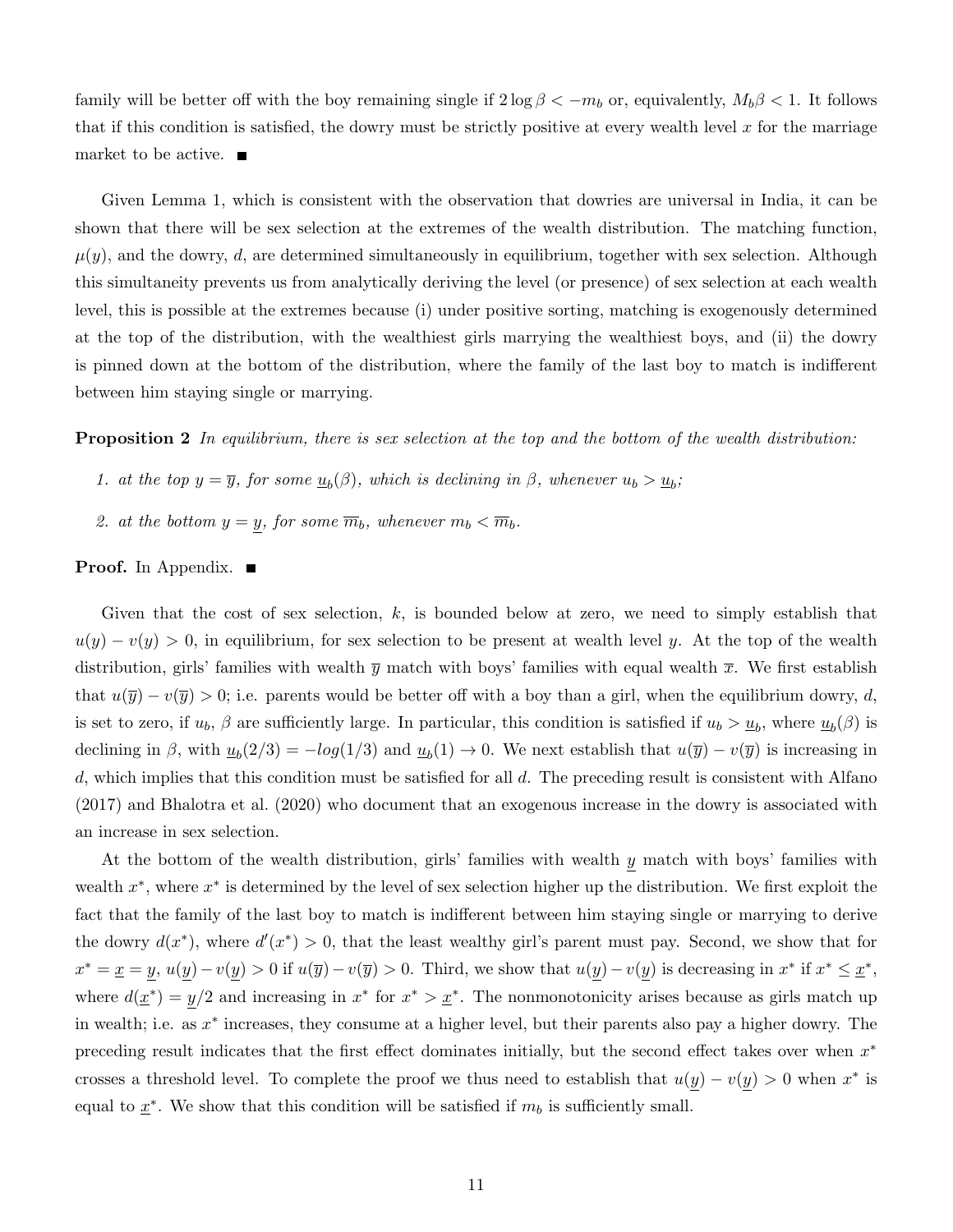Boys with wealth less than  $x^*$  are left unmatched. If there was bride-price in equilibrium; i.e. payments from boys to girls at the time of marriage, and the population was growing, then the deficit of girls could be cleared by boys "buying" younger girls (Tertilt, 2005; Neelakantan and Tertilt, 2008; Bhaskar, 2011).<sup>16</sup> In our model, with dowry payments in equilibrium, the marginal boy that stays single prefers that state to marrying the least wealthy girl (and receiving the dowry that comes with her, conditional on his wealth). If the population is stationary, as it has been in South India since the mid-1990's, and assuming that the wealth distribution is unchanged in the short-run, that marginal boy will similarly prefer being single to marrying the least wealthy girl in any successive cohort. Thus, the deficit of girls in our model cannot be cleared by allowing boys to match across cohorts.<sup>17</sup>

WEALTH AND SEX SELECTION. Proposition 2 establishes that there will be sex selection at the top and at the bottom of the wealth distribution if  $u_b$ ,  $\beta$  are sufficiently large and  $m_b$  is sufficiently small. Numerical simulations reported below show that if these conditions are satisfied, then there will be sex selection at each point in the wealth distribution. We next proceed to describe how the level of sex selection changes with wealth. The example that we constructed above with 100 wealth classes indicates that sex selection will decline in equilibrium as we move down the wealth distribution. The analysis that follows formalizes this argument.

With positive assortative matching, girls with family wealth y match with boys with family wealth  $\mu(y)$ , where  $d\mu(y)/dy > 0$ . When a family with wealth y that is expecting a girl decides to have a boy instead, it will receive utility  $u(y) - k$ . Note that the boy will then match with a poorer girl with family wealth  $\mu^{-1}(y)$ . If the family had chosen instead to keep the girl, it would have received  $v(\mu(y), y; u(\mu(y)))$ , which we know from Proposition 2 (and the numerical simulations that follow) is less than  $u(y)$ . Thus, the family will proceed with sex selection if its cost  $k < u(y) - v(\mu(y), y; u(\mu(y)))$ . In general, for families with wealth y there is a critical cutoff  $k^*$  satisfying

$$
k^*(y) = u(y) - v(\mu(y), y; u(\mu(y))),
$$
\n(7)

where families with  $k \leq k^*$  choose sex selection. Given that the cost of sex selection, k, is distributed according to the cumulative density function,  $H(k)$ , the fraction of families with wealth y that choose sex selection is thus  $H(k^*(y))$ . For what follows and without loss of generality, we assume H uniform on [0, a]. The pattern of sex selection at every wealth level generates an endogenous and distinct distribution of wealth for girls and boys. The economy-wide distribution of wealth z is  $\Gamma(z)$ . The measure of families with boys whose wealth exceeds  $x$  and the measure of families with girls whose wealth exceeds  $y$  can thus be described

 $16$ If the population is stationary, then the age-gap between husbands and wives will widen over successive cohorts until the girls are too young to marry. To illustrate this argument, consider the following thought experiment. Suppose that we are out of steady state and the number of boys is double the number of girls and all boys marry at the age of 25. Then the first cohort of boys will marry girls aged 25 and 24, the second cohort will marry girls aged 24 and 23, and so on. Eventually the girls will be too young and some boys must remain unmarried. This is independent of the sex ratio as long as it is greater than one.

<sup>&</sup>lt;sup>17</sup>Consistent with this argument, we see in Appendix Figure A1, using data from the SICHS census, that the age-gap between spouses has actually narrowed over time (across successive age cohorts).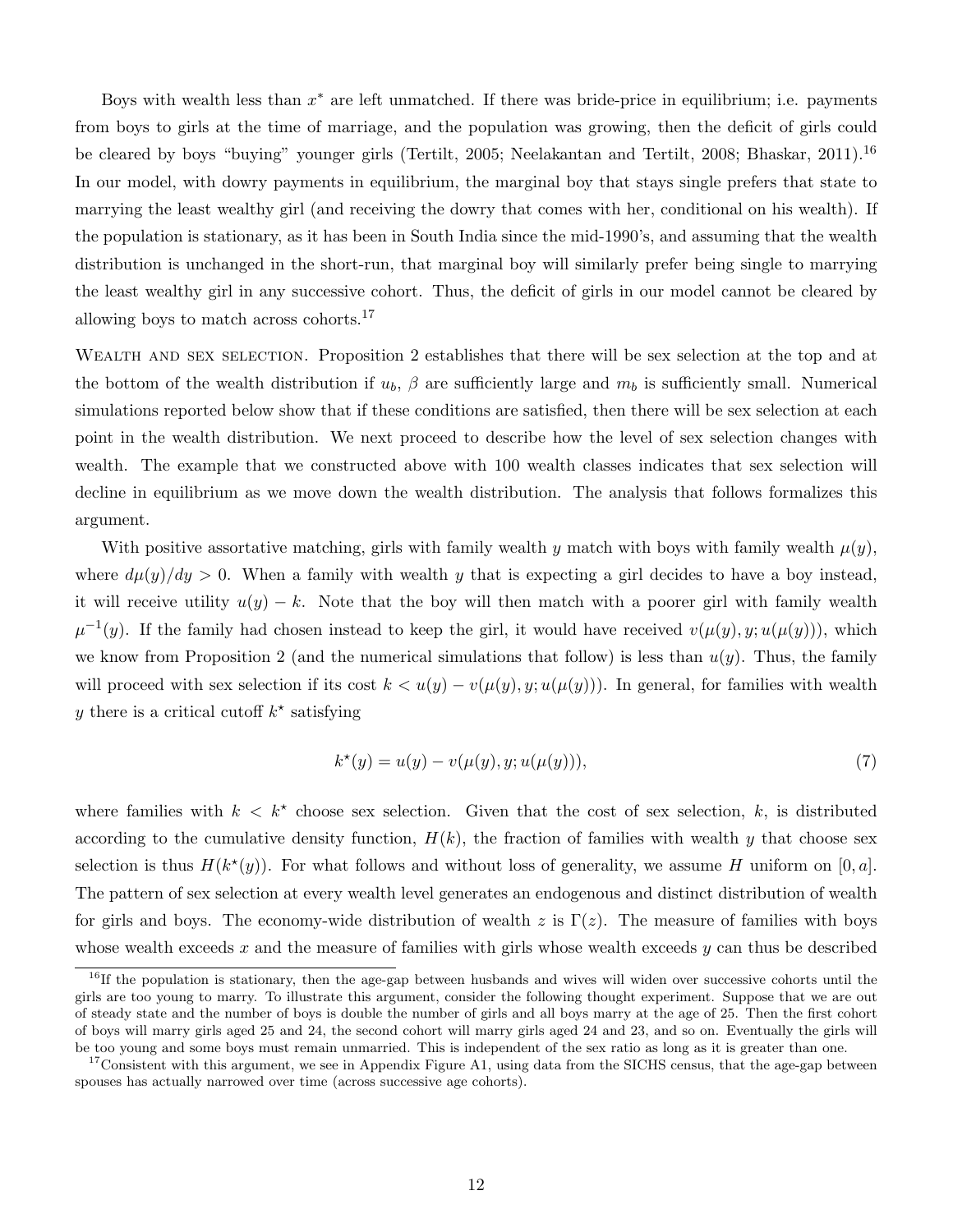as follows:

$$
F(x) = \int_x^{\overline{x}} (1 + H(k^*(z))d\Gamma(z)/2 \text{ and } G(y) = \int_y^{\overline{y}} (1 - H(k^*(z))d\Gamma(z)/2, \tag{8}
$$

where  $\bar{x} = \bar{y} = \bar{z}$ . With Positive Assortative Matching, the market clearing condition is

$$
\int_{\mu(y)}^{\overline{x}} dF(x) = \int_{y}^{\overline{y}} dG(y)
$$
\n(9)

or equivalently:

$$
\int_{\mu(y)}^{\overline{x}} (1 + H(k^*(z))d\Gamma(z)/2 = \int_y^{\overline{y}} (1 - H(k^*(z))d\Gamma(z)/2.
$$
 (10)

Sex selection determines the distribution of wealth for boys and girls, which, in turn, determines the pattern of matching in equation (10). The pattern of matching determines sex selection in equation (7). Sex selection and assortative matching must thus be solved simultaneously. This two-way interaction between a particular family decision and the sorting equilibrium is a common feature of marriage models in the family economics literature.

If we knew the payoff  $u(x)$  at every level of wealth x on the boys' side, then we could solve for sex selection and matching recursively, starting at the top of the wealth distribution and moving down. We would know  $\mu(y)$  at any wealth level y on the girls' side, given the pattern of sex selection at higher wealth levels, and so would be able to compute  $u(y) - v(\mu(y), y; u(\mu(y)))$  and, hence,  $H(k^*(y))$ . However, the hedonic price schedule  $u(x)$  must also be derived endogenously in the model. To do this we integrate the first order condition in equation (6),  $v_x + v_u u' = 0$ , which implies  $u' = -\frac{v_x}{v_u}$  $\frac{v_x}{v_u}$ , with respect to x:

$$
u(x) = \int_{x^*}^x -\frac{v_x(x, \mu^{-1}(x); u(x))}{v_u(x, \mu^{-1}(x); u(x))} dx + u(x^*)
$$
\n(11)

where the denominator is negative, and where  $x^*$  is the lowest wealth boy who is matched (and is indifferent between marrying and staying single). From the outside option, we know that  $u(x^*) = u_b + 2 \log \frac{x^*}{2} - m_b$ .

The equilibrium is fully defined by the sex selection condition, the matching condition, and the payoff condition, as specified in equations (7), (10), and (11). This system of equations must be solved simultaneously. The additional consideration is that the payoff condition holds a fixed point because  $u(x)$  appears on both sides of equation (11). We cannot solve the system of equations analytically to determine sex selection at each wealth level. However, the model can be solved numerically (see Section 2.4). We can, moreover, obtain analytical results at the very top of the wealth distribution where the matching pattern is exogenously determined;  $\overline{y} = \overline{x}$ , and at the lowest wealth level at which boys match,  $x^*$ , where  $u(x^*) = 2 \log \left( \frac{x^*}{2} \right)$  $(\frac{c^*}{2})-m_b.$ 

**Proposition 3** Sex selection is increasing in wealth (i.e.,  $\frac{dk^*(y)}{dy} > 0$ ):

1. at the top  $y = \overline{y}$ , whenever  $d < \frac{\overline{y}}{2}$ ;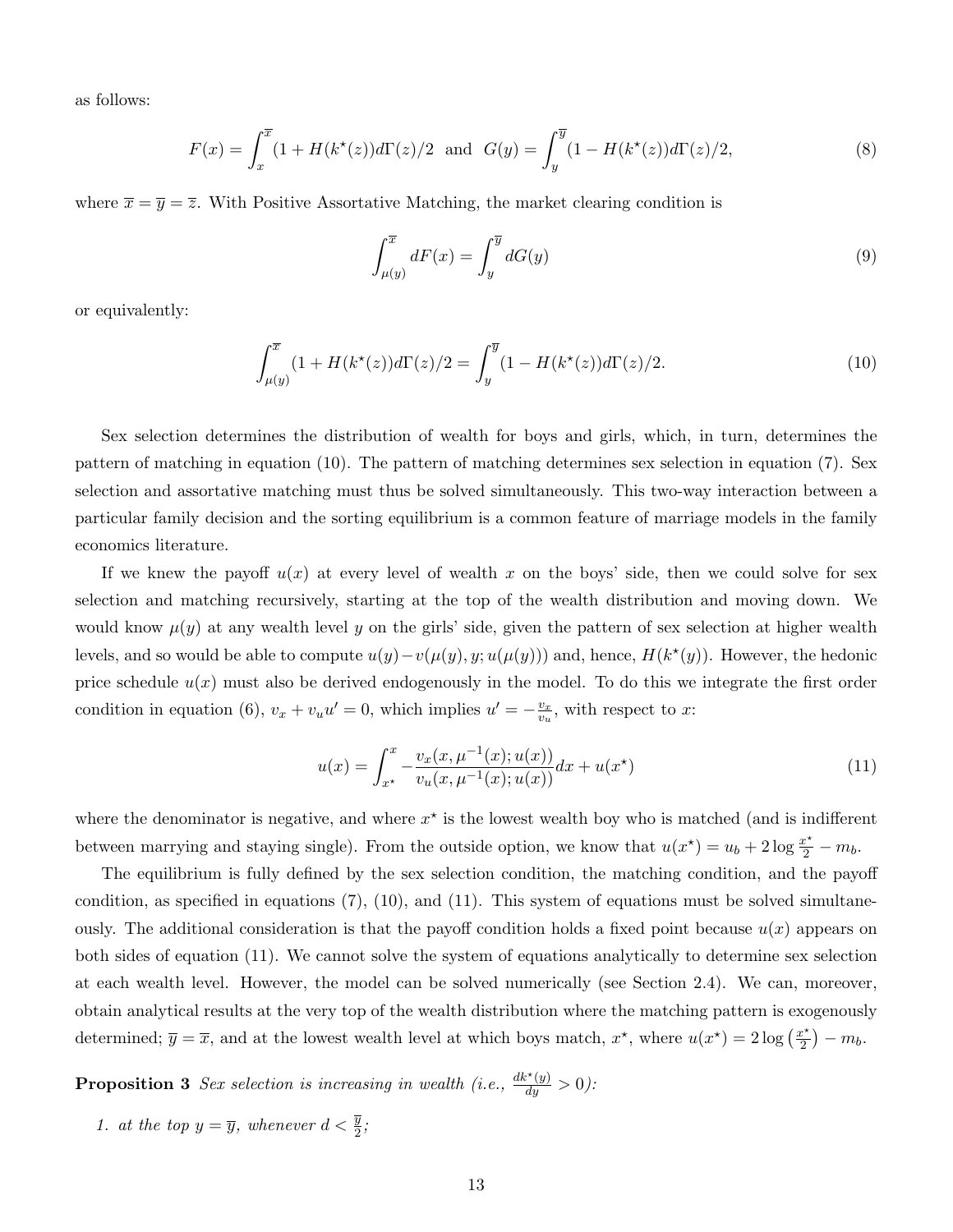2. at the bottom  $y = y$ , whenever  $d(x^*) < \frac{y}{2}$  $rac{y}{2}$ .

### **Proof.** In Appendix.  $\blacksquare$

To prove Proposition 3, we differentiate the expression for  $k^*(y)$  in equation (7) with respect to y and then use the first order condition (6), together with expressions for  $v_x$ ,  $v_y$ ,  $v_y$  derived from equation (5), to establish a general condition under which  $k^*(y)$  is increasing in y. We then show that this condition is satisfied at the top of the wealth distribution if girls with wealth  $\bar{y}$ , who match with the wealthiest boys with wealth  $\bar{x}$ , pay a dowry that is less than  $\bar{y}/2$ . We also show that this condition is satisfied at the bottom of the wealth distribution if girls with wealth y pay a dowry that is less than  $y/2$ . Given that the dowry  $d(x^*)$ is increasing in the wealth,  $x^*$ , of the last boy to match, this condition will be satisfied if  $x^*$  is not too large; i.e. if sex selection higher up the wealth distribution is not too severe.

If the result in Proposition 3 holds over the entire wealth distribution, then this implies that sex selection increases monotonically with relative wealth. The intuition for this conjecture, which is validated by the numerical results that follow, is that the shortage of girls grows as we move down the wealth distribution (because more boys are left unmatched above them) which allows their families to retain an increasing share of the marital surplus. In the extreme, at the bottom of the wealth distribution, the family of the last boy to match is pushed down to its outside option; i.e. it is indifferent between him marrying and staying single. The least wealthy girls benefit the most from the surplus of boys and, hence, sex selection is lowest at the bottom of the wealth distribution.

#### 2.4 Numerical Solution and Results

THE ALGORITHM. The numerical solution of the model assumes that there is a finite number of wealth classes. This implies that boys and girls in a given wealth class could potentially match across multiple wealth classes. The matching allocation then looks like a step function instead of a smooth curve. With a continuum of wealth classes, the first order condition in equation (6),  $\frac{dv}{dx} = 0$ , ensures that the allocation and transfers are optimal for girls' families in each wealth class. With a finite number of wealth classes, the equivalent condition is that girls' families in a given wealth class will obtain the same utility across all the wealth classes that they match with. Given that the equilibrium payoff for the boys' families,  $u(x)$ , is a function of their wealth alone, the symmetric condition is that boys' families in a given wealth class receive the same utility across all the wealth classes that they match with.

The solution to the model must satisfy the sex selection condition, the measure preserving allocation or matching condition, and the payoff condition simultaneously. The algorithm that we use to solve the model numerically begins with an initial guess for the payoff at the top of the wealth distribution,  $u(\overline{x})$ , and for the pattern of matching. We know from Proposition 2 that there will be sex selection at the top and the bottom of the wealth distribution. This implies that there will be a shortage of girls in the highest wealth class and so girls in the next to highest wealth class will match up (with boys one wealth level higher than themselves) and horizontally (with boys in their own wealth class). As we move down the wealth distribution, the excess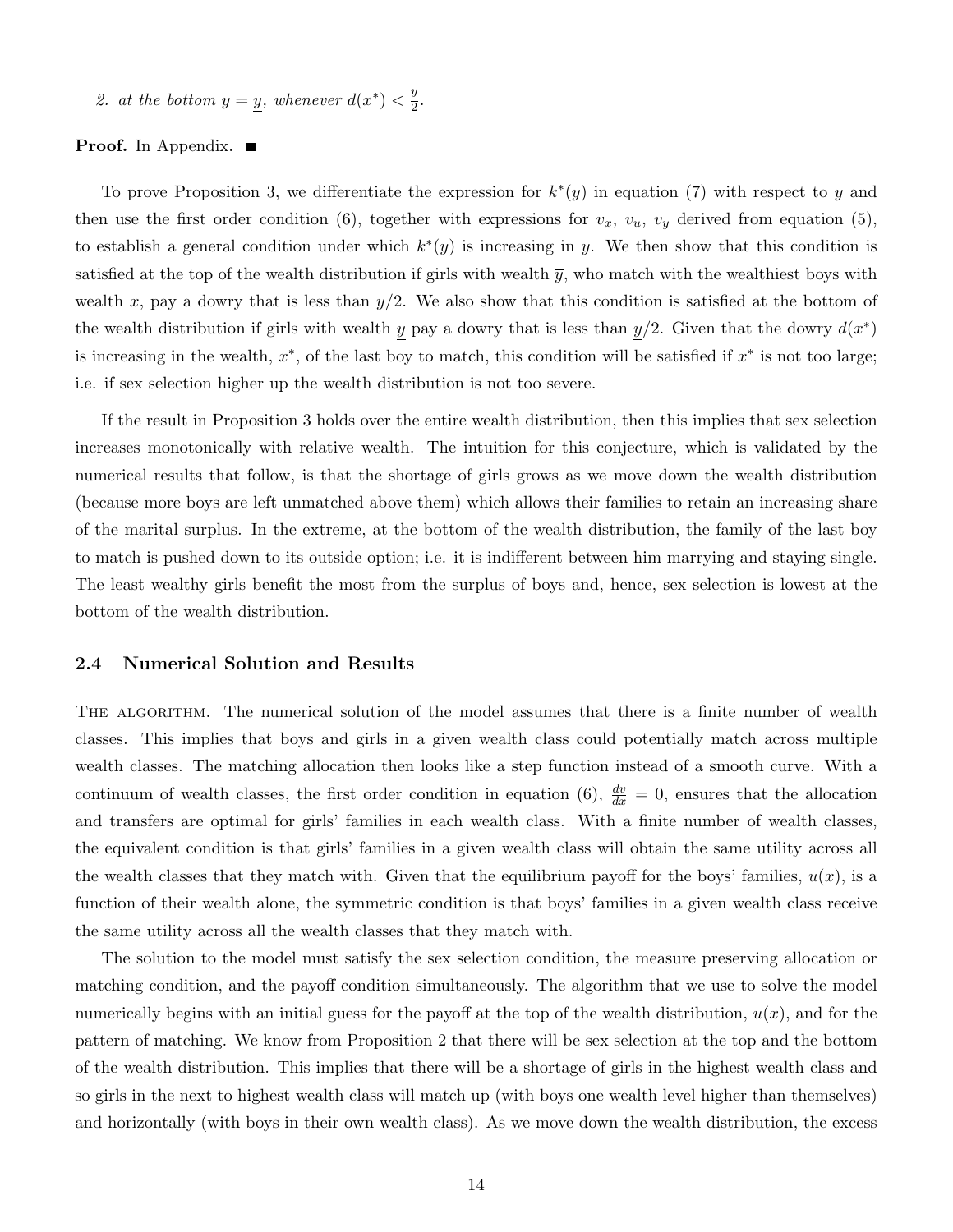of boys accumulates and it is possible that below some wealth level, girls match exclusively with wealthier boys.

Given any initial guess for  $u(\overline{x})$  and the matching pattern, we can solve for  $u(x)$  and  $v(y)$  in each wealth class.  $v(y)$  is a function of y, x, and  $u(x)$ , as specified in equation (5). Given that girls in the highest and the next to highest wealth class match with the wealthiest boys, with family wealth  $\bar{x}$  and payoff  $u(\bar{x})$ , we can solve for  $v$  in both wealth classes. Girls' families in the next to highest wealth class must receive the same utility,  $v$ , from matching with the wealthiest boys and boys in their own wealth class. This allows us to solve for u in the next to highest wealth class. We continue to solve recursively in this way down the wealth distribution.

With sex selection, boys below a wealth level  $x^*$  will remain unmatched. A comparison of  $u(x^*)$  derived in the first iteration with the outside option,  $u_b + 2 \log \left(\frac{x^*}{2}\right)$  $\left(\frac{x^*}{2}\right) - m_b$ , is used to adjust the guess for  $u(\overline{x})$  in the next iteration. Given u and v derived in the first iteration, the level of sex selection  $H(k^*(y))$  can be determined in each wealth class y. The pattern of matching implied by this sex selection is used as the starting point for the next iteration. This iterative process continues until there is convergence. The numerical solution thus simultaneously satisfies the sex selection condition, the matching condition, and the payoff condition.

Numerical simulations. The wealth distribution is assumed to be log-normal in the numerical simulations, with the parameters selected to match the SICHS census data (within castes). The wealth distribution is divided into 100 classes for the simulations. As assumed above,  $k \sim U[0, a]$ , which implies that there are four parameters in the model:  $\beta$ ,  $u_b$ ,  $m_b$  and a. We select values for these parameters:  $\beta = 0.8$ ,  $u_b = 0.7$ ,  $m_b = 0.12$ , and  $a = 23$  that are in line with the values estimated below.



#### Figure 1: Simulated Model

The matching pattern generated by the model is reported in Figure 1a. Notice that the plot is not a smooth function and has small steps. This is due to the discreteness of the wealth distribution, which results in each wealth class matching with multiple wealth classes of the opposite sex as described above. At higher wealth classes, girls and boys match horizontally as well as up and down, respectively. This is why the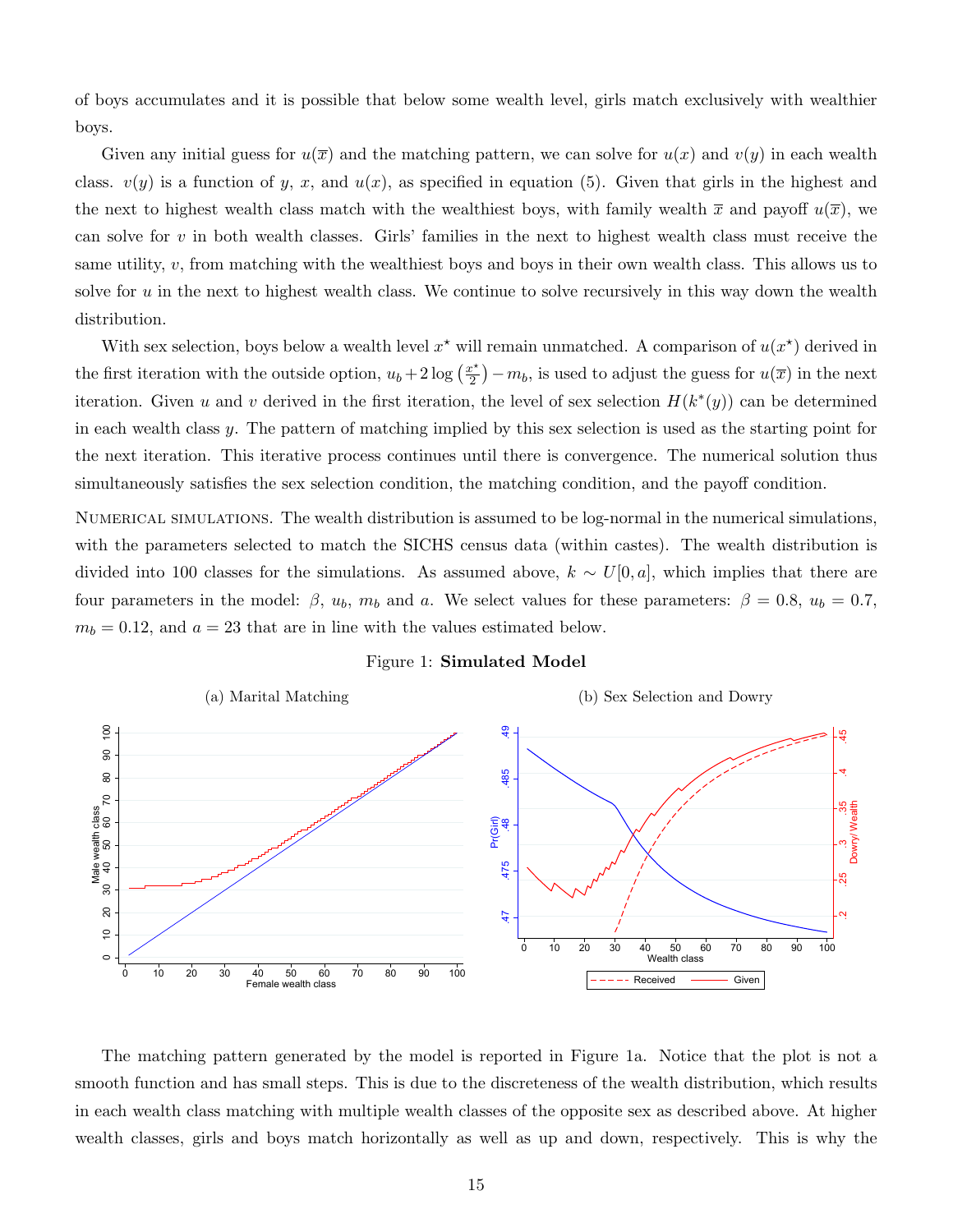plot touches the 45 degree line at those wealth levels. However, below a certain wealth level, girls match exclusively with wealthier boys, shifting the plot above and away from the 45 degree line. Hypergamy, or the wealth-gap, increases as we move down the wealth distribution because of the growing stock of unmatched boys, with the intercept of the plot measuring the fraction of boys that end up being single.

We can compute the dowry that boys of a given wealth class x receive directly from the value of  $u(x)$ derived for that wealth class. Recall that  $u(x) = u_b + 2 \log \left( \frac{\beta}{2} \right)$  $\frac{\beta}{2}(x+d)$ . While this is the same, regardless of the wealth of the girls' families that they match with, the dowry paid by girls in a given wealth class will vary with the wealth of the families that they match with. It is thus necessary to take account of the matching pattern in each wealth class when computing the average dowry paid by girls' families over the wealth distribution. Given that girls are matching up on average, the model unambiguously predicts that the dowry given must be greater than the dowry received at each wealth level. This is indeed what we observe in Figure 1b. Moreover, the dowry is positive at all wealth levels if the condition specified in Lemma 1 is satisfied and this is also true in our numerical simulation. Note that the model does not have a clear prediction for how the dowry will vary across the wealth distribution. As we move down the distribution, girls match with increasingly wealthy boys, but their family's share of the marital surplus is also increasing. The first effect shifts up the dowry, whereas the second effect works in the opposite direction and, hence, the net effect on the dowry is ambiguous. We see in Figure 1b that the dowry (as a ratio of household wealth) is initially decreasing and then increasing in wealth.

We have shown analytically that there will be sex selection at the top and the bottom of the wealth distribution (Proposition 2) and that sex selection is increasing in wealth at the extremes (Proposition 3). In contrast with the model's ambiguous implications for the dowry, we expect sex selection to be monotonically declining as we move down the wealth distribution because girls are in increasingly short supply (and their families thus receive an increasing share of the marital surplus). This is indeed what we observe in Figure 1b. Notice that the dowry is less than half the family's wealth at the top and the bottom of the wealth distribution. This satisfies the condition for sex selection to be increasing in wealth at both points, as derived in Proposition 3.

Figure 2 describes how sex selection and dowries vary across the wealth distribution for different values of the model's parameters. Boys' bargaining position,  $\beta$ , and the intrinsic utility from having a boy,  $u_b$ , work interchangeably to generate sex selection, via the marriage market and son preference channels, and we see that an increase in either of these parameters, in panels (a) and (b), results in an increase in sex selection. Notice that there is an accompanying decline in dowry payments, this is especially pronounced with the marriage market channel (panel (a)) at low wealth levels, reflecting the fact that as sex selection increases further up the wealth distribution, girls' families receive an increasing share of the marital surplus.

Panel (c) describes the corresponding comparative statics exercise with the  $m_b$  parameter, which measures the cost to the boy's side from being single. The value of this parameter is directly relevant for the last boy to match – his family is indifferent between him marrying and staying single, and as  $m_b$  increases, the value of staying single declines. An increase in  $m_b$  thus reduces the utility of the family of the last boy to match, increasing the share of the marital surplus on the girl's side, with a resulting decline in sex selection at the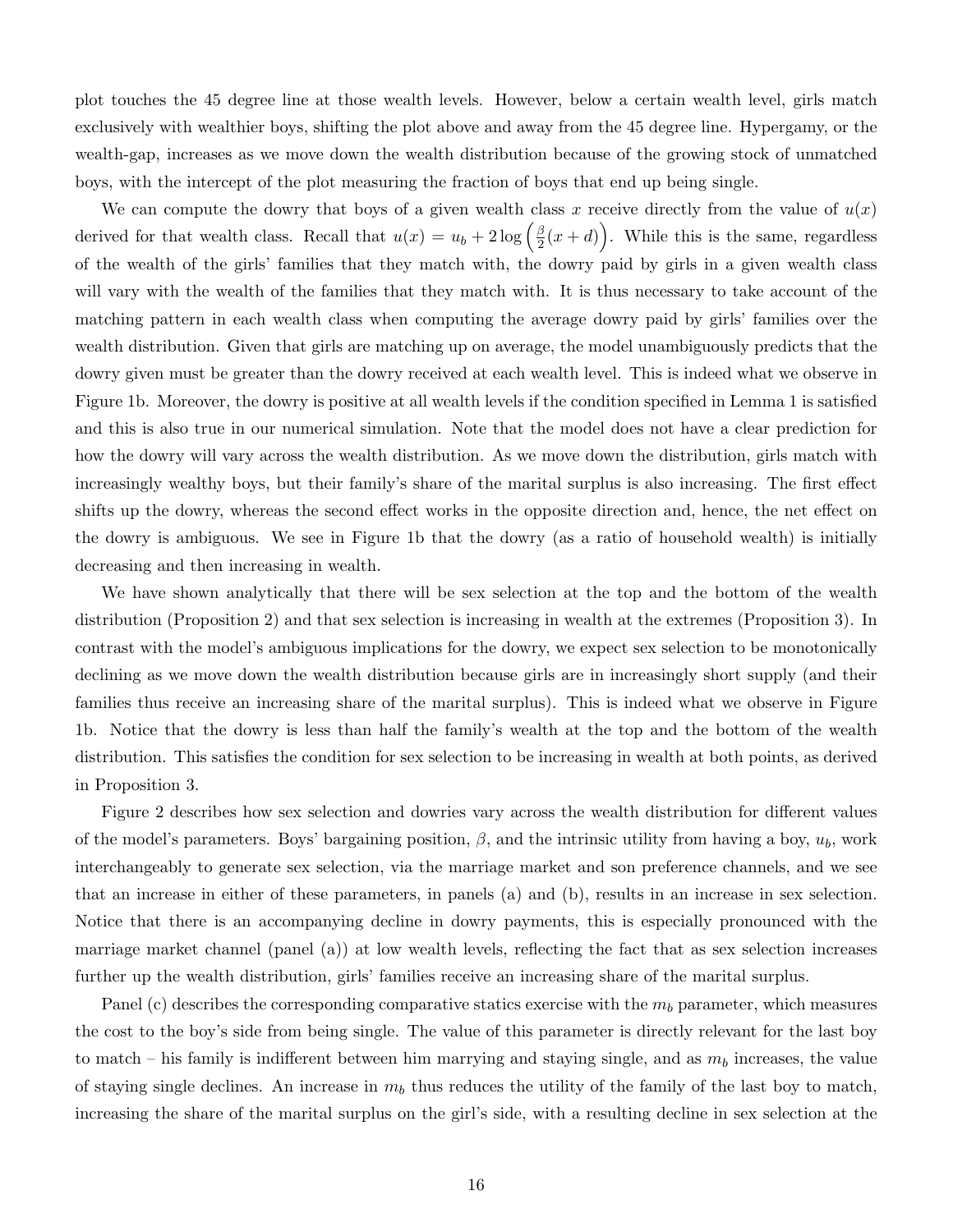



bottom of the wealth distribution. This reduces sex selection at higher wealth levels through changes in the marriage price and we will observe similar general equilibrium effects below when examining the impact of counter-factual policy experiments. Finally, panel (d) examines the effect of an exogenous change in the cost of sex selection. Recall that the cost of sex selection,  $k \sim U[0, a]$ . As the parameter a increases, the cost of sex selection also increases, with an accompanying increase in the fraction of girls at each wealth level.

A consistent finding from the comparative statics exercises in Figure 2 is that exogenous changes in the model's parameters that lead to an increase in sex selection are accompanied by a decline in the dowry in equilibrium. While this negative correlation can be explained by the fact that girls are in shorter supply, and thus their families have greater bargaining power, it is not at odds with recent evidence cited above, which indicates that exogenous increases in the dowry increase sex selection. Moreover, the latter result does not tell us why sex selection is observed in equilibrium. To generate sex selection through the marriage market mechanism, what is required is the following: (i) the absence of commitment (ii)  $\beta > 2/3$  (iii)  $m_b < m_g$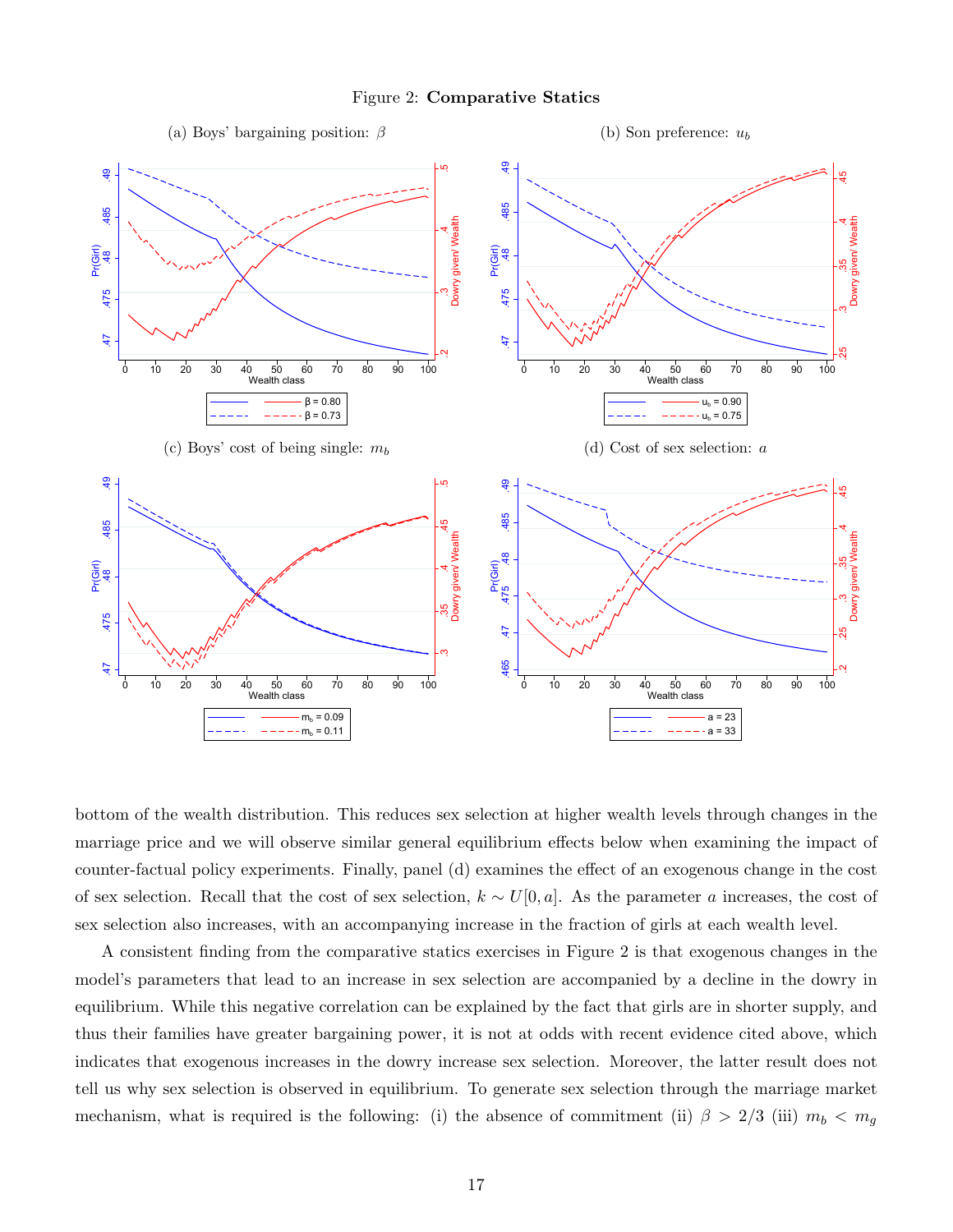(which we assume goes to infinity). If the boy's parent could commit to transferring the dowry in its entirety to the daughter-in-law, then the girl's parent would make a marriage payment of  $y/2$ . The dowry would be increasing in wealth, but there would be no sex selection. This would be true even in the absence of commitment if  $\beta = 2/3$ , with positive assortative matching on wealth in equilibrium. Thus, we need (i) and (ii) to generate sex selection. We also need (iii), because without the norm that all girls must marry, a girl's parent could avoid the disutility of having a girl (due to (i) and (ii)) by leaving her single.

## 3 Empirical Analysis

## 3.1 Descriptive Evidence

DEMOGRAPHIC AND SOCIOECONOMIC CHARACTERISTICS. The South India Community Health Study (SICHS) covers a rural population of 1.1 million individuals residing in Vellore district in the state of Tamil Nadu. There are 298,000 households drawn from 57 castes in the study area. The study area is representative of rural Tamil Nadu (with a population of 37 million) and rural South India (comprising Tamil Nadu, Andhra Pradesh, Karnataka, and Maharashtra with a total population of 193 million) with respect to demographic and socioeconomic characteristics.<sup>18</sup>

Appendix Table A1, Panel A, reports the age distribution, marriage patterns, literacy rates, and labor force participation, separately for males and females, in the study area, rural Tamil Nadu, and rural South India, respectively. Statistics for Tamil Nadu and South India are based on official Government of India data, while the corresponding statistics for the study area are derived from the SICHS census. The age distribution and marriage patterns are combined in a composite statistic that measures the number of married individuals in 5-year age categories as a fraction of the total population, separately for men and women. If this statistic is the same across two populations, then it follows that both the age distribution and marriage rates must be the same in these populations. A Kolmogorov-Smirnov test cannot reject the null hypothesis that the age distribution of married individuals is equal, for men and for women, between the study area and both rural Tamil Nadu and rural South India. Literacy rates and labor force participation rates, for men and for women, are similarly comparable between the study area and both rural Tamil Nadu and rural South India. Literacy rates are much higher for men than for women, 80% versus 60%, although this gender gap has largely disappeared for children currently enrolled in school (see Appendix Table A2). Labor force participation rates match the patterns for literacy; 80% for men versus 40% for women.

Appendix Table A1, Panel B compares the religious composition across the three populations. Over 90% of these populations is Hindu and thus our characterization of the marriage institution in the model, based on Hindu social norms, applies to almost the entire population. We complete the description of demographic and socioeconomic characteristics in Panel B by examining overall and child (aged 0-6) sex ratios. Overall sex ratios in the population are close to parity, which can be explained by the fact that sex selection in South

<sup>&</sup>lt;sup>18</sup>The SICHS was designed to examine a variety of socioeconomic phenomena and health problems, including the treatment of tuberculosis. The study area thus comprises three Tuberculosis Units (TU's) within Vellore district that were purposefully selected to be representative of rural South India. Munshi and Rosenzweig (2016) define the South Indian region by the same set of states. Kerala is excluded from the list of South Indian states because it is an outlier on many socioeconomic characteristics.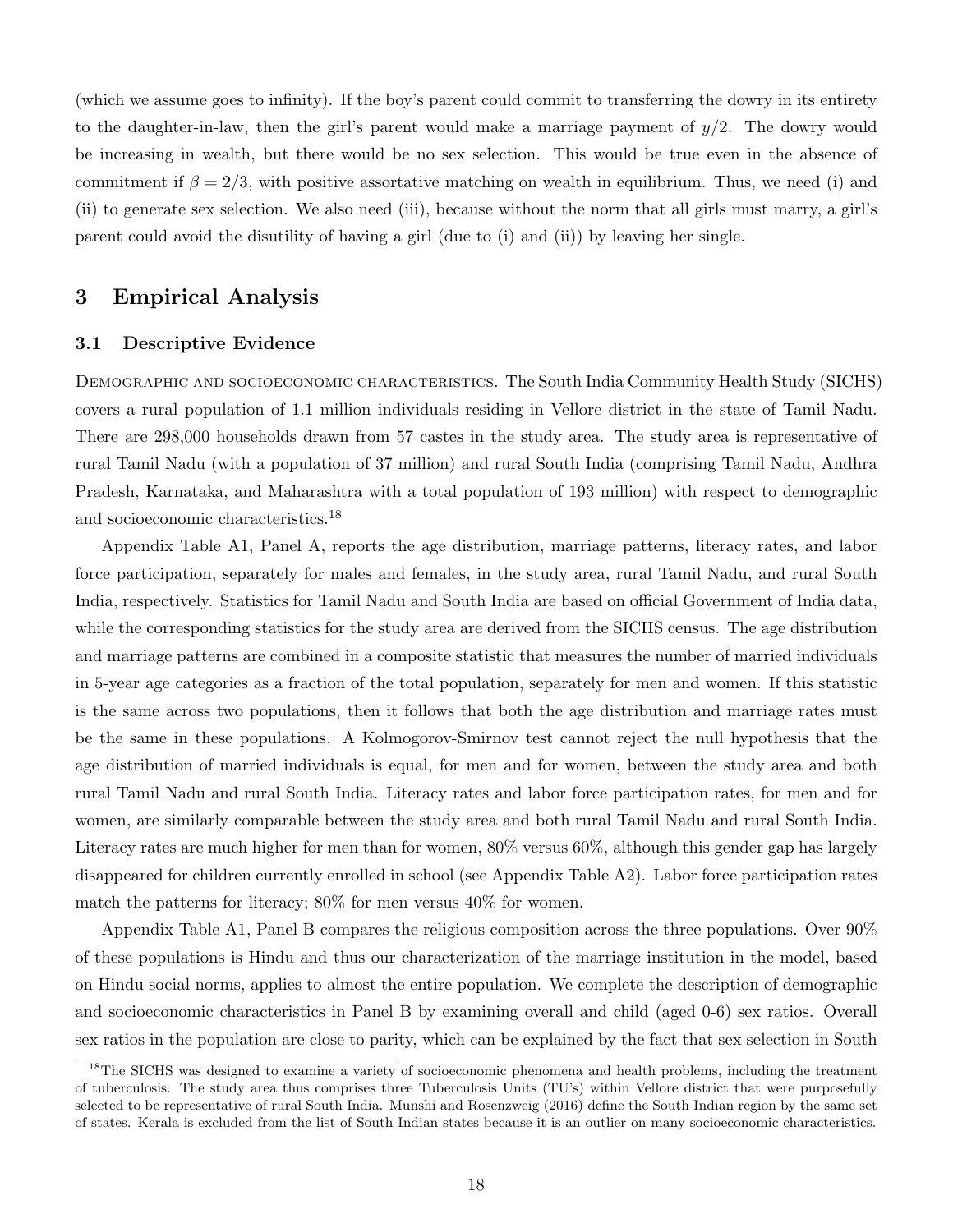India is a relatively recent phenomenon and because life expectancy is greater for females than males.<sup>19</sup> In contrast, child sex ratios, which are comparable across the three populations, are clearly above the natural fertility benchmark, which we define as 102 boys per hundred girls, based on statistics for South India from the 1961 and 1971 rounds of the population census.

The benchmark we have chosen reflects the history of sex selection in South India. Marriages in this region were traditionally between close-kin (Dyson and Moore, 1983). The most preferred match for a girl was her mother's younger brother or, if he was unavailable, one of her mother's brothers' sons (Kapadia, 1995). Given the extremely close pre-existing relationship between the girl's natal family and her husband's family, the two families effectively functioned as a cooperative unit. There were no major payments at the time of marriage, just a ritual gift or stridhan from the groom's side to the girl (Srinivas, 1989; Anderson, 2007). Having a girl did not put parents at a disadvantage in this long-term arrangement in which the two families (dynasties) sequentially traded girls across the generations, and thus there was no sex selection. Caldwell et al. (1983) and Srinivas (1984) attribute the demise of this system to economic development and the resulting changes in wealth within castes. Families that had traded girls over many generations no longer had the same level of wealth. Close-kin marriage declined (Caldwell et al., 1983; Kapadia, 1993) and a marriage market consequently emerged to match unrelated families within the caste on wealth, with a marriage price or dowry clearing the market.<sup>20</sup> By the 1980's, the practice of dowry was observed across the caste distribution in South India (Caldwell et al., 1983). The widespread emergence of dowries in South India in the early 1980's coincided with the onset of sex selection, which is why sex ratios prior to that point in time can be assumed to be unbiased. $21$ 

Marriage patterns. The analysis in this paper makes use of two components of the SICHS: a census of all households and a detailed survey of 5,000 households who are representative of the castes in the study area.<sup>22</sup> The survey collected information on key aspects of the marriage institution: (i) whether marriage was within the caste, (ii) whether marriage was between close-kin, (iii) whether the marriage was arranged, and (iv) whether the female spouse was born in a different village. This information was collected from the (male) primary respondent for his own marriage and for the marriages of his children in the five years preceding the survey.

Table 1 provides information on marriages over the two generations based on data from the SICHS survey.<sup>23</sup> Consistent with nationally representative survey evidence and genetic evidence for the country as

<sup>19</sup>Sex selection only commenced in South India in the early 1980's and so the first cohorts to be affected would be 36 years old when SICHS data collection was completed in 2016.

 $^{20}$ In related research, Anderson (2003) links dowry inflation to economic development and increased income inequality on the male side of the marriage market.

 $^{21}$ It is possible that sex selection due to son preference predates the 1980's in which case we will underestimate the extent of sex selection.

 $^{22}$ The sampling frame for the household survey included all ever-married men aged 25-60 in the SICHS census plus (a small number of) divorced or widowed women with "missing" husbands who would have been aged 25-60, based on the average age-gap between husbands and wives. The sample was subsequently drawn to be representative of each caste in the study area, excluding castes with less than 100 households in the census.

 $^{23}$ The larger number of marriages for daughters versus sons in the last 5 years is because girls marry younger than boys in India, as observed with the SICHS census data in Appendix Figure A2. Although most girls marry in their twenties, men will marry into their thirties. Men who marry in their thirties will have fathers in their sixties. Given that the fathers in the survey are aged 25-60, there are more girls of marriageable age in the households in our sample.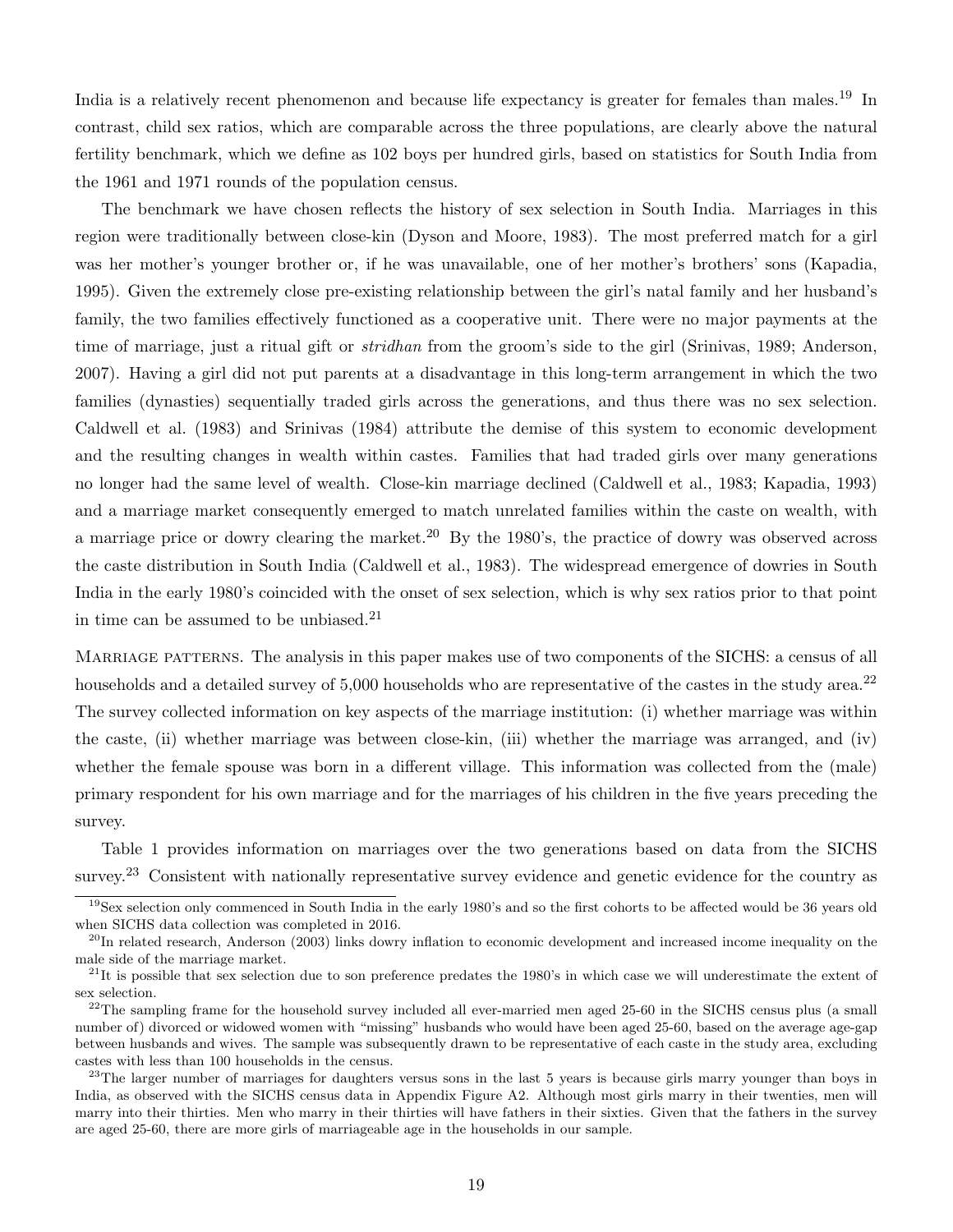| Generation                                  | Parents           | Children          |                   |
|---------------------------------------------|-------------------|-------------------|-------------------|
|                                             |                   | Males             | Females           |
|                                             | $\left( 1\right)$ | $\left( 2\right)$ | $\left( 3\right)$ |
| Same caste                                  | 0.97              | 0.95              | 0.95              |
| Related                                     | 0.48              | 0.35              | 0.35              |
| Arranged                                    | 0.86              | 0.80              | 0.88              |
| Female moved outside natal village          | 0.75              | 0.78              | 0.81              |
| Mean dowry [as a fraction of annual income] |                   | 138.32            | 187.46            |
|                                             |                   | $[1.46]$          | [1.84]            |
| Minimum dowry (in thousand Rupees)          |                   | $\theta$          | $\left($          |
| Maximum dowry (in thousand Rupees)          |                   | 1,117.2           | 1,417.2           |
| Observations                                | 3,524             | 421               | 611               |

#### Table 1: Marriage Patterns

Source: SICHS household survey.

a whole, 97% of the parents and 95% of the children married within their caste. The incidence of close-kin marriage declines, in line with the general trend in South India described above, from 48% in the parents' generation to 35% in the current generation. However, most marriages continue to be arranged. Girls moved from their natal village in a substantial fraction of the marriages. We will take advantage of this feature of the marriage institution in India, by exploiting information on the natal villages, to test the model's predictions for hypergamy below.

Table 1 also reports the dowry in levels and as a fraction of the household's annual income, for the marriages of the children that took place in the last five years. The dowry amount is computed by summing up the monetary value of gifts, such as household items, vehicles, and gold, as well as the cost of the wedding celebration.<sup>24</sup> The annual income is measured by the profit in the past year from land owned, leased, or rented plus the wage earnings of all adult members. Dowries in South India are now as high as they are in the North (Caldwell et al., 1983; Srinivas, 1984; Rahman and Rao, 2004; Anderson, 2007) and in line with past studies; e.g. Rao (1993b), Jejeebhoy and Sathar (2001), Rahman and Rao (2004), and Chiplunkar and Weaver (2021) the dowry is  $1.5 - 2$  times the household's annual income on average, which is a substantial sum in an economy where access to market credit is severely restricted.<sup>25</sup> Notice that dowries paid by girls are larger than dowries received by boys. This observation is consistent with our model when there is sex selection because girls will then marry wealthier boys on average. Hypergamy results in girls paying a higher dowry than boys receive at each level of wealth, as documented in our theoretical simulations in Figure 1b.<sup>26</sup> Finally, notice that the minimum dowry given and received is equal to zero, consistent with our assumption

 $^{24}$ The list of items for the dowry include bed, bureau, kitchen utensils (bronze and stainless steel), grinder, mixer, refrigerator, TV, microwave, washing machine, silk saris, groceries, motorcycle, bicycle, car, gold jewelry (in grams), and cash (in Rupees).

 $^{25}$ Most households will receive support from their close relatives and other caste members to pay the dowry. Munshi and Rosenzweig (2016) use data from the Rural Economic and Development Survey (REDS) to document that gifts and loans within the caste are the primary source of support for meeting major contingencies, including marriage, in rural India.

 $^{26}$ If wealthier girls (boys) marry relatively early (late), then wealthier girls and less wealthy boys will be over-represented in the marriage statistics. Although we report unconditional comparisons of girls and boys in Table 1, the analysis of dowries and hypergamy that follows will be conditional on family wealth.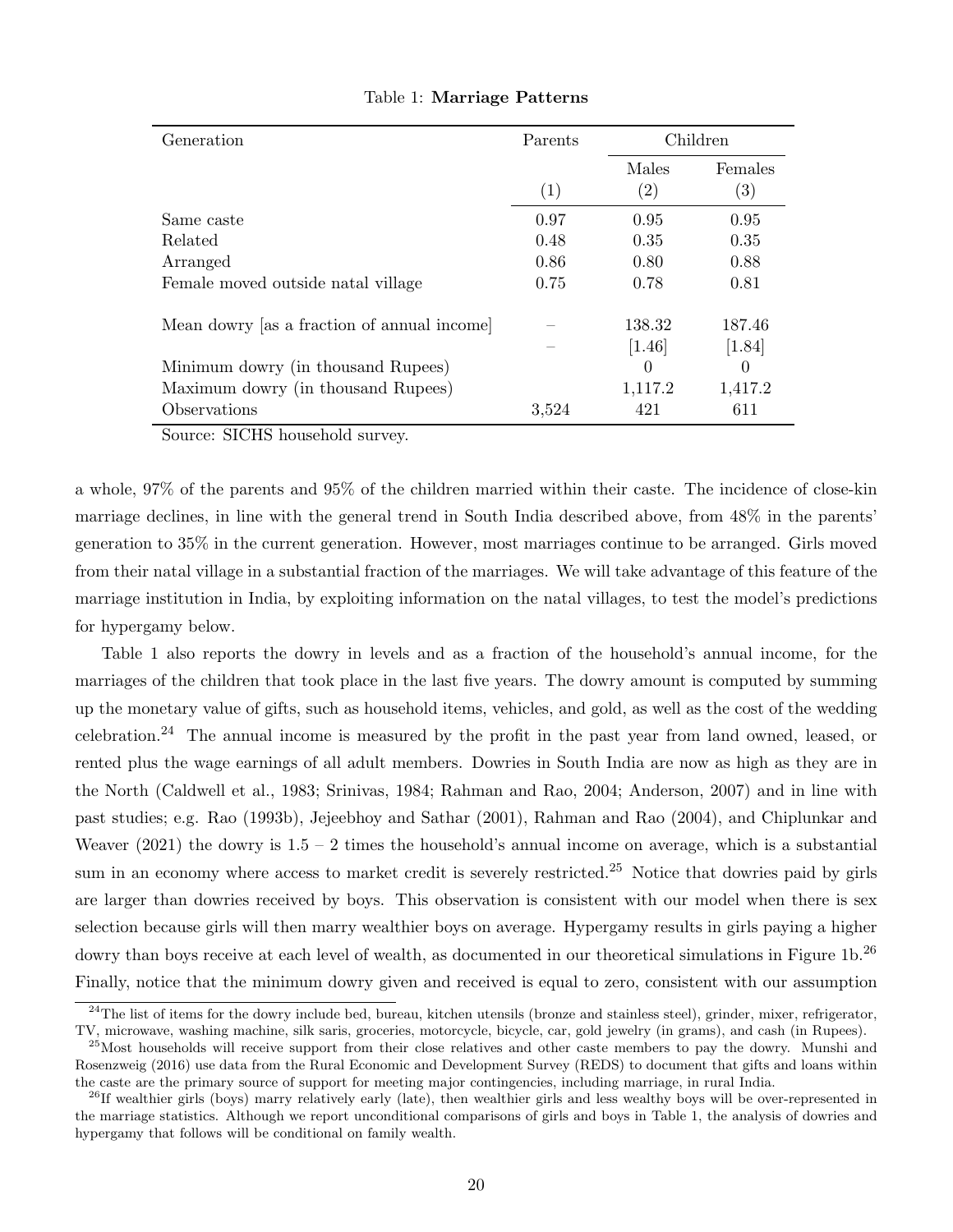in the model that dowries are always positive (Lemma 1).

| Sex of the child                    | Males<br>(1) | Females<br>$^{(2)}$ |
|-------------------------------------|--------------|---------------------|
| Partner's parental household        |              |                     |
| Wealthier                           | 0.09         | 0.18                |
| Same wealth                         | 0.62         | 0.64                |
| Less wealthy                        | 0.29         | 0.17                |
| Kolmogorov-Smirnov test of equality |              | $P-value = 0.001$   |
| Observations                        | 421          | 611                 |
| $\sim$<br>$\alpha$                  |              |                     |

## Table 2: Hypergamy

Source: SICHS household survey.

Hypergamy. Table 2 provides evidence indicative of hypergamy based on the SICHS survey data. The survey respondents were asked whether their child's spouse's family had the same wealth, more wealth, or less wealth than their own. These are coarse categories and the majority of marriages, for sons and daughters, are reported to be with families of equal wealth. However, the respondents are more likely to report that their daughters married up in wealth than their sons. Conversely, they are more likely to report that their sons married down in wealth than their daughters. The Kolmogorov-Smirnov test easily rejects the null hypothesis that the distribution of responses is equal for sons and daughters. Upper caste marriages in North India have long been associated with hypergamy (Bhat and Halli, 1999). Hypergamy has also been associated with the emergence of dowry in South India (Caldwell et al., 1983; Srinivas, 1984). These are all settings with sex selection. However, previous studies have failed to make the connection between hypergamy and sex selection. Indeed, given that marriages are almost exclusively within the caste, girls cannot marry up on average without sex selection.

SEX SELECTION. Although the model assumes that each parent has a single child, a couple will usually have multiple children. The marriage market channel will bias the sex ratio of children at all birth orders. In contrast, if parents have access to a relatively certain sex selection technology and they want a single male heir, either to support them in old age or to inherit their wealth (property), then they will postpone sex selection until they are close to their desired family size. In particular, first births will not be biased due to the son preference channel as long as parents want at least two children, which is typically the case in rural India.

Table 3 reports child (aged 0-6) sex ratios from three sources: the 2005-2006 and 2015-2016 rounds of the Demographic and Health Survey (DHS) and our own SICHS census, which was conducted 2012-2014, between the two DHS rounds. All three data sources include the birth order of each child and, hence, it is possible to compute sex ratios for first-born children and for all children. We see that the sex ratios are very similar across the three data sets in Table  $3<sup>27</sup>$  The sex ratio for first born children is elevated relative to the

<sup>&</sup>lt;sup>27</sup>The DHS statistics are computed for the entire South Indian region because sample sizes are too small to measure sex ratios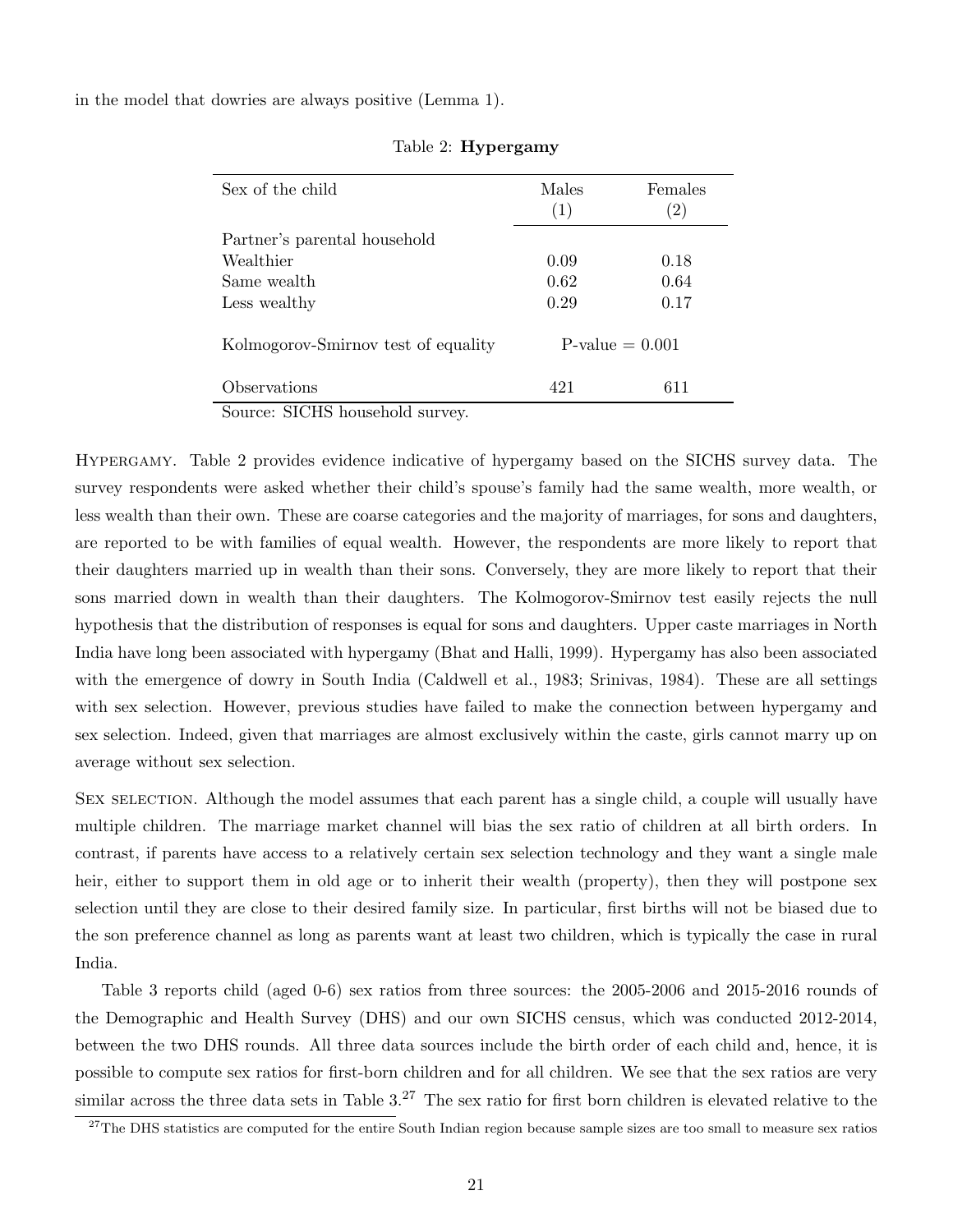| Population          | Rural South India     | Rural Vellore         |                         |
|---------------------|-----------------------|-----------------------|-------------------------|
| Data Source         | <b>DHS</b><br>2005-06 | <b>DHS</b><br>2015-16 | SICHS census<br>2012-14 |
|                     | $\left( 1\right)$     | $\left( 2\right)$     | $\left( 3\right)$       |
| First-born children | 105                   | 107                   | 106                     |
| All children        | 109                   | 110                   | 109                     |
| Observations        | 5,750                 | 27,072                | 79,027                  |

Table 3: Sex Ratios

Note: The India Demographic and Health Survey (DHS) is also known as the Indian national Family health Survey (NFHS). Sex ratios are computed for children aged 0-6 as the number of boys per 100 girls.

natural sex ratio of 102, indicating that the marriage market channel is active.<sup>28</sup> Moreover, the sex ratio for all children is larger than for first born children, implying that the son preference channel is also present. If we assume that the marriage market mechanism affects the sex ratio at all birth orders equally, while the son preference mechanism only operates at higher birth orders, then 55% of sex selection in the study area can be attributed to the marriage market mechanism.

## 3.2 Measuring Wealth

The model generates predictions for variation in hypergamy (the wealth-gap between grooms and brides) and sex selection across the wealth distribution within castes. It also predicts that dowries given by girls will be greater than dowries received by boys at each wealth level (assuming that dowries are positive everywhere). Recall that the terms wealth and permanent income are used interchangeably in our analysis. The SICHS census and the SICHS survey both collected information on the household's income in the preceding year.<sup>29</sup> In an agrarian economy, this income will include a substantial transitory component, which must be purged to measure permanent income.

In general, there are two ways to purge the transitory component from the observed income realization. First, if multiple income realizations are available, then the average over time provides a measure of permanent income. We can take this approach in the dowry analysis because households in the SICHS survey, which

in Tamil Nadu. The comparison with SICHS sex ratios is still valid because we saw in Appendix Table A1 that the study area is representative of rural Tamil Nadu and rural South India with respect to socioeconomic and demographic characteristics. Child sex ratios for rural Tamil Nadu and rural South India, based on the 2011 population census, were also seen to be very similar to the corresponding SICHS statistic. Despite the fact that we are including an entire region in the country, notice that the number of children in the DHS is still substantially smaller than in the SICHS census, emphasizing the novelty of our data.

<sup>&</sup>lt;sup>28</sup>This observation does not necessarily contradict the common assumption that the sex ratio at birth for first-born children is unbiased in India. Jayachandran and Kuziemko (2011) and Jayachandran and Pande (2017) document differential nutritional inputs by gender and birth order among children in India, which could elevate the child (aged 0-6) sex ratio even if the sex ratio at birth is unbiased.

 $^{29}$ Household income is measured by the profit from land owned, leased, or rented plus the total labor income of all members, including those that have temporarily migrated to work. Profit is measured over the entire year, whereas labor income is measured in the month prior to data collection (and then scaled up to the annual level).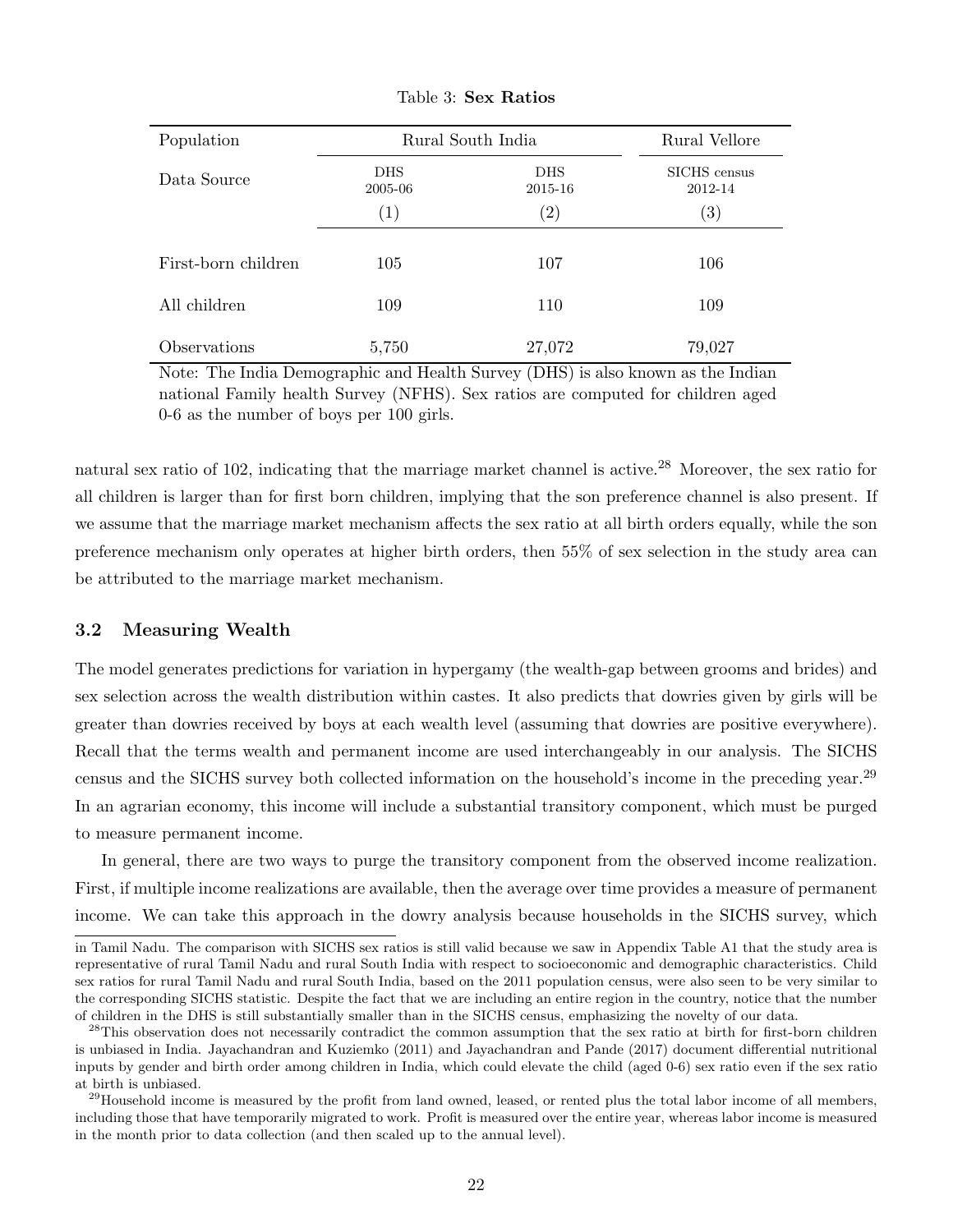provides the information on dowries, are also included in the SICHS census. The same approach cannot be utilized, however, for the analysis of sex selection and hypergamy. The analysis of sex selection is based on the SICHS census and the vast majority of households in the census do not appear in the SICHS survey. The analysis of hypergamy is based on SICHS survey data, but information on the spouse's family wealth, which is needed to examine the pattern of matching, is not directly available. All we know is its caste affiliation and the village in which it resides.

To construct a consistent measure of permanent income that can be used for the inter-linked analyses of sex selection and hypergamy, we take a second approach in which household income predicted by a set of fixed factors provides us with a measure of permanent income. In a rural economy, permanent income will be largely determined by agricultural productivity. Although the SICHS census does not provide detailed information on farm characteristics, we have collected historical records on agricultural productivity in each village in the region encompassing the study area from the British Library in London. There are 377 panchayats or village governments in the SICHS study area. These panchayats were historically single villages, which over time sometimes divided or added new habitations. The *panchayat* as a whole, which often consists of multiple modern villages, can thus be linked back to a single historical village. The data we have collected includes information on the agricultural revenue tax, per acre of cultivated land, that was levied on each village in 1871 by the British colonial government. The tax assessment was based on the *potential* output per acre. This, in turn, was determined by growing conditions such as soil quality, crop suitability, temperature, and rainfall, which are effectively permanent (fixed). In addition, it is well known that historical wealth, which would have been correlated with the tax assessment, will have persistent effects in a developing economy. For both of these reasons, we expect the 1871 tax revenue to be a strong predictor of current income.

The 1871 tax revenue does not account for heterogeneity within the village. Land ownership and occupations vary by caste and we thus expect the relationship between current household income and village-level tax revenue in 1871 to vary by caste. We allow for this by including the 1871 tax revenue, caste fixed effects, and a full set of revenue-caste interactions in the estimating equation when predicting current household income.<sup>30</sup> Net of the fixed effects, our measure of historical wealth is a strong predictor of current household income; the F-statistic measuring joint significance of the village-level tax revenue and the revenue-caste interactions is as high as 20.4. Predicted income based on this specification will thus be our benchmark measure in the analysis of both sex selection and hypergamy. This measure is especially convenient for the hypergamy analysis because permanent income can be predicted for spouses whose villages lie outside the study area. Additional tests, which can be implemented with sex selection (but not hypergamy) as the outcome, will verify that the results are robust to the inclusion of village fixed effects and the education of the household head and his wife in the estimating equation when predicting permanent income.

In the model, each family consists of a single parent and a single child. In reality, family sizes vary and this will determine the resources that are available to each member. We account for this feature of the data

 $30$ The implicit assumption underlying this relationship is that households, or dynasties, have remained in the same village over many generations. This assumption is supported by recent evidence that permanent migration from rural to urban areas is extremely low in India (Munshi and Rosenzweig, 2016). Standard errors in this estimating equation are clustered at the panchayat level.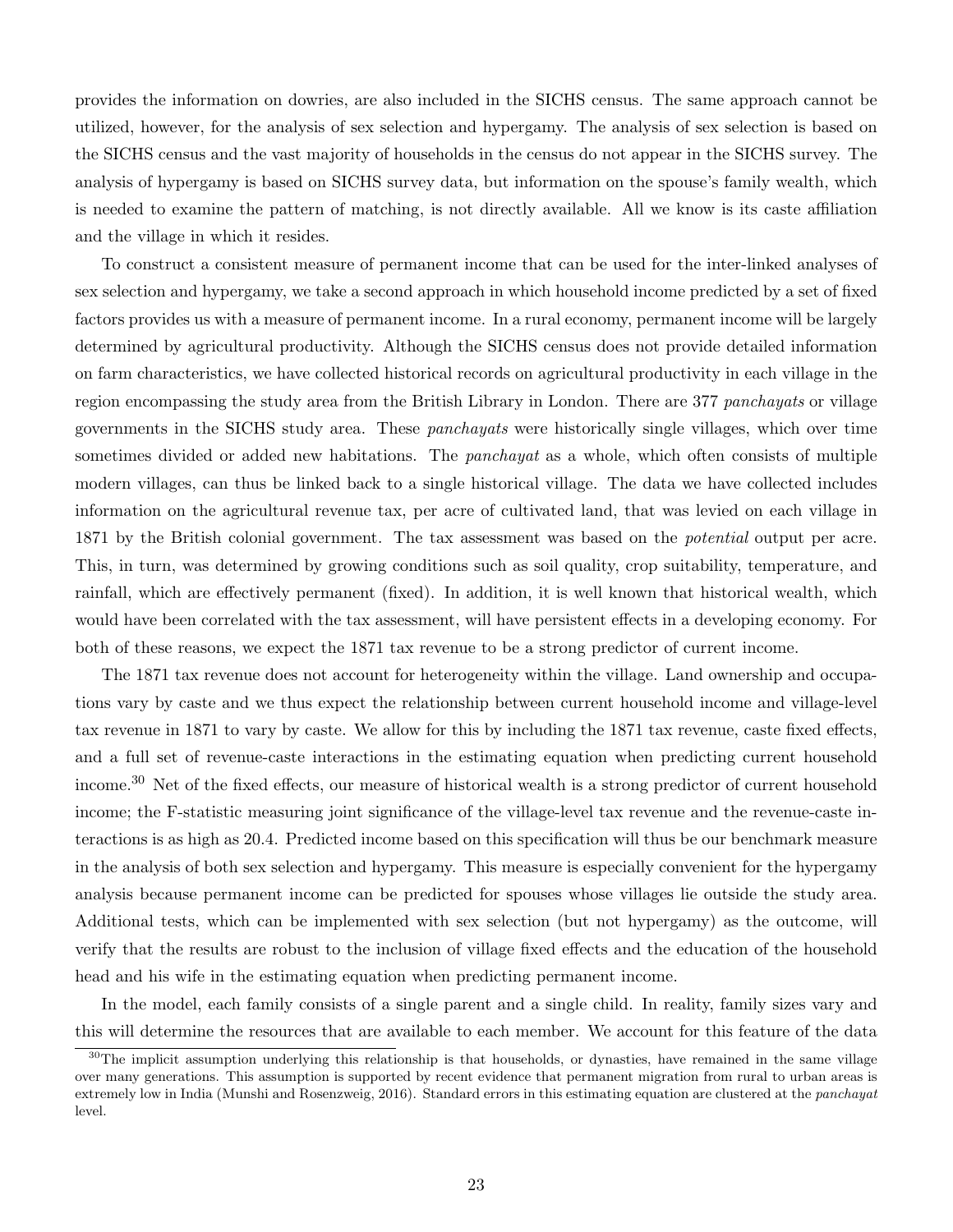in the empirical analysis by using per capita wealth to determine the family's position in the caste wealth distribution. Households consisting of a single couple and their children, but possibly including other adults (typically a grandparent) account for 96.2% of all households with children in the census. The empirical analysis is based on these households and per capita wealth is computed by dividing household wealth by the number of family members; i.e. the two parents plus their children.<sup>31</sup> Note that we cannot make this adjustment in the hypergamy analysis because the spouse's family size is unobserved. We will thus examine marital matching on the basis of household (rather than per capita) wealth, interpreting the results accordingly.

Although there is a single cohort in the model, in practice the age-gap between partners can vary across marriages. In lieu of a clear partition of age cohorts into independent marriage markets within the caste, we compute the family's relative wealth with respect to the entire caste in the benchmark measure. The implicit assumption with this measure is that the distribution of per capita wealth within the caste is stable across age cohorts.<sup>32</sup> In addition, we construct an alternative measure of relative wealth, which is based on the set of families within each caste that are included in the estimation sample for a given outcome. For example, with sex selection as the outcome, the sample consists of children aged 0-6. The alternative measure of relative wealth for that outcome would be based on their families. The implicit assumption when constructing this measure is that the 0-6 year olds in each caste will form an independent marriage market in the future. Although our benchmark measure is based on a definition of the marriage market that may be too expansive and the alternative measure may be based on a definition that is too narrow, the results below are similar with both measures for each outcome.

## 3.3 Testing the Model

EVIDENCE ON DOWRIES. Table 4 reports the association between dowries and relative wealth. The model does not have unambiguous implications for the sign of this association; as observed in Figure 1b, the association is initially negative and then positive. In addition, our measure of the dowry in the analysis that follows is the amount given or received and not the ratio with respect to household wealth, as in Figure 1b, because wealth also appears on the right hand side of the estimating equation and thus any measurement error in that variable will bias the coefficient on relative wealth.

The estimation sample in Table 4 consists of all marriages of the primary respondents' children that took place in the five years preceding the SICHS survey. When the child is a girl, the dowry is based on the amount that was given, and when the child is a boy, the dowry is based on the amount that was received. With hypergamy, the amount that is given by girls (who are marrying up) will exceed the amount that is received by boys (who are marrying down) at each wealth level, as described in Figure 1b. We thus include

 $31$ The implicit assumption is that other adults in the household do not receive a share of the wealth. For example, a grandfather living with his son's family would have already distributed his wealth among his children. The results that follow are robust to constructing per capita wealth on the basis of household size.

 $32$ Fertility has been close to replacement in Tamil Nadu since the mid-1990's. Family size will thus be stationary across age cohorts. The household wealth distribution, which is determined by variation in historical village-level tax revenue will also be stationary across age cohorts.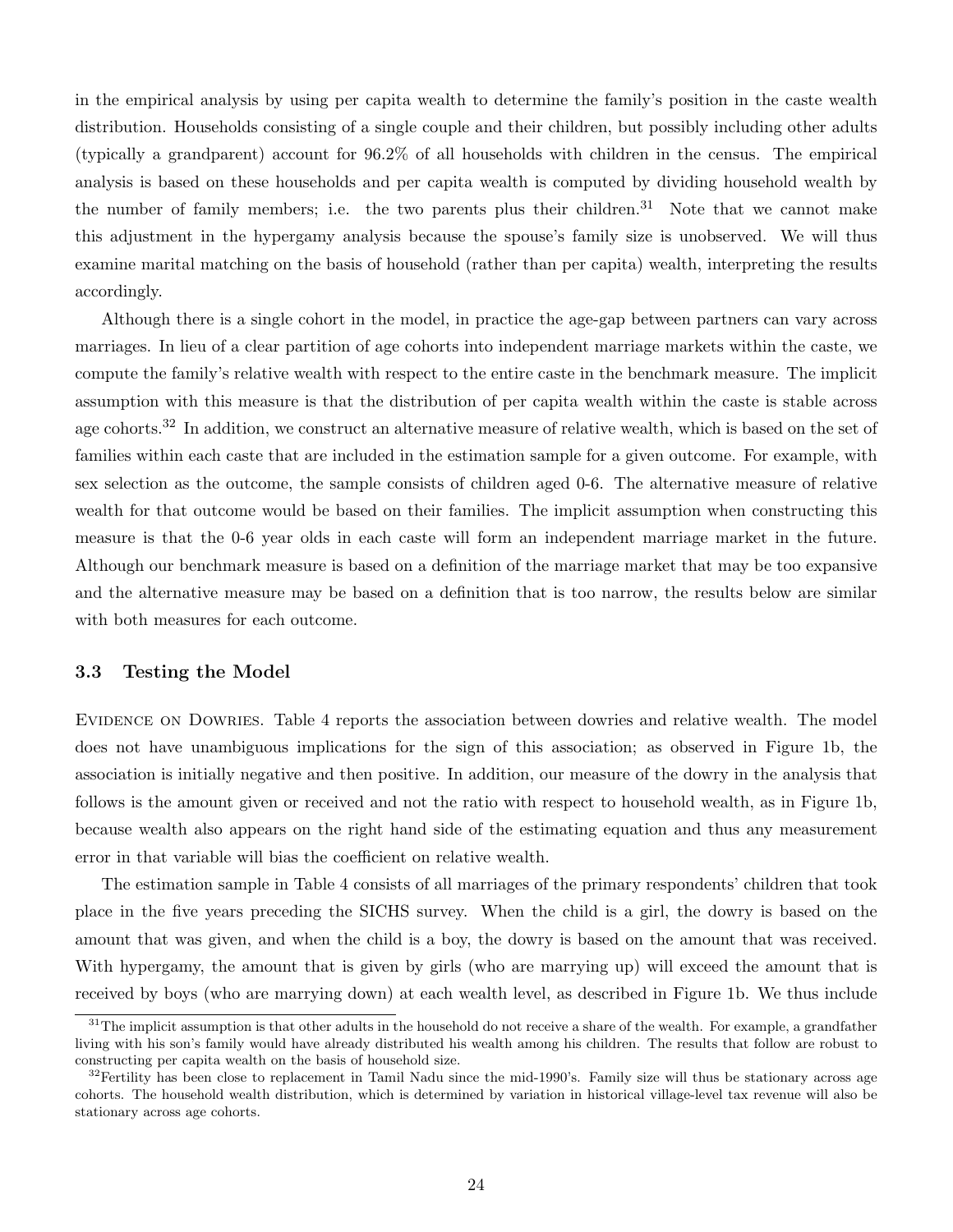| Dependent variable         | Dowry                             |                                                         |                                         |  |  |
|----------------------------|-----------------------------------|---------------------------------------------------------|-----------------------------------------|--|--|
| Wealth measure             | SICHS survey<br>$\left( 1\right)$ | Average of SICHS survey and census<br>$\left( 2\right)$ | Average per capita<br>$\left( 3\right)$ |  |  |
| Relative wealth            | $37.045**$<br>(15.675)            | 79.761***<br>(16.137)                                   | 98.716***<br>(15.814)                   |  |  |
| Mean of dependent variable | 167.63                            | 167.63                                                  | 167.63                                  |  |  |
| Female dummy               | Yes                               | Yes                                                     | ${\rm Yes}$                             |  |  |
| Caste FE                   | Yes                               | Yes                                                     | Yes                                     |  |  |
| <i><b>Observations</b></i> | 991                               | 991                                                     | 991                                     |  |  |

#### Table 4: Dowry and Relative Wealth

Source: SICHS survey. Sample based on all children's marriages in the past 5 years. Dowry measured in thousands of Rupees. Relative wealth measured by rank in the caste wealth distribution, from 0 (poorest) to 1 (wealthiest). In Column 1, the unadjusted income reported in the SICHS household survey is used as a measure of household wealth, Column 2 uses the average of the reported income from the SICHS survey and the SICHS census, Column 3 uses average per capita income. Standard errors in parentheses. \*\*\*  $p<0.01$ , \*\*  $p<0.05$ 

a gender dummy in the estimating equation. We also include a full set of caste dummies to account for the fact that some castes will be wealthier than others and thus report higher dowries on average.<sup>33</sup>

Table 4, Column 1 reports estimates with the most basic specification, where the family's relative wealth is based on the unadjusted income reported in the SICHS household survey. We observe that the coefficient on relative wealth is positive and significant. The preceding estimates are subject to two sources of bias: (i) the transitory component is not purged from the household's income, and (ii) we do not account for variation in family size to construct a measure of per capita income. Table 4, Column 2 accounts for the first source of bias by using the average of the reported income from the SICHS survey and the SICHS census to measure household wealth. This will purge the wealth statistic of the transitory component, which would generate measurement error and accompanying attenuation bias, and indeed we observe that the coefficient on relative wealth increases from Column 1 to Column 2. Table 4, Column 3 addresses the second source of bias by adjusting for family size. Using per capita income to construct the relative wealth measure, the coefficient on relative wealth increases even further. Although a similar sequential exercise cannot be implemented with the hypergamy analysis that follows, these results will help us interpret the observed matching patterns.

Figure 3a reports nonparametric estimates corresponding to Table 4, Column 3 (our preferred specification).<sup>34</sup> The family's position in its caste's wealth distribution in Table 4 and in the benchmark specification shown in blue, with the accompanying 95% confidence interval, is based on all (surveyed) households in the caste. The alternative construction of relative wealth, shown in red, where the wealth distribution is based only on households with marriages in the five years preceding the survey, yields very similar estimates. Our

 $33$ Recall from the model that the level of the dowry is pinned down by the outside option of the last boy to match, which is increasing in his family wealth.

 $34$ The gender dummy and the caste fixed effects are partialled out using the Robinson (1988) procedure prior to the nonparametric estimation reported in Figure 3a. The same procedure is used in all the nonparametric regressions that follow.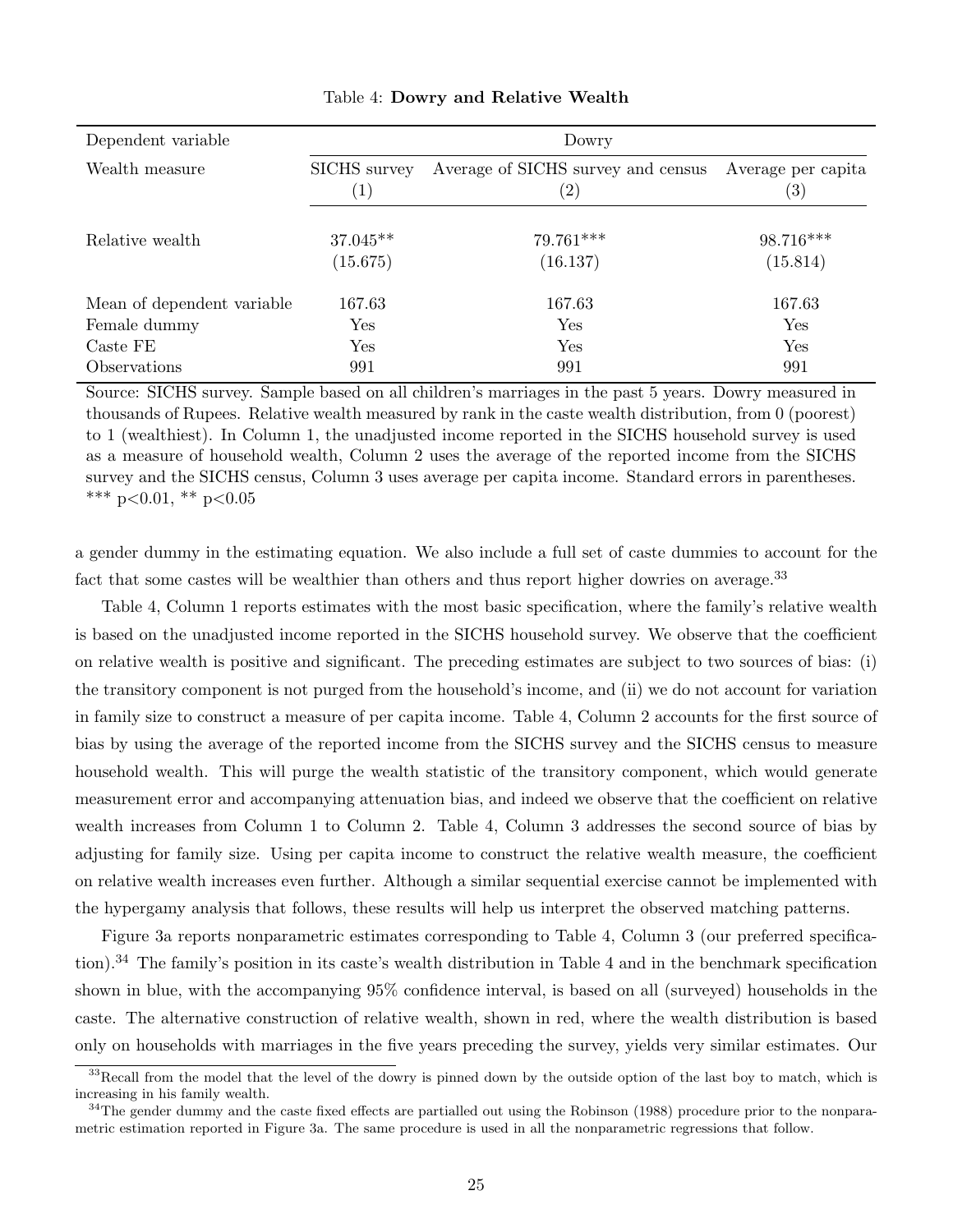



theoretical results rely on the assumption that dowries are always positive (Lemma 1) and we see in Figure 3a that this is true at each point in the wealth distribution within castes. Figure 3b subjects this result to further scrutiny by partitioning the castes in our sample into terciles, based on average per capita household wealth, where we see that dowries are always positive within each caste group.

Although the model does not have precise implications for the relationship between dowries and wealth, it does tell us that dowries given should be greater than dowries received at each wealth level, as observed in Figure 1b, when there is sex selection (on account of the accompanying hypergamy). This is indeed the case in Figure 4, where we report the association between dowries and relative wealth, separately for boys and girls. The amount given by the girls exceeds the amount received by the boys at each wealth level, with little overlap in the confidence intervals.<sup>35</sup>

EVIDENCE ON HYPERGAMY. The model predicts that the wealth-gap between matched boys and girls is largest at the bottom of the wealth distribution, with a narrowing of the gap as we move up the distribution until there is convergence at the very top. This theoretical prediction is presented graphically in Figure 1a.

We have information from the household survey on the primary respondent's marriage and the marriages of his children that occurred in the five years prior to the survey. As discussed above, the challenge with the hypergamy analysis is that information on the spouse's household wealth and family size are not directly available. To measure the spouses' household wealth, we take advantage of the fact that the identity of their natal villages was collected in the survey. Based on the estimated relationship between current income and historical village-caste wealth, we can construct a consistent measure of permanent income for the surveyed household and the spouse's household (based on its caste and the historical tax revenue in its natal village).<sup>36</sup> These permanent incomes will typically not be the same because, as observed in Table 1, 80% of women

 $35$ Recall from Figure 1b that the dowry, as a ratio of household wealth, converges for boys and girls as we move up the wealth distribution. This is not inconsistent with Figure 4 because we are not dividing dowries by wealth

 $36$ The 1871 tax revenue is available for all villages in the northern Tamil Nadu region that were directly taxed by the colonial government. The estimated equation can thus be used to predict current income even for villages outside the study area.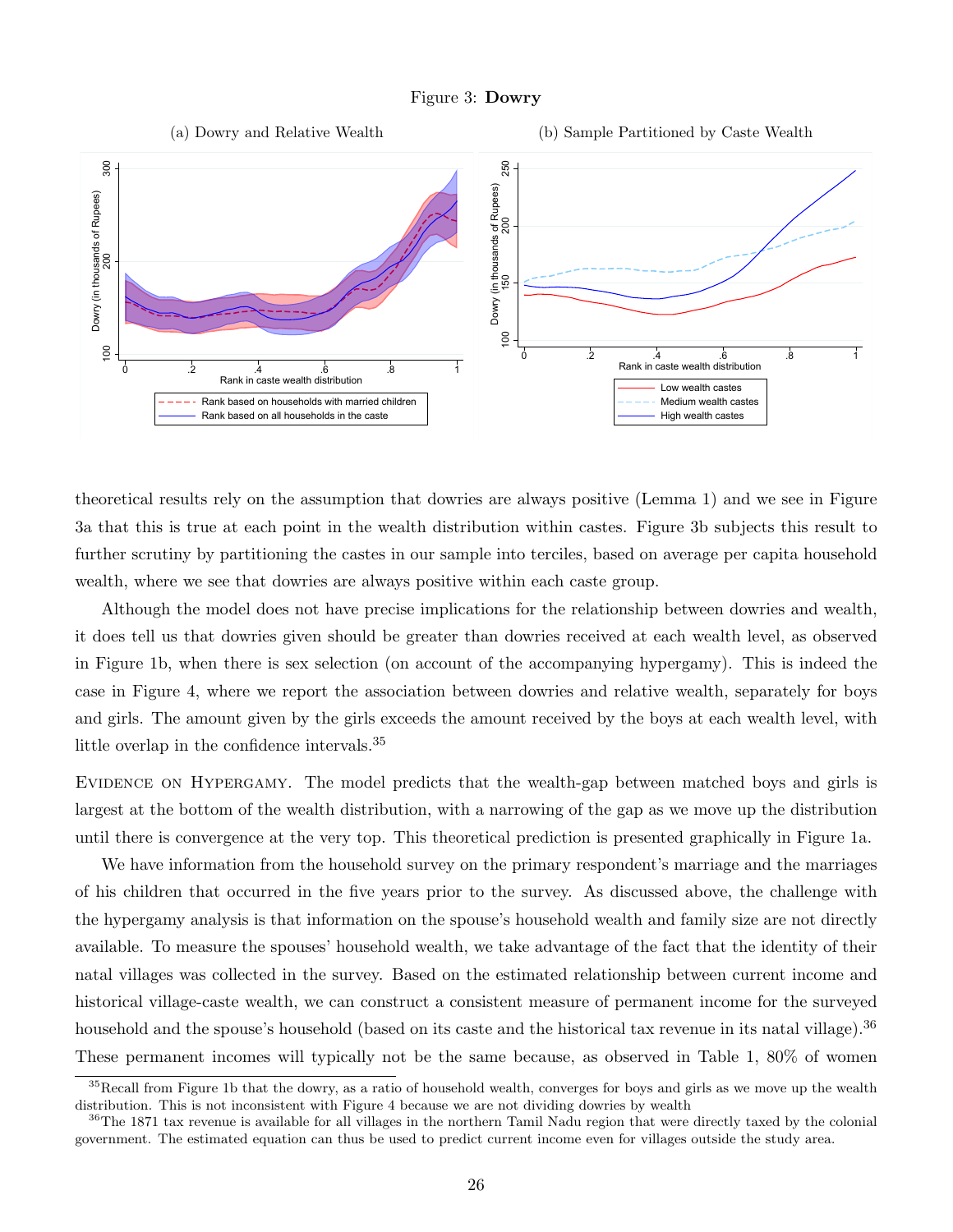

Figure 4: Dowry and Relative Wealth (by gender)

move from their natal village when they marry. While marital migration generates wealth variation on the two sides of the market that we exploit for the hypergamy analysis, the analysis is based on household wealth and not per capita household wealth. We cannot adjust for variation in family size because, as noted, this information is unavailable for the spouses and we will take account of this when interpreting the results that follow.

| Dependent variable          | $\left( 1\right)$ | Relative wealth of groom<br>$\left( 2\right)$ | Relative education of groom<br>$\left( 3\right)$ |
|-----------------------------|-------------------|-----------------------------------------------|--------------------------------------------------|
| Relative wealth of bride    | $0.541***$        | $0.540***$                                    | $-0.057$                                         |
|                             | (0.033)           | (0.033)                                       | (0.031)                                          |
| Relative education of bride |                   | 0.011                                         | $0.479***$                                       |
|                             |                   | (0.034)                                       | (0.031)                                          |
| Constant                    | $0.227***$        | $0.222***$                                    | $0.422***$                                       |
|                             | (0.018)           | (0.024)                                       | (0.022)                                          |
| Observations                | 708               | 708                                           | 708                                              |

Table 5: Marital Matching

Notes: Sample restricted to primary respondents born after 1980 and children who married in the past 5 years. Relative wealth measured by rank in the caste wealth distribution, from 0 (poorest) to 1 (wealthiest). Education measured relative to all females/males in the SICHS census in the same caste who are no more than 5 years younger or older. Bootstrapped standard errors in parentheses. \*\*\* p<0.01. Source: SICHS survey.

Table 5, Column 1 reports estimates from an equation in which the male partner's relative wealth is the dependent variable and the female partner's relative wealth is the independent variable. The primary respondents in the household survey range in age from 25 to 60. The younger respondents are thus born around the same time as the children of the oldest respondents. To increase statistical power, our sample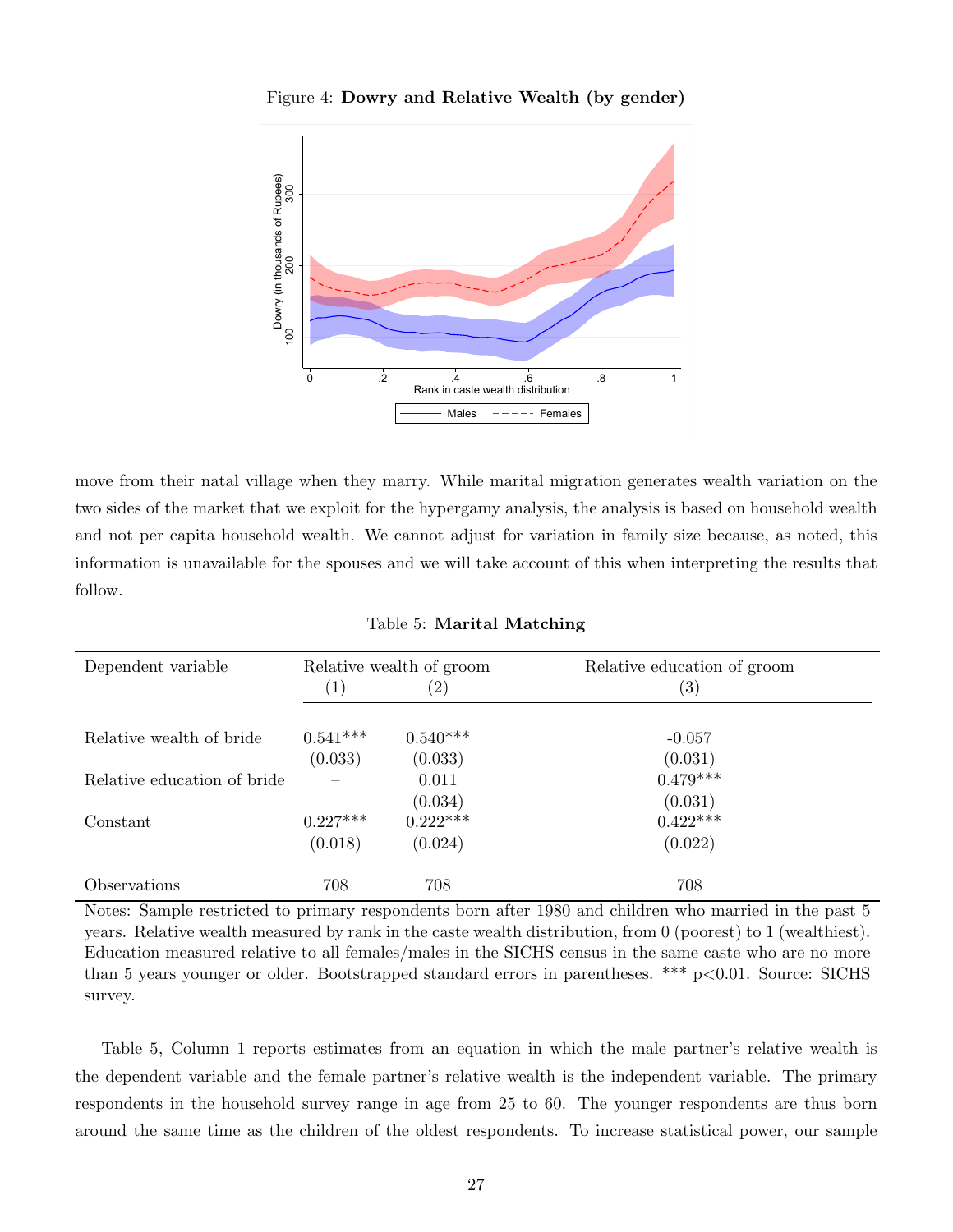thus includes both generations, with the restriction that the included primary respondents be born after 1980; these birth cohorts would have been subjected to sex selection, even in South India, with subsequent gender imbalance in the marriage market. The estimated constant term, which corresponds to the intercept in Figure 1a, is positive and statistically significant as predicted. The coefficient on the female's relative wealth is also positive and significant and, moreover, significantly smaller than one. This implies that there will be convergence in the wealth of the partners' families as we move up the wealth distribution, once again in line with the model. It is quite striking that variation in wealth across villages can be used to uncover marital hypergamy within castes. To the best of our knowledge, this is the first statistical evidence documenting the presence of a phenomenon that has received much attention in Indian sociology and anthropology.

Table 5, Column 2 includes the female's education, measured by her rank among female members of her caste who were born in a 10-year window around her birth year, as an additional regressor.<sup>37</sup> The coefficient on the education variable is small in magnitude and statistically insignificant. A comparison of Columns 1 and 2 indicates that the relative wealth coefficient is hardly affected by the introduction of female education, supporting the assumption in the model that matching on family wealth is independent of individual characteristics. To provide further support for this assumption, we replace the wealth of the boy's family by his relative education as the dependent variable in Table 5, Column 3. The coefficient on the female's family wealth is now small in magnitude and statistically insignificant, whereas the coefficient on her (relative) education is positive and significant. Matching on family wealth appears to be independent of matching on individual characteristics, at least with respect to one important characteristic: education. One potential response to the sex selection problem would be for girls' parents to invest in their education as a substitute for the inefficient dowry mechanism. However, such substitution is unlikely to be observed in practice because female labor force participation in India is exceptionally low, implying that investments in girls' education will have little material benefit. The absence of a tradeoff between the girl's education and her spouse's wealth in Table 5 is consistent with this argument.<sup>38</sup>

Figure 5a subjects the results in Table 5 to closer scrutiny by reporting nonparametric estimates of the relationship between the male's relative wealth and the female's relative wealth. The household's position in its caste's wealth distribution in Table 5 and in the benchmark specification in Figure 5, shown in blue with the accompanying 95% confidence interval, is based on all (surveyed) households in the caste. The alternative construction of its relative wealth, shown in red, is based on the subset of households in the estimation sample. The results are evidently robust to the method that is used to construct relative wealth. However, Figure 5 does not quite match Figure 1a. In particular, although the intercept is positive and there is convergence to the 45 degree line, the estimated intercept is higher than what would be implied by the excess of boys; given

<sup>&</sup>lt;sup>37</sup>The relative education level is computed with respect to women from the caste in the same age range in the SICHS census. This is because the number of observations in the SICHS survey declines substantially once we go down to the caste-gender-age level.

<sup>&</sup>lt;sup>38</sup>If there was a tradeoff, then we would also expect educated parents, who are more easily able to invest in their children's education, to take advantage of it (and, hence, have more girls). As reported in Appendix Table A2, the sons and the daughters of more educated parents are more likely to be enrolled in higher secondary school. However, sex selection, measured by the probability that a child aged 0-6 is a girl, is independent of parental education, once again indicating the absence of a tradeoff. These results are also consistent with the assumption (discussed above) that more educated girls do not have greater bargaining positions in their marital homes. If they did, then more educated parents, with more educated daughters, would be more likely to have a girl.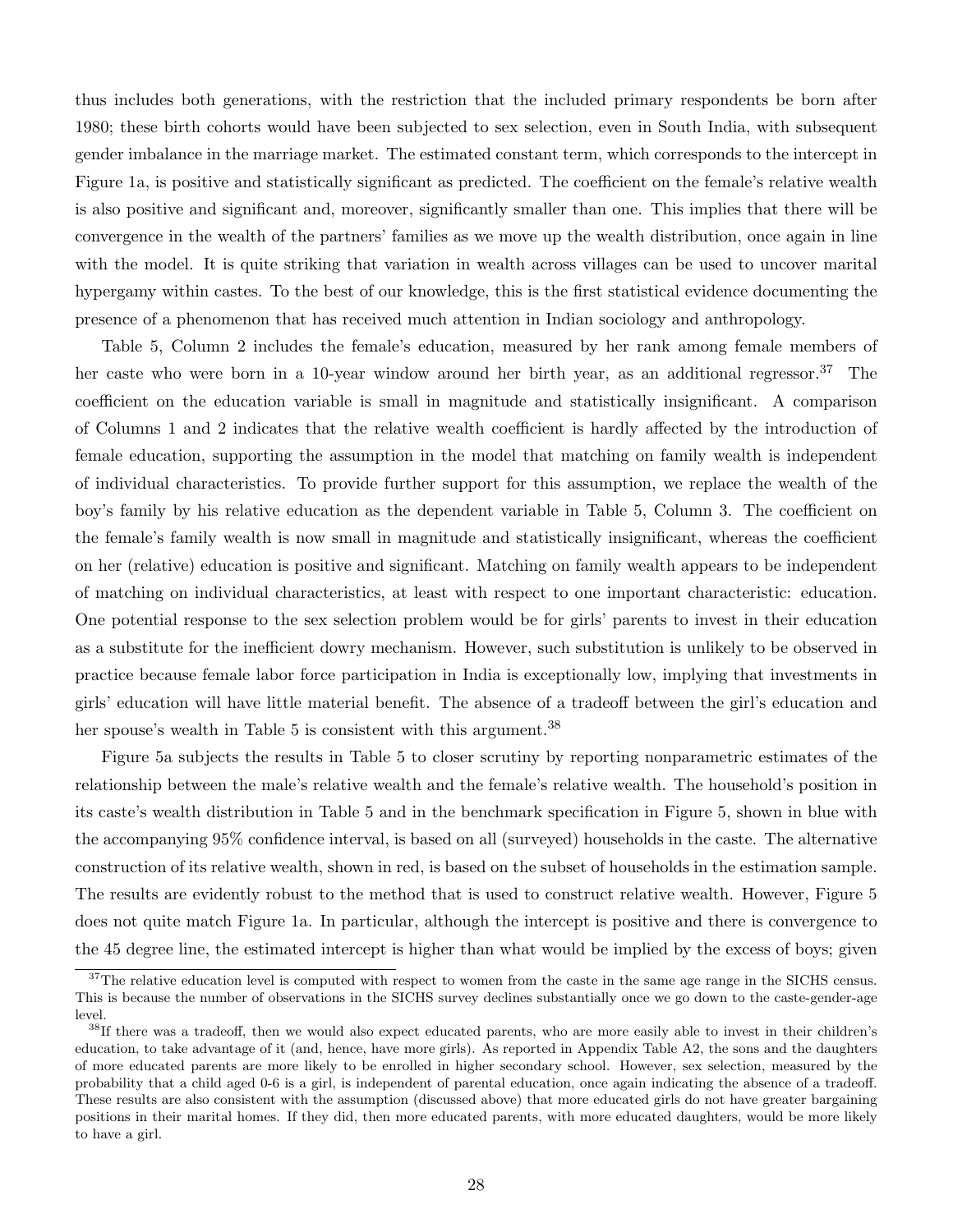

the level of sex selection in our study area, this should be around 0.1. The convergence is also too sharp, with the result that the wealthiest girls do not end up matching with the wealthiest boys.

Our explanation for the preceding discrepancy is based on measurement error in the wealth variables, which will attenuate the association between boys' and girls' wealth, shifting up the intercept and flattening the slope of the nonparametric relationship reported in Figure 5a. We examine this bias in Figure 5b by simulating the association between boys' and girls' relative wealth, with and without measurement error. We use wealth observed in the data for this exercise and specify that sex selection results in 10% of the boys being unmarried. The solid grey line in the figure describes the pattern of matching without measurement error; the intercept is at 0.1 and the matching line converges to the 45<sup>°</sup> line when relative wealth equals one, as in Figure 1a. The red dashed line describes the estimated relationship between boys' and girls' relative wealth when the underlying matching remains the same, but a mean-zero noise term is added to the wealth measures observed by the econometrician. We observe that the estimated pattern of matching looks similar to Figure 5a. An additional bias arises because we cannot adjust for family size and construct measures of per capita wealth in the hypergamy analysis. Based on the dowry analysis in Table 4, we would expect the resulting bias to reinforce the bias due to measurement error. Note that neither source of bias will undermine the analysis of sex selection that follows; we will be able to adjust for family size and while measurement error will continue to attenuate the association between sex selection and (relative) per capita wealth, the resulting bias will provide a conservative estimate of this association.

Evidence on Sex Selection. The central prediction of the model is that sex selection will increase as we move up the wealth distribution within castes. Large samples are needed to identify sex selection with the requisite level of confidence. For the analysis of sex selection within castes, we thus turn to the SICHS census data; recall from Table 3 that there are nearly 80,000 children aged 0-6 in the study area.

The dependent variable in the equation that we use to test for sex selection is a binary variable indicating whether a child is a girl. The key explanatory variable is the child's family's position in the caste per capita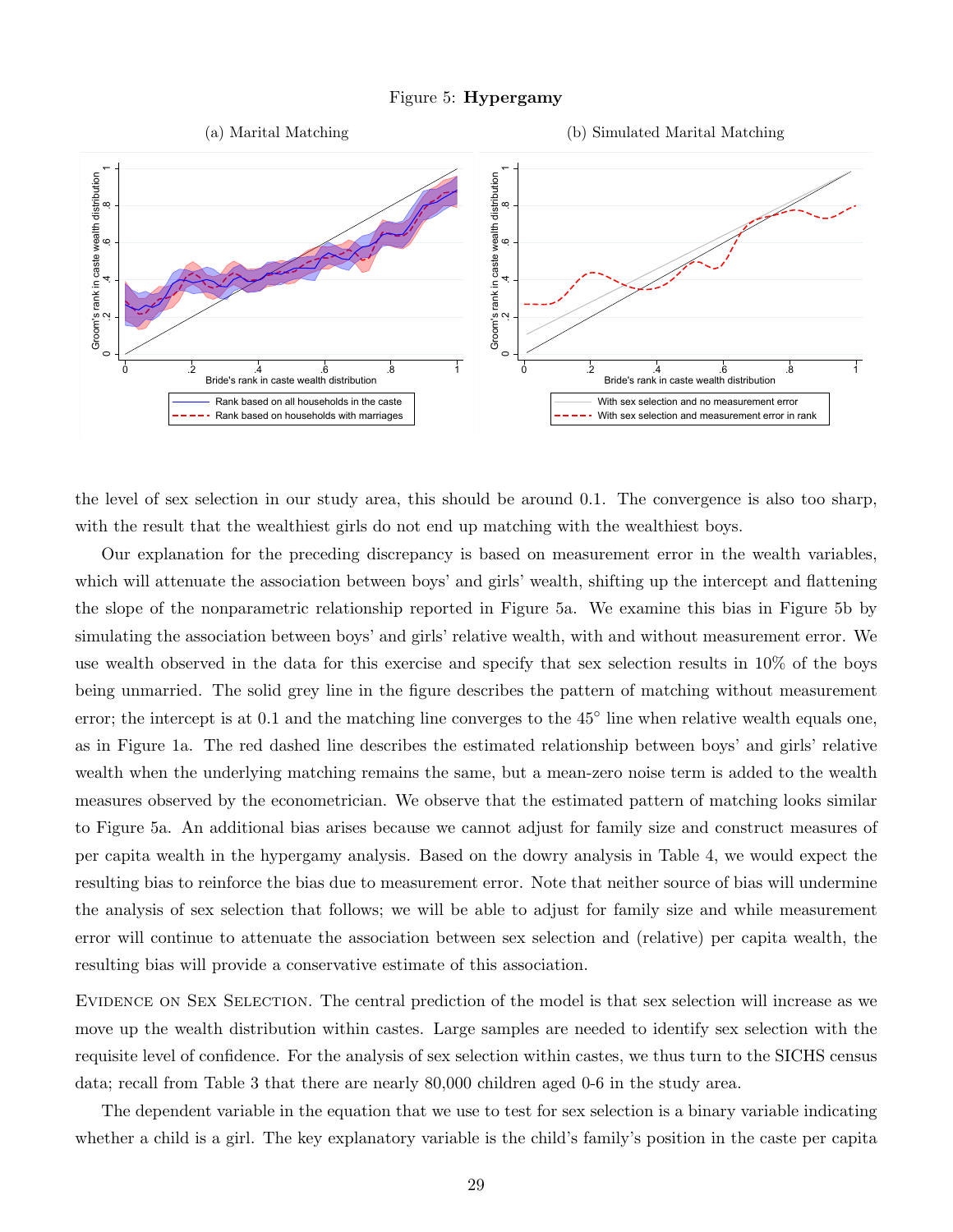wealth distribution. Per capita wealth in Table 6, Column 1 is constructed as the household's predicted income, based on historical village tax revenue and its caste, divided by family size. We also include caste fixed effects in the estimating equation to allow for the possibility that norms governing the (social) cost of sex selection could vary by caste. The coefficient on relative per capita wealth is negative and statistically significant, as predicted by the model.<sup>39</sup> The analysis that follows will subject this result to further scrutiny by (i) examining its robustness to alternative construction of the relative wealth variable and various partitions of the data, and (ii) by incorporating other independent determinants of sex selection in the estimating equation.

| Dependent variable         | Girl dummy               |                          |                                    |
|----------------------------|--------------------------|--------------------------|------------------------------------|
|                            | (1)                      | $\left( 2\right)$        | $\left( 3\right)$                  |
| Relative wealth            | $-0.0441***$<br>(0.0086) | $-0.0528***$<br>(0.0090) | $-0.0590$ <sup>*</sup><br>(0.0113) |
| Household wealth           |                          | $0.0200***$<br>(0.0054)  | $0.0137***$<br>(0.0073)            |
| Father's education         |                          |                          | $-0.00307$<br>(0.0030)             |
| Mother's education         |                          |                          | $-0.00137$<br>(0.0017)             |
| Mean of dependent variable | 0.480                    | 0.480                    | 0.480                              |
| Observations               | 78877                    | 78877                    | 78877                              |
| Caste FE                   | Yes                      | Yes                      | Yes                                |
| Village FE                 | N <sub>o</sub>           | N <sub>o</sub>           | Yes                                |

Table 6: Sex Selection and Relative Wealth

Source: SICHS census. Sample restricted to children aged 0-6 years. Relative wealth measured by rank in the caste per capita wealth distribution, from 0 (poorest) to 1 (wealthiest). Father's and mother's education is measured as their highest level of education, in years. Bootstrapped standard errors (in parentheses) are clustered at the *panchayat* level. \*\*p $<0.05$ , \*\*\* p $<0.01$ 

While we consider omitted variable bias more generally and in greater detail in the subsequent section, we introduce some obvious independent determinants of the sex selection decision in the specifications that follow. We begin in Table 6, Column 2 by adding (absolute) household wealth, which is mechanically positively correlated with our relative wealth measure, to the estimating equation. In principle, the net effect of household wealth on sex selection is ambiguous. Landowning households will have a greater demand for a male heir, but wealthy parents are less dependent on their children for old-age support. Household wealth could also be associated with other independent determinants of sex selection; for example, wealthier households might have better access to sex selection technology. In our data, we see that the household wealth (predicted income) coefficient is positive and significant, while the negative coefficient on relative wealth remains significant and increases in absolute magnitude from Column 1 to Column 2. We augment the estimating equation in Column 3 by including village fixed effects and parental education. The village

<sup>&</sup>lt;sup>39</sup>We use the Linear Probability model to estimate the relationship between the sex of the child and relative wealth for ease of interpretation because the mean of the dependent variable is close to 0.5.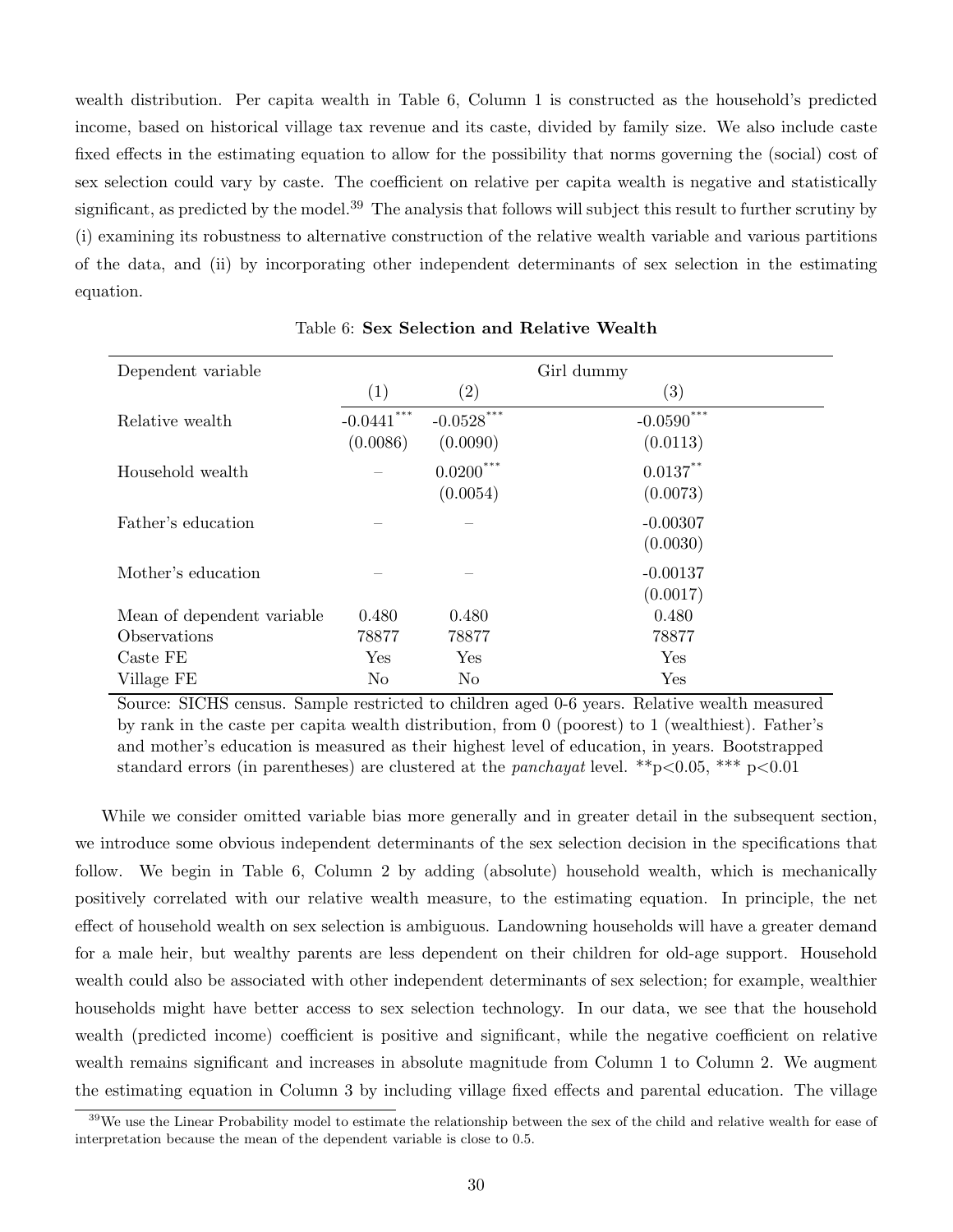effects will capture spatial variation in access to sex selection technology, while the education variables could potentially determine sex selection through multiple channels. Note that this specification includes the village fixed effects and parental education when predicting household income to construct relative per capita wealth. The relative wealth coefficient continues to be negative and significant in Column 3 and is similar in (absolute) size to the coefficient in Column 2.



#### Figure 6: Sex Selection

Figure 6a reports nonparametric estimates corresponding to Table 6, Column 1. The family's position in its caste's wealth distribution in the benchmark specification shown in blue, with the accompanying 95% confidence interval, is based on all households in the caste. The alternative construction of relative wealth, shown in red, is based only on households in the caste with at least one child aged 0-6. This is a very different set of households, but the negative relationship between the probability that a child is a girl and relative wealth continues to be obtained. Figure 6b partitions the castes in our sample into terciles, based on average per capita wealth. Wealthier castes have more biased sex ratios, in line with the qualitative studies cited above. However, the negative association between the probability that a child is a girl and relative wealth within the caste is retained in each caste group. The within caste variation in sex ratios is comparable in magnitude to the between caste-group variation in Figure 6b. We will return to this observation in Section 4.1, where we quantify and compare within-caste and between-caste variation in sex ratios.

When constructing per capita wealth, household wealth must be divided by family size. We have an accurate measure of family size in the dowry analysis because the children getting married are adults and even if they have younger siblings, the fertility of their mothers will be complete.<sup>40</sup> This is not the case for the sex selection analysis, which is based on children aged 0-6. We account for this in Figure 7a by separately estimating the association between the probability that a child is a girl and relative wealth for children aged 0-6 and 7-13. Family size will be more accurately measured for the older cohort and while we would not want to compare the two cohorts directly, it is reassuring to observe that the same negative association is

 $^{40}$ Very few families in the study area have more than three children and birth-spacing rarely exceeds five years.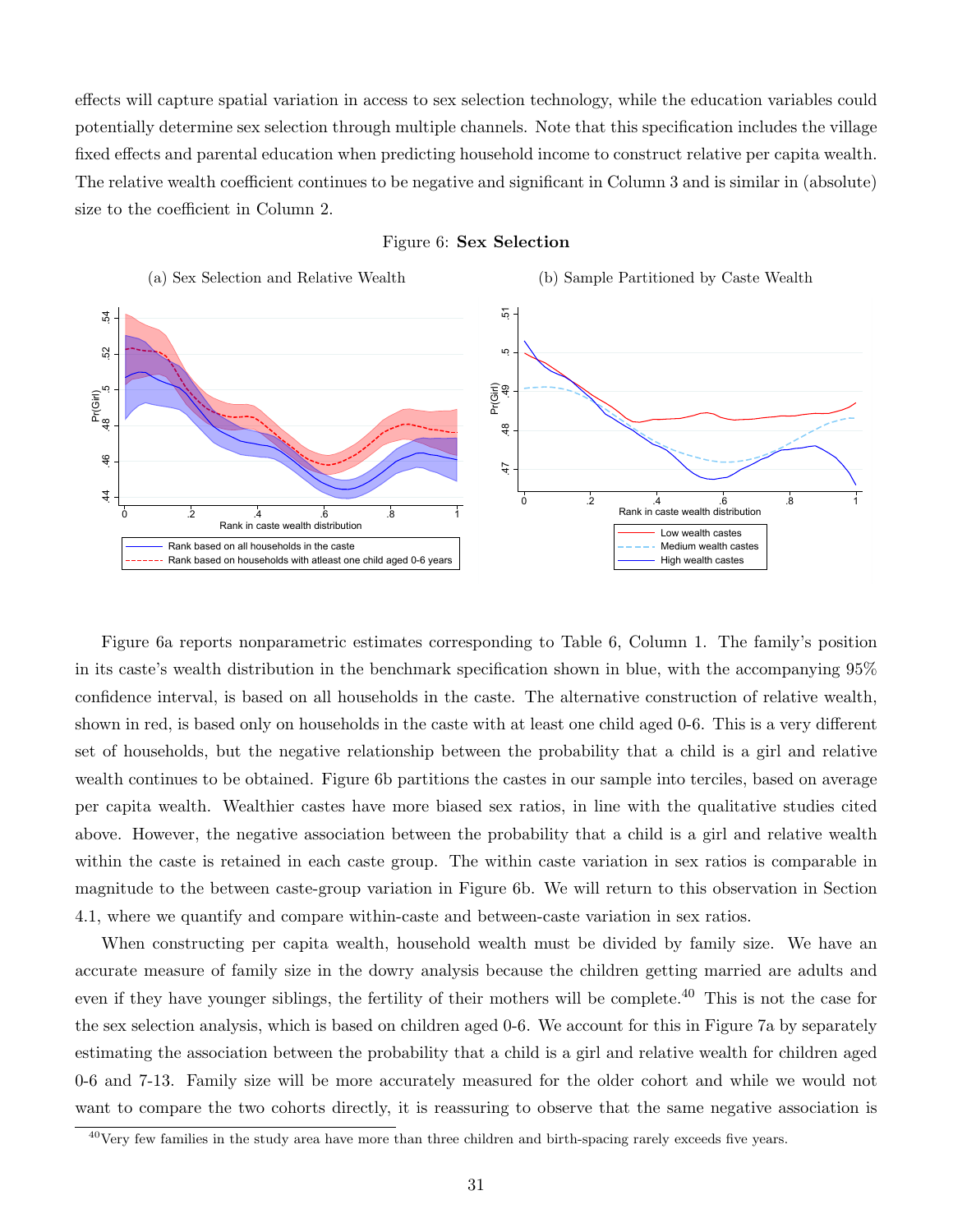#### Figure 7: Sex Selection across Groups



obtained. Figure 7b partitions the sample by birth order. We observe a negative association between the probability that a child is a girl and relative wealth for first-born children and later-born children. The sex ratio is less biased for first-born children, consistent with the statistics reported in Table 3, on account of the son preference channel.

#### 3.4 Alternative Explanations

Sex selection in our model is determined by intrinsic son preference and the marriage market channel. However, other determinants of sex selection could coexist with these mechanisms. For example, the increasingly biased sex ratios over time in India have been attributed to a number of factors including: (i) improved sex selection technologies (Arnold et al., 2002; Bhalotra and Cochrane, 2010); (ii) changes in the economic returns to having boys versus girls (Rosenzweig and Schultz, 1982; Foster and Rosenzweig, 2001); and (iii) reduced fertility coupled with a desire to have at least one son (Basu, 1999; Jayachandran, 2017).<sup>41</sup> The same factors could generate cross-sectional variation in sex selection.

To understand the biases that could be generated by these independent determinants of sex selection, consider the following estimating equation:

$$
P(y_{ij} = 1) = f(w_{ij}, w_{-ij}) + \delta_j + \xi_{ij},
$$

where  $y_{ij} = 1$  if child i in caste j is a girl and 0 if a boy,  $w_{ij}$  is the per capita wealth of the child's family,  $w_{-ij}$ is a vector representing the per capita wealth of all other families in the caste-based marriage market, and  $\delta_j$  are caste fixed effects. The  $f(w_{ij}, w_{-ij})$  function determines the family's relative wealth and the  $\xi_{ij}$  term

<sup>&</sup>lt;sup>41</sup>As noted, sex ratios will worsen at higher birth-orders when there is a demand for a male heir. Exogenous fertility decline makes the sex ratios worsen earlier, resulting in an overall increase in the bias. This argument has been used to explain why programs that couple incentives to reduce fertility and to have daughters could result in a worsening of the sex ratio (Anukriti, 2018).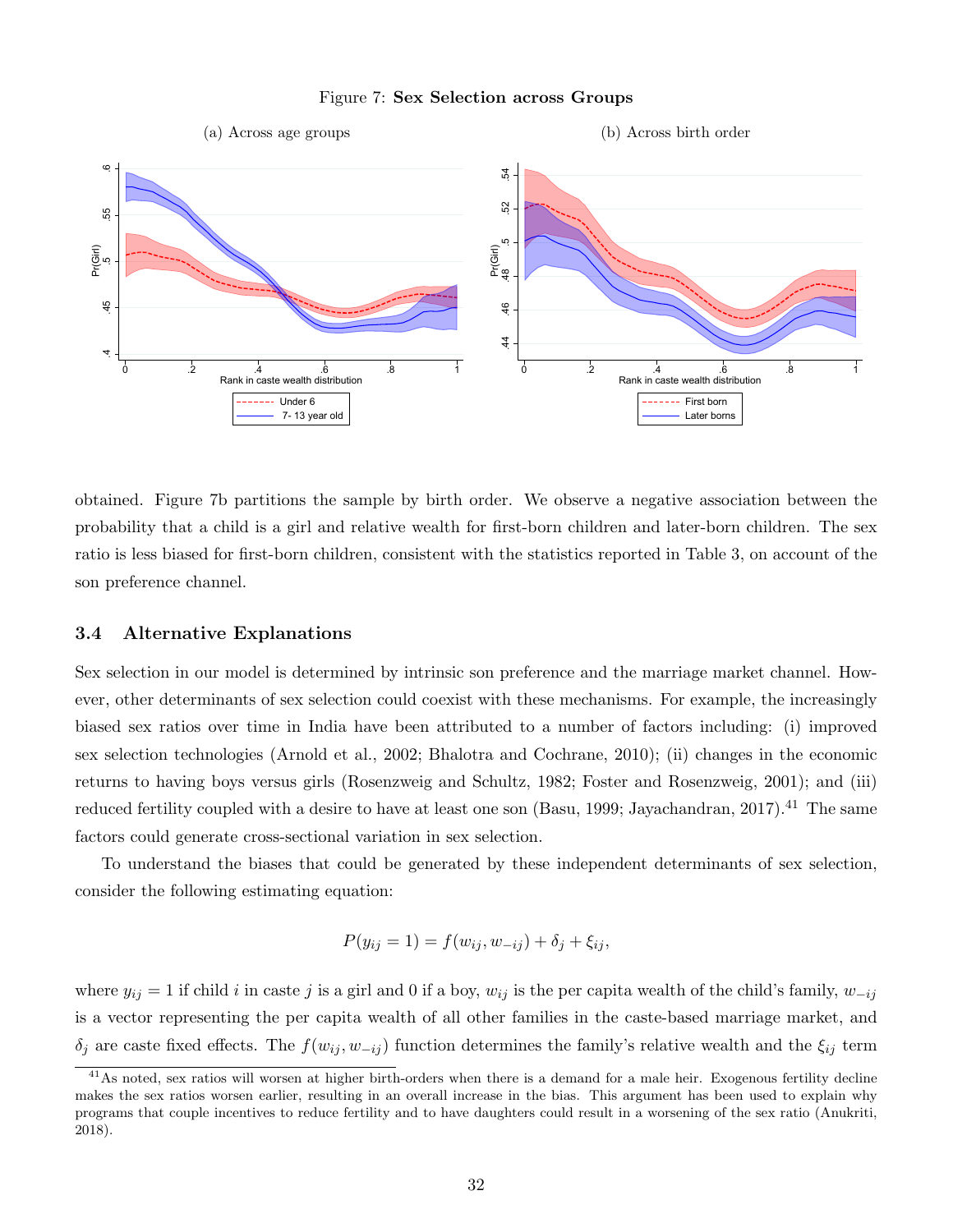collects the independent determinants of sex selection. Access to sex selection technology and the differential economic returns to boys versus girls could potentially vary with household wealth,  $W_{ij}$ . A reduction in family size,  $N_{ij}$ , worsens the sex ratio when there is a demand for a single male heir. In addition,  $W_{ij}$  and  $N_{ij}$  could be correlated with other independent determinants of sex selection. Per capita wealth,  $w_{ij} = \frac{W_{ij}}{N_{ij}}$  $N_{ij}$ and, hence,  $E(\xi_{ij} | w_{ij}, w_{-ij}, \delta_j) \neq 0$ . The estimated relationship between the sex of the child and relative per capita wealth will thus be biased.

Our solution to this identification problem is to include a flexible control function,  $g(W_{ij}, N_{ij})$ , in the estimating equation. This solution differs from the approach of including a limited number of control variables, which are often imperfect proxies for the omitted variables, in the estimating equation. The key to our strategy is the observation that the determinants of sex selection listed above and, more generally, any independent household-specific determinant, can only bias our estimates of the relative wealth effect if they are correlated with  $\omega_{ij}$ , through  $W_{ij}$  or  $N_{ij}$ .

It is not standard practice to use the control function approach, first proposed by Heckman (1976) in the context of selection correction, to deal with omitted variable bias. This is because the objective with this approach is to subsume the entire component of the error term,  $\xi_{ij}$ , that is correlated with the running variable,  $\omega_{ij}$ , in a single control function, and this is typically infeasible when there are multiple omitted variables. The control function approach is especially effective in dealing with selection bias because there is a single decision that determines this bias. A polynomial function of a single propensity score (estimated in a first-stage selection equation) can thus be used to extract the component of the error term that is associated with the selection bias (Heckman and Navarro-Lozano, 2004). The control function approach can be used to correct for omitted variable bias in our application because: (i) any household-specific determinant of sex selection can only bias our estimates through  $W_{ij}$ ,  $N_{ij}$ , (ii) there are multiple marriage markets organized at the level of the caste, and (iii) the wealth distribution varies across castes. Once the  $g(W_{ij}, N_{ij})$  function is included in the estimating equation, we are effectively comparing the sex selection decisions of families with the same wealth,  $W_{ij}$ , and size,  $N_{ij}$ , but who have different relative per capita wealth because they belong to castes with different wealth distributions.

When using instrumental variables to deal with omitted variable bias, the objective is to find a variable that is (mean) independent of the error term. This rules out the use of choice variables as instruments because they will typically be jointly determined with other unobserved determinants of the outcome of interest. With the control function approach, the objective is to capture the component of the error term that is correlated with the running variable in its entirety. Independence is not required with this approach (Heckman and Navarro-Lozano, 2004), and choice variables – family size in our application – and outcomes – household wealth in our application – can be included in the control function without undermining the identification strategy. The challenge in this case is to correctly specify the control function: it should not be too parsimonious (under-fitting the data) nor should it be too flexible (over-fitting the data).

Very few families in the study area have more than three children and, hence, family size,  $N_{ij}$ , is specified as a vector of binary variables indicating whether family i in caste j has  $3, 4$ , or  $5$  (and above) members. We allow the control function  $g(W_{ij}, N_{ij})$  to be linear, quadratic, cubic, or quartic in household wealth,  $W_{ij}$ . In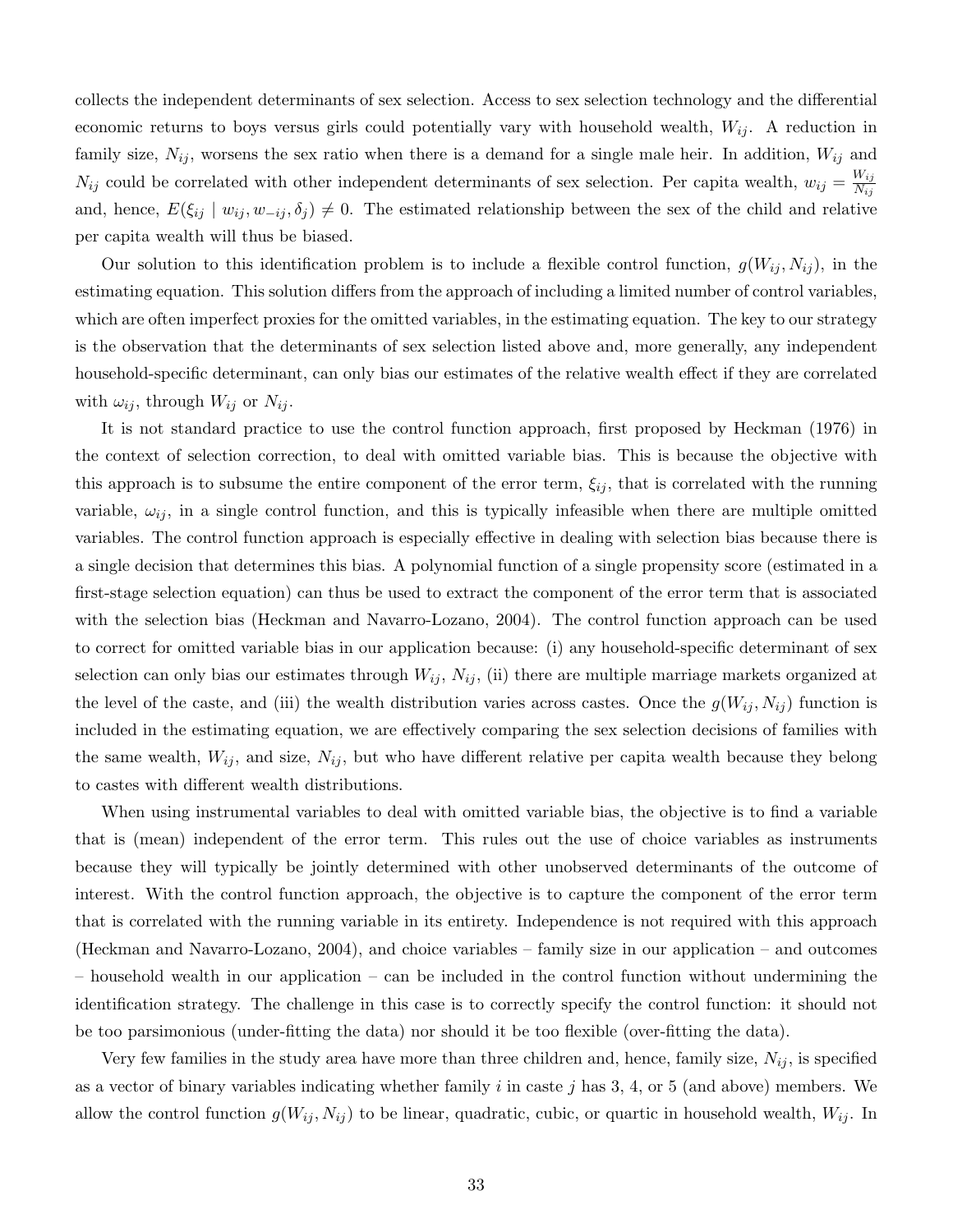addition, we allow for a wide range of interactions between  $W_{ij}$  and  $N_{ij}$  in the control function. For example, when  $g(W_{ij}, N_{ij})$  is specified to be a quadratic function of  $W_{ij}$ , we allow for (i) no interactions between the family size dummies and the wealth terms, (ii) interactions with the linear wealth term, and (iii) interactions with both the linear and quadratic wealth terms. This leaves us with 14 possible specifications of the control function. Figure 8a reports the relationship between the probability that a child is a girl and relative wealth with each of these specifications, using the Robinson procedure to partial out the terms in the control function and the caste fixed effects as usual. There is little variation in the estimated relationship across the alternative specifications of the control function and the probability that the child is a girl continues to be declining in relative wealth.



Figure 8: Sex Selection and Relative Wealth - Control Function

Das et al. (2003) recommend cross validation to determine the optimal specification of the control function when correcting nonparametrically for sample selection and endogeneity. We use  $k$ -fold cross validation, with  $k = 10$ , to partition the sample of children aged 0-6 into 10 randomly selected groups (stratified by caste and by relative wealth within castes to maintain balance). Of the 10 subsamples, a single subsample is retained for testing; i.e. to compute the forecast error, while the model is estimated with the remaining subsamples. This process is repeated 10 times, with each testing subsample, to compute the average forecast error with each specification of the control function. These average forecast errors are reported in Appendix Table A3, where we see that the optimal specification of the control function, which minimizes the forecast error, is linear in wealth and without interactions. Figure 8b reports the relationship between the probability that a child is a girl and relative wealth, with the optimal control function (partialled out) and without the control function. Inclusion of the control function does affect the estimated relationship, judging from the fact that there is little overlap in the 95% confidence intervals for the two specifications. Consistent with this result, we see in Appendix Table A4 that the underlying coefficients of the control function are jointly highly significant (with an F statistic of 17.8) and that the coefficient on household wealth, as in Table 6, is positive and significant.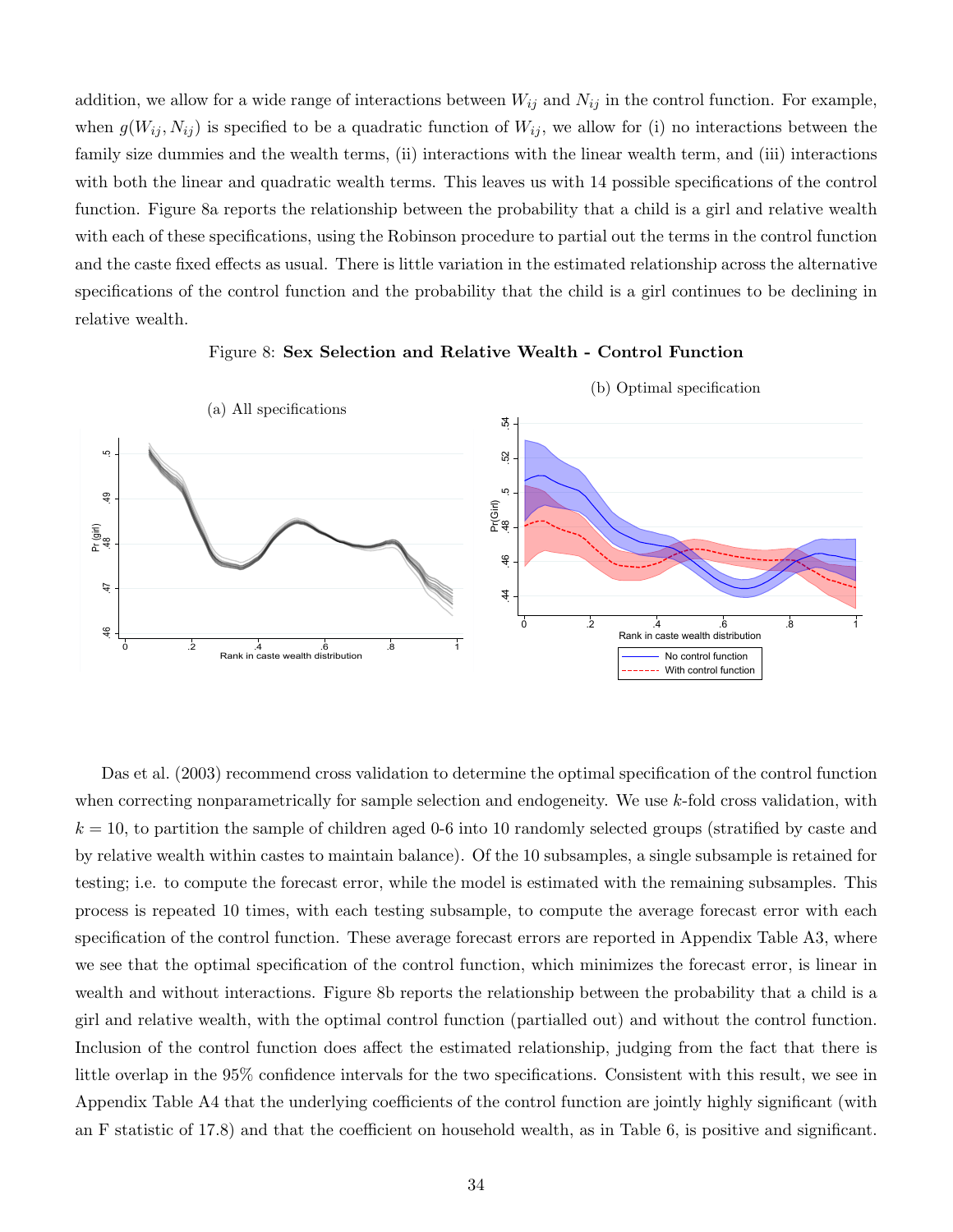However, the probability that the child is a girl continues to be decreasing in relative wealth.<sup>42</sup>

### 3.5 Caste-Specific Evidence

The advantage of including multiple castes in the analysis is that a control function can be included in the estimating equation, which allows us to isolate the association between sex selection and relative wealth within the caste. To independently assess the robustness of our results, we nonparametrically estimate the association between sex selection and relative wealth, caste by caste. The marriage market is organized the same way in all castes, and thus we would expect the predictions of the model to apply to all castes. Figure 9a reports this test for the 0-6 age group for the 12 largest castes in our study area, which account for 82% of the children in this age group. The probability that a child is a girl is decreasing with relative wealth for 9 of the 12 castes. For the three castes that it is not – Balija, Boya, and Naikar – the number of observations is relatively small (less than 2,000 children per caste). It is possible that the anomalous pattern for these castes is simply a consequence of the small sample size, which makes the estimated relationship unstable. To examine this possibility, we report the association between relative wealth and the probability that the child is a girl for the 7-13 year olds in Figure 9b. Reassuringly, the relationship is negative at each point in the wealth distribution for the three castes for which anomalous patterns were observed in Figure 9a.

Two castes, the Vanniyas and the Adi Dravidars (Paraiyars), dominate the population in the study area. The Vanniyas are a relatively wealthy landowning caste. In contrast, the Adi Dravidars lie at the very bottom of the social hierarchy (even among the SC's). Despite their social differences, the probability that a child is a girl is decreasing with wealth within each of these castes. As a final robustness test, we estimate the relationship between sex selection and relative wealth, (i) without the Vanniyas, (ii) without the Vanniyas and the Adi Dravidars, and (iii) with just the 12 largest castes. The estimates with these different samples, reported in Appendix Table A5, are very similar to what we obtain with the full sample of 0-6 year olds in Table 6, Column 1. There is a robust negative association between the probability that a child is a girl and the family's position in its caste's per capita wealth distribution.

## 4 Structural Estimation and Quantification

## 4.1 Magnitude of Within-Caste Variation

To quantify the magnitude of the variation within castes that we have uncovered, we partition the households with children aged 0-6 in each caste into ten equally sized wealth classes. The number of classes is chosen by weighting two competing considerations: The larger the number of wealth classes, the closer we can approximate the corresponding nonparametric plots which describe the sex ratio at each point in the wealth distribution. However, this comes at the cost of less precise estimates of the sex ratio within wealth classes,

 $^{42}$ In our model, relatively less wealthy girls are advantaged because they marry up and are on the short side of the marriage market (which improves their family's ex ante bargaining position). An alternative interpretation of the relative wealth effect is based on these girls having stronger ex post bargaining positions because relatively less wealthy girls marry at a later age or have a smaller age-gap with their spouse. As observed in Appendix Figures A3 and A4, there is no support for this alternative interpretation.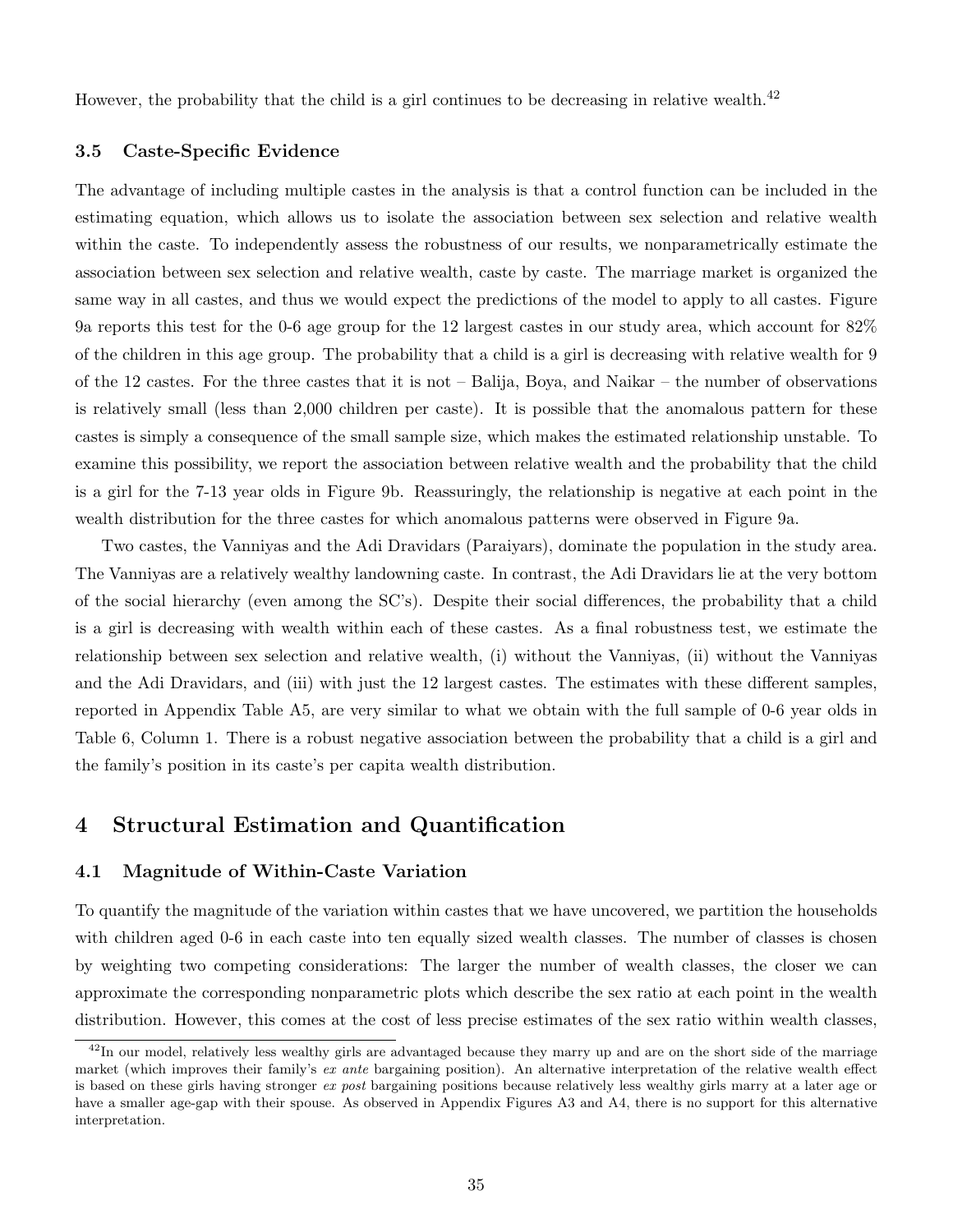

## Figure 9: Sex Selection and Relative Wealth (12 largest castes)

(a) Ages 0-6

(b) Ages 7-13

.45 .5 .55 .6

ŗò,

45

55

 $\circ$  .







Paraiyar



τó



Caste Size = 6777

Num 7-13 yrs= 10239 Kakliyan









0 .2 .4 .6 .8 1

Caste Size = 3448





0 .2 .4 .6 .8 1

.45 .46 .47 .48

 $46$ 

45

 $47$ 

 $\frac{8}{4}$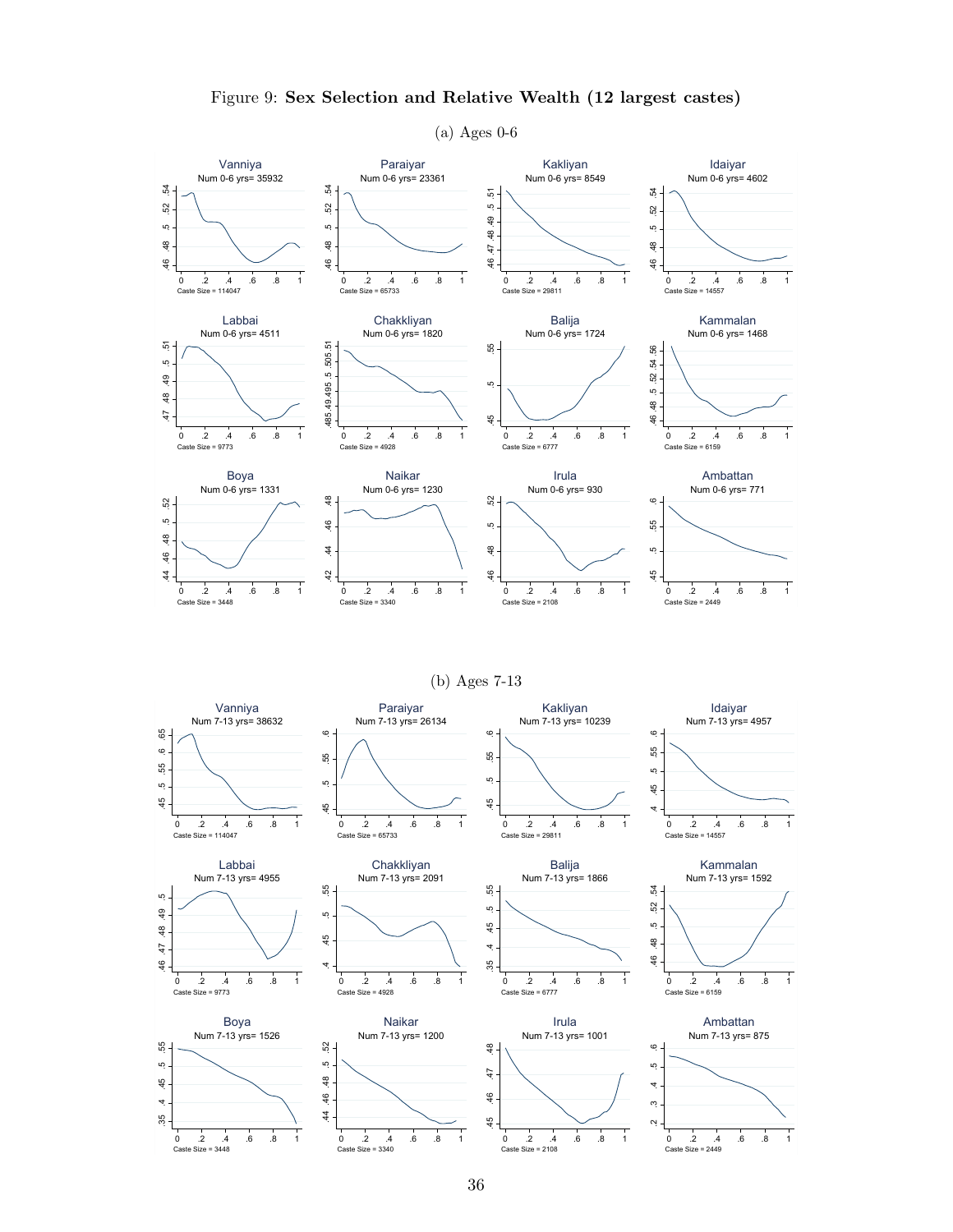especially for castes with just a couple thousand children aged 0-6.

The benchmark equation that we use to quantify the magnitude of the within-caste variation in sex ratios has the fraction of girls in each wealth class in the caste as the dependent variable and a full set of wealth-class dummies as regressors. The  $R^2$  in this regression, which indicates how much of the overall variation in sex ratios can be explained by relative wealth within the caste is 0.11 when the sample is restricted to the 30 largest castes and 0.22 when the sample is restricted even further to the 12 largest castes. To compare the magnitude of the within-caste and between-caste variation in sex ratios, we estimate an augmented equation that incorporates both sources of variation by including caste fixed effects. The  $R^2$  with this specification increases to 0.21 for the sample with 30 castes and 0.30 for the sample with 12 castes (the coefficient estimates for all specifications are reported in Appendix Table A6). This implies that within-caste variation accounts for 52% of the explained variation with the 30-caste sample and as much as 74% of the explained variation with the 12-caste sample. No caste that is known to be traditionally associated with severely biased sex ratios is present in the study area. It is possible that in other districts where such castes are present, the between-caste variation will be more substantial. Nevertheless, these results highlight the importance of the within-caste variation that is the focus of our analysis.

A second approach to quantify the magnitude of the within-caste variation would be to measure the range of sex ratios across the ten wealth classes. Converting the fraction of girls to the number of boys per 100 girls, the sex ratio ranges from 101 to 118. To put these statistics in perspective, the sex ratio derived from the 2011 population census ranges from 115 to 120 in the three worst states in the country. Our estimates thus indicate that the variation in sex ratios within castes is as large as the variation across states in the country. There is nothing unusual about the study area with respect to demographic and socioeconomic characteristics. Sex selection may thus be more serious and more pervasive than is commonly believed, affecting relatively wealthy households (within their caste) throughout the country.

#### 4.2 Structural Estimation and Counter-Factual Simulations

We complete the analysis by estimating the structural parameters of the model. The model can subsequently be used to (i) quantify the contribution of the alternative mechanisms to sex selection, and (ii) to evaluate the effect of existing and counterfactual policies targeting sex selection. The algorithm we used to solve the model numerically for given parameter values was described above. To estimate the parameters, we search over all combinations of the parameters to find the combination for which the predicted fraction of girls across the ten equal-sized wealth classes matches most closely with the actual fractions; i.e. for which the sum of squared errors is minimized. We use the 12 largest castes for the structural estimation. (Block) bootstrapped means and confidence intervals for the parameters are reported in Table 7 by drawing repeated samples (of castes) with replacement.

The parameter associated with boys' bargaining position,  $\beta$ , is equal to 0.77, satisfying the condition in the model that its value should exceed  $2/3$ . The son preference parameter,  $u<sub>b</sub>$ , is also positive and statistically significant, indicating that both sources of sex selection are present. The parameters associated with the cost to boys from being single,  $m_b$ , and the cost of sex selection, a, both have the expected (positive) sign and are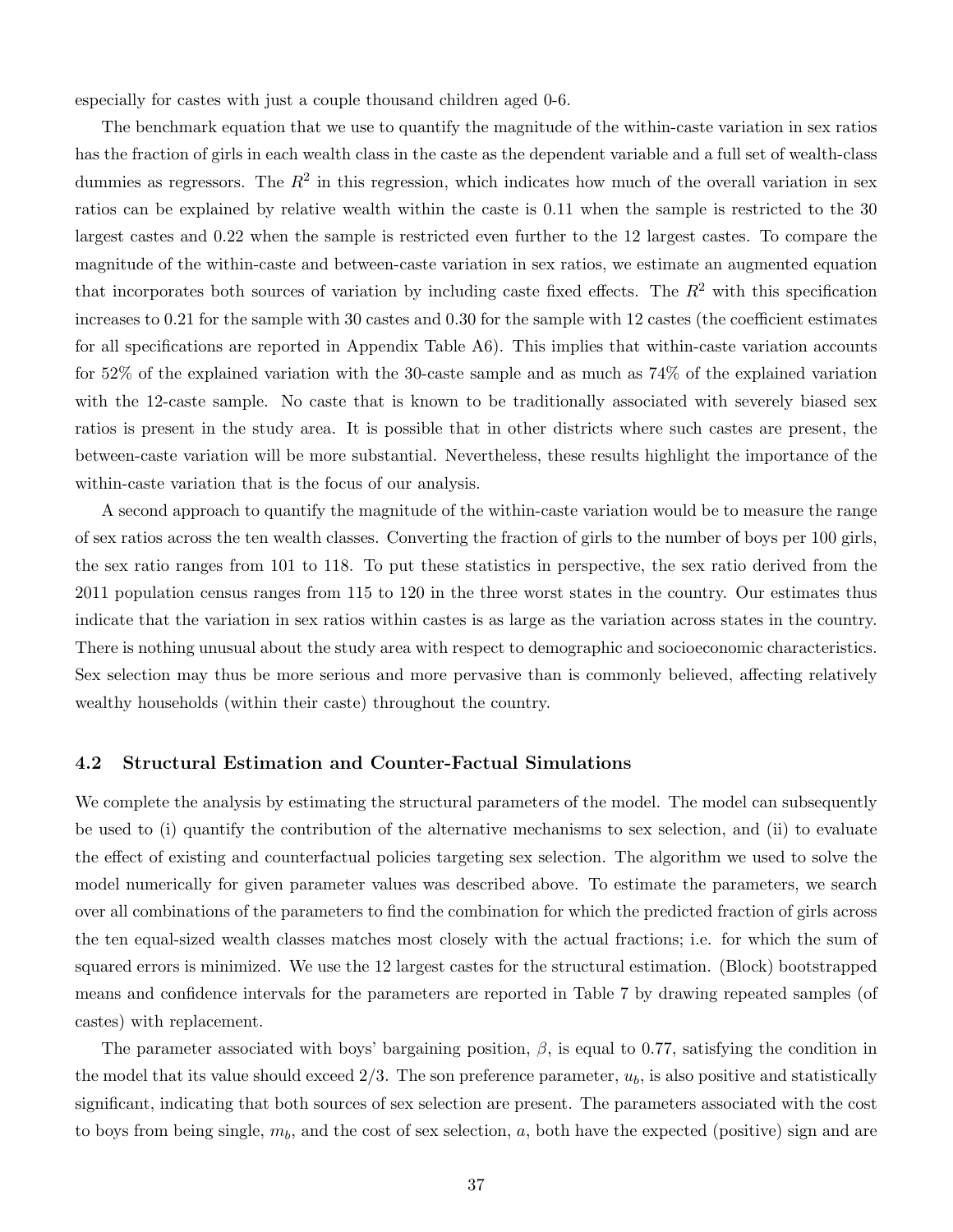|                                            | Mean<br>[95\% Confidence Interval] |
|--------------------------------------------|------------------------------------|
| Boys' bargaining position: $\beta$         | 0.767<br>[0.678, 0.862]            |
| Son Preference: $u_0$                      | 0.637<br>[0.082, 1.092]            |
| Boys' cost of being single: $m_b$          | 0.183<br>[0.102, 0.812]            |
| Cost of sex selection: $a$                 | 24.48<br>[16.859, 29.235]          |
| $\sim$<br>$\alpha$ tatr $\alpha$<br>$\sim$ | $\blacksquare$<br>$1 \cap \alpha$  |

### Table 7: Structural Parameter Estimates

Source: SICHS census. Sample restricted to children aged 0-6 in 12 largest castes. Each caste is partitioned into 10 equal sized income classes and the sex ratio is computed within each class. Bootstrapped confidence intervals in brackets.

precisely estimated.

The estimated structural parameters can be used to decompose the contributions of the marriage market channel and the son preference channel to sex selection. The lower surface of the blue area in Figure 10a traces out the predicted fraction of girls, based on the estimated model, for each wealth class. The line dividing the red and blue areas traces out the corresponding fraction of girls when the son preference channel is shut down; i.e.  $u_b$  is set to zero. The red area thus measures the contribution of the marriage market channel, while the blue area measures the contribution of the son preference channel, under the assumption that the fraction of girls equals 0.5 without sex selection. Under this decomposition, 52% of sex selection in the study area is due to the marriage market channel, which is close to the figure of 55% that we arrived at above, based on the sex ratios of first-born and all children in Table 3.

Although our analysis provides new evidence on the extent of sex selection and the mechanisms underlying this phenomenon, the problem itself is well known and widely discussed in academic and policy circles. Many states and the central government have responded to the problem by introducing Conditional Cash Transfer schemes with the stated objective of improving the survival and the welfare of girls and reversing the bias in the child sex ratio. Sekher (2010) evaluates 15 such schemes. These schemes have a number of common features. Parents receive a cash transfer when (i) the birth of a female child is registered, (ii) she receives the requisite immunizations, and (iii) she achieves specific educational milestones. In addition, an insurance cover is provided, which matures when the girl turns 18. Although governmental transfers when she is young go directly to her parents, the insurance payment, when it matures, goes into a bank account that is set up for the girl. Most girls in India are unmarried at 18 and are thus dependents in their parents' home when the (large) final transfer is received by the family. It thus seems reasonable to assume that the transfer is appropriated by the girl's parents; this transfer coincides with the time when many girls enter the marriage market and, thus, it can be conveniently used to pay the dowry.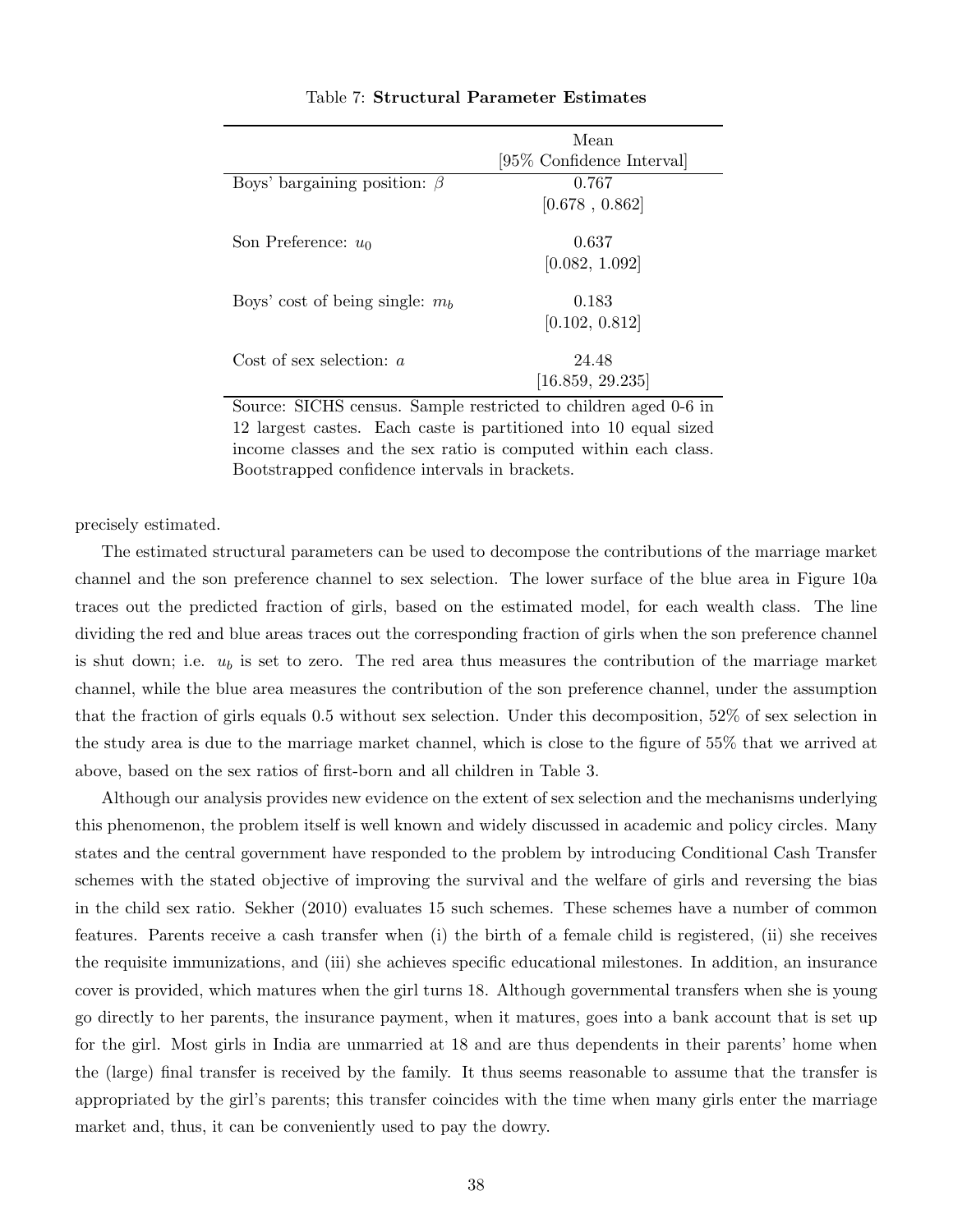Our model is well suited to examine the impact of these policies since it incorporates the son preference and the marriage market mechanism, and both mechanisms have been seen to contribute substantially to sex selection. The dowry is also determined endogenously, allowing for general equilibrium effects. In the framework of our model, a transfer to the girl's parents is equivalent to an exogenous increase in the wealth of the girl's family. As an additional counter-factual policy exercise, we examine an alternative scheme that provides a transfer to the daughter after she is married. We have argued above that the entire dowry payment, including the bequest component, is appropriated by the in-laws and then redistributed. One concern is that government transfers to married women would be similarly appropriated. However, recent evidence from rural India indicates that direct payments into married women's bank accounts can, in fact, be controlled by them (Field et al., 2021). The alternative transfer scheme targeting married women may thus be feasible.

The schemes described above will change the maximized utility of the girl's family in the following ways: (a) If the wealth transfer,  $w$ , is to the girl's parents,

$$
v = \log\left(x + y + w - \frac{2e^{\frac{u - u_b}{2}}}{\beta}\right) + \log\left((1 - \beta)\frac{2e^{\frac{u - u_b}{2}}}{\beta}\right).
$$
 (12)

(b) If the wealth transfer is directly to the girl,

$$
v = \log\left(x + y - \frac{2e^{\frac{u - u_b}{2}}}{\beta}\right) + \log\left((1 - \beta)\frac{2e^{\frac{u - u_b}{2}}}{\beta} + w\right).
$$
 (13)

If  $u$  is fixed, then the most effective scheme will target the family member; i.e. the girl or her parent, who has a lower level of consumption in equilibrium. However, the effect of the wealth transfer is more complex than that because it will change the equilibrium marriage price and, hence, matching and sex selection over the entire wealth distribution. This is especially important because while some of the welfare schemes are available to all families with girls, many are targeted to families below the poverty line. While the targeted families may be induced to have more girls, there will be spillover effects through the equilibrium marriage market price that could increase sex selection at other points in the wealth distribution.

The grey solid line in Figure 10b is the benchmark fraction of girls predicted by the model in each wealth class. The first counter-factual policy experiment that we consider, whose effect is described by the green dashed line, is a 20% wealth transfer to families in the bottom two classes with girls. This experiment is designed to reflect the wealth eligibility requirement in many existing schemes. The fraction of girls increases substantially in each of the two treated wealth classes. This increase in the number of girls at the bottom of the wealth distribution will shift the entire equilibrium price (dowry) schedule and we see in the figure that this results in an increasingly biased sex ratio in the upper eight wealth classes.<sup>43</sup> Combining all wealth classes, the net effect of this scheme is to worsen the overall sex ratio. This result would not be obtained with models of sex selection that ignore the pecuniary spillovers within castes, highlighting the value of the market equilibrium analysis for policy evaluation.

<sup>&</sup>lt;sup>43</sup>The wealth increase of the girls at the bottom pushes up the dowry for them, but also for those who do not receive the subsidy, since they compete for the same boys. The higher equilibrium dowry leads to more sex selection further up the wealth distribution.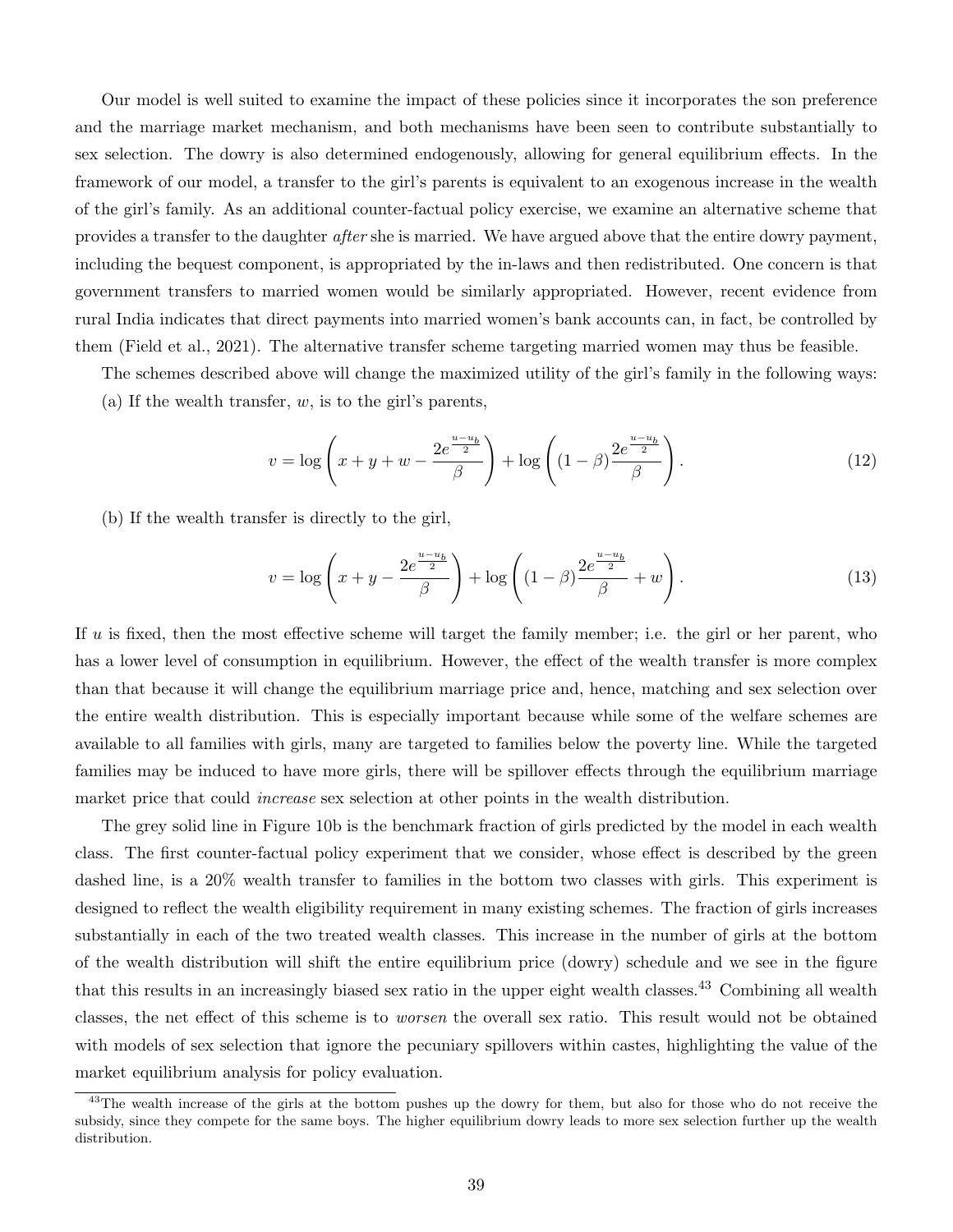The next policy experiment that we consider, whose effect is described by the grey dashed line in Figure 10b, provides the wealth transfer to all girls' parents. To be comparable with the first experiment, the amount of the per family transfer is divided by five (because the beneficiaries are now in 10 rather than 2 of the equal-sized wealth classes). Although the transfer now increases the fraction of girls in each wealth class, the magnitude of the effect is small. This is because part of the subsidy is transferred to boys' families via higher dowries.





The final policy experiment that we consider, whose effect is described by the green solid line, has the most promise. It is the same as the preceding experiment, except that the subsidy goes directly to the adult girls rather than their parents. Note that this transfer should not be given until the girl is married and it cannot be used as a dowry payment. As we can see in Figure 10b, there is now a substantial increase in the fraction of girls in each wealth class.<sup>44</sup> This is because the bequest that must be transferred to the girl through the inefficient dowry mechanism will decline. With the resulting decline in the mismatch between the girl's actual consumption and the preferred level of consumption from her parent's perspective, it is less costly to have a girl. Policies that give resources directly to girls when they are adults, as opposed to their (altruistic) parents when they are children, may thus be especially effective in reducing the bias in child sex ratios in India.

## 5 Conclusion

Two mechanisms have been proposed to explain the persistently high rates of sex selection in India: son preference in which parents desire a male heir and *daughter aversion* in which dowry payments make parents worse off with girls than with boys. The first mechanism has been examined theoretically and empirically.

<sup>&</sup>lt;sup>44</sup>This policy experiment is conducted holding constant the  $\beta$  parameter. It is possible that the girl's bargaining position will increase when she has direct control of the resources she brings into the marriage. The resulting decline in  $\beta$  will further increase the fraction of girls from Figure 2a.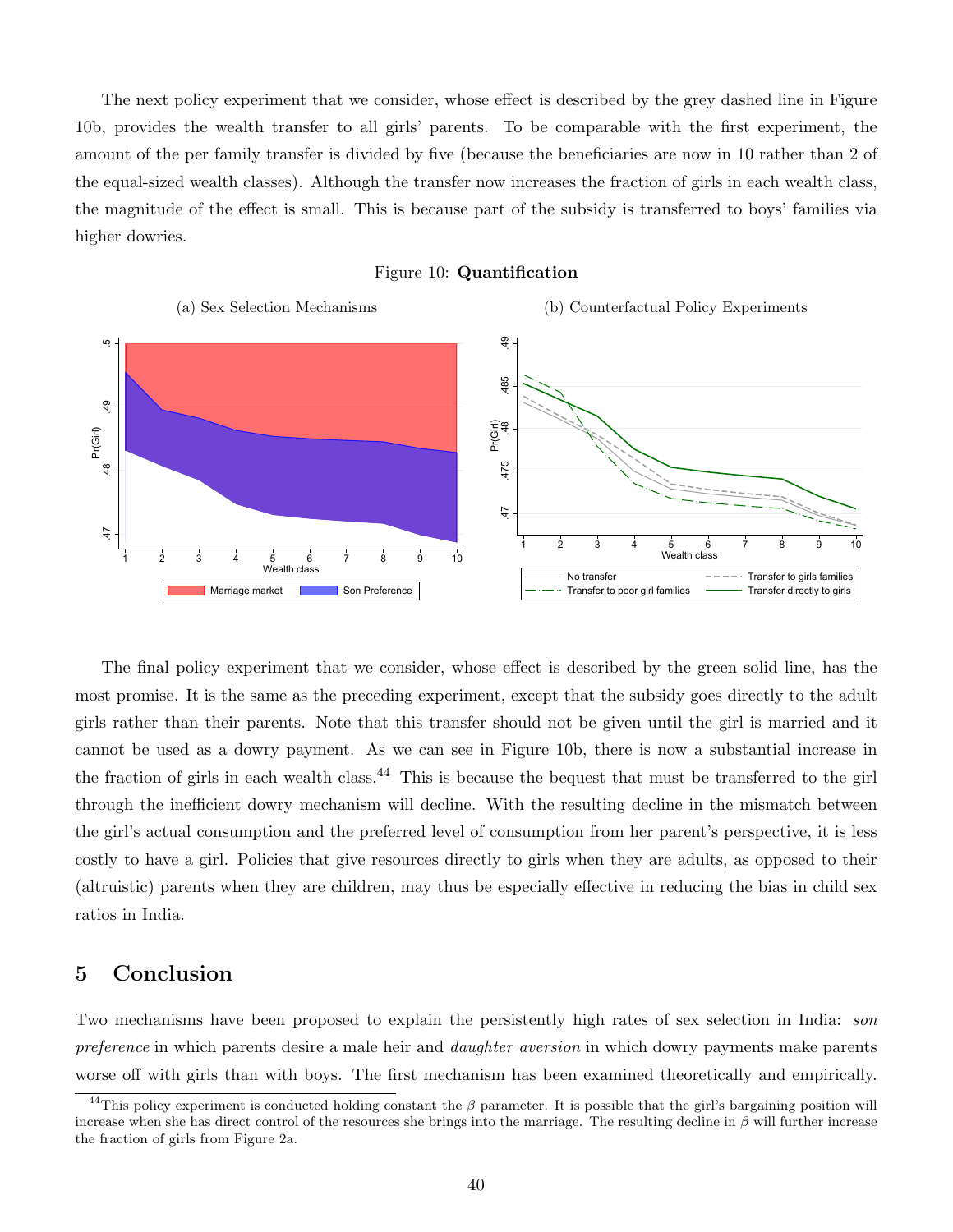However, while recent evidence indicates that exogenous increases in dowries worsen the sex ratio, it is not obvious why girls' families who are on one side of the marriage market – buying grooms for a price – should be disadvantaged in equilibrium. The model that we develop in this paper (incorporating both mechanisms) provides micro-foundations, based on the organization of the marriage institution in India, for daughter aversion. We show that sex selection due to daughter aversion will arise if the following conditions are satisfied: (i) The in-laws must be unable to commit to transferring the bequest component of the marriage payment to the girl; (ii) The daughter-in-law must receive a less than equal share of the resources available for consumption in her marital home; (iii) The social norm that all girls marry must be binding, or else girls' parents could avoid the disutility associated with the marriage market channel by leaving their daughters single.

While the preceding conditions may hold in the Indian context, they may not elsewhere, providing an explanation for why daughter aversion is not observed in other countries. Take Bangladesh, for example. Marriage in Bangladesh is patrilocal, dowries have emerged in recent years (Ambrus et al., 2010), and there is pressure on girls to marry (Field and Ambrus, 2008). What makes Bangladesh different is an institution – the mehr – that exists in all Islamic societies and which guarantees the woman a share of her husband's family's wealth in the event of a divorce. In the context of our model, the mehr improves the outside option for married women, increasing their bargaining position. This might explain why the emergence of dowries in Bangladesh did not increase sex selection (Kabeer et al., 2014), in contrast with what was observed in South India. Next, consider China, where there is a long tradition of son preference and the accompanying deficit of girls goes back many centuries, but where the daughter aversion mechanism appears to be absent. Indeed, increasingly biased sex ratios have been accompanied by a substantial increase in bride prices. Based on our model, we argue that this outcome has emerged in China because (i) the married couple rarely cohabits with the in-laws and, hence, the bequest to the girl and the marriage payment from the boy's parents to the girl's parents can be decoupled (Zhang and Chan, 1999); (ii) most Chinese women work and, hence, the bride is in a position to ensure that she receives the bequest.<sup>45</sup>

Marital matching, sex selection and dowries are jointly determined in our model. We show that under reasonable parametric restrictions, the two co-existing channels generate sex selection at every wealth level within the marriage market, which is defined by the caste in India. In addition, hypergamy (the wealthgap between grooms and brides) is increasing, and sex selection is decreasing, as we move down the wealth distribution. These implications are verified with unique data from the South India Community Health Study (SICHS) covering a representative sample of rural households. A novel nonparametric (cross validated) control function approach is used to estimate the relative wealth effect, independently of other determinants of sex selection, effectively comparing outcomes for households with the same (absolute) wealth and family size who happen to be located at different positions in their caste's (per capita) wealth distribution.

We complete the analysis by estimating the structural parameters of the model and then conducting counter-factual simulations. Although the overall child sex ratio in the study area is not unusually biased and is comparable to the corresponding statistic for rural South India, we document wide variation in the sex

 $^{45}$ Based on official ILO statistics, female labor force participation in 1990 and 2017, respectively, was 73% and 61% in China and 35% and 27% in India.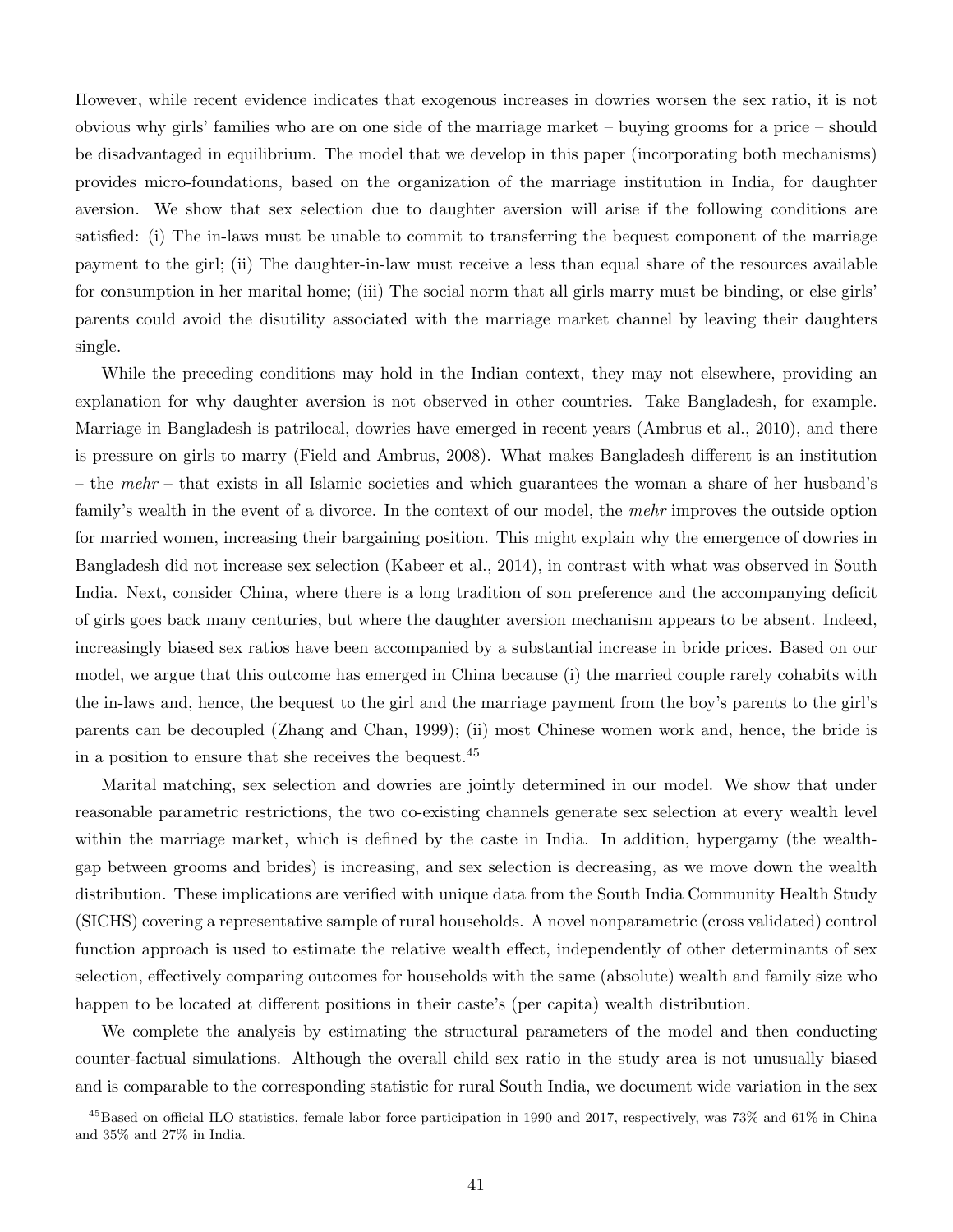ratio across the wealth distribution within castes (comparable in magnitude to the variation across states in the country). Our first counter-factual analysis indicates that about 52% of this variation in sex ratios can be attributed to the marriage market mechanism, with the remainder accounted for by the son preference mechanism. Our second counter-factual analysis examines the impact of alternative programs targeting sex selection. In recent years, the government has implemented a number of conditional cash transfer programs, rewarding parents if they have a girl, with the stated objective of reducing sex selection. Our analysis indicates that these programs, particularly those restricted to less wealthy households, could actually worsen the problem on net through the general equilibrium effect on marriage prices (dowries). In addition, our analysis indicates that a small, easily implementable, change in current programs – targeting the transfer to married women directly rather than to their (altruistic) parents earlier in life – could substantially increase their impact.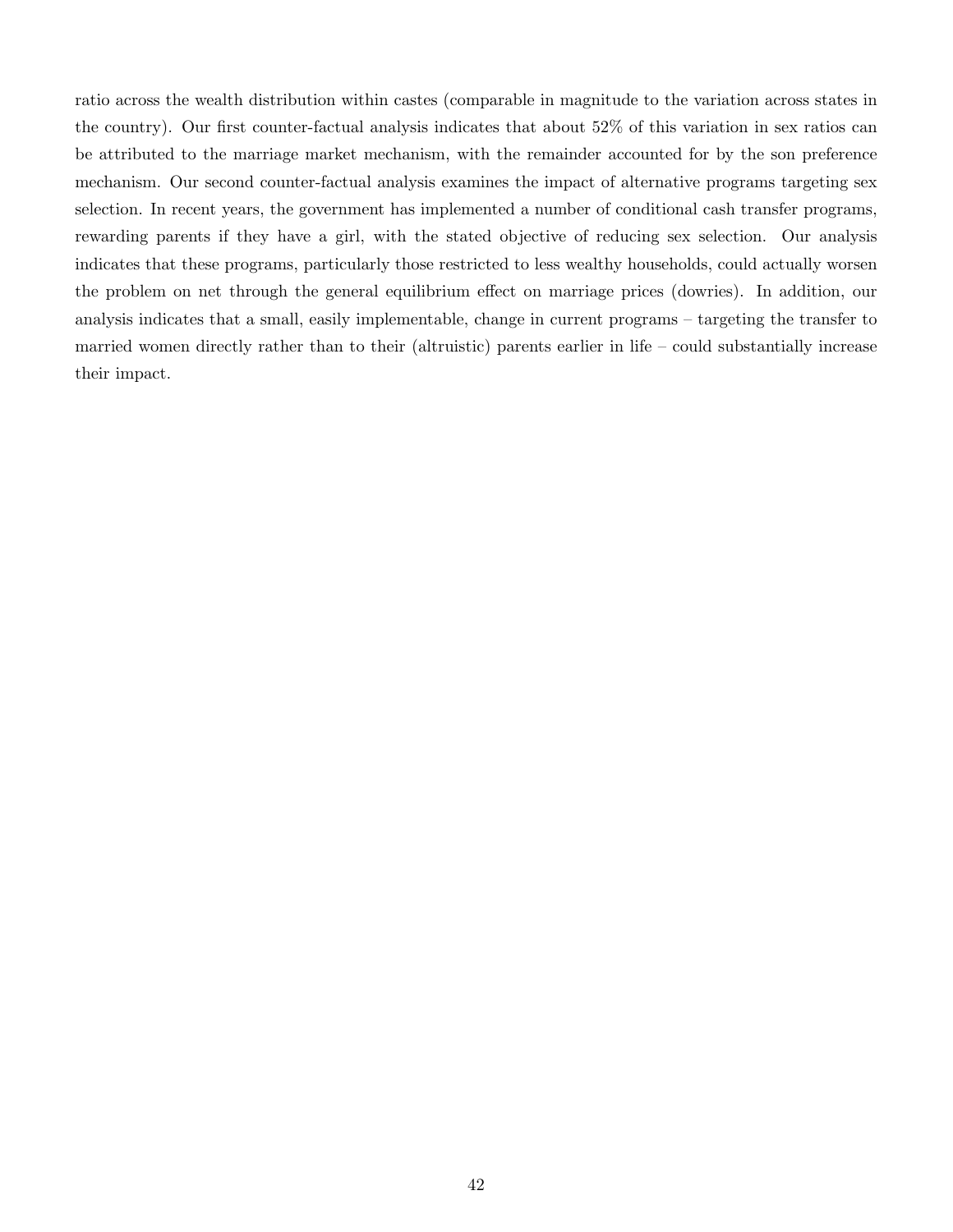# Appendix A Tables and Figures

|                                                        |             | $\operatorname{Men}$ |            |                 | Women      |                          |
|--------------------------------------------------------|-------------|----------------------|------------|-----------------|------------|--------------------------|
| Region                                                 | South India | Tamil Nadu           | Study Area | South India     | Tamil Nadu | Study Area               |
| Panel A                                                |             |                      |            |                 |            |                          |
| Age distribution                                       |             |                      |            |                 |            |                          |
| married $(\%)$ <10Yrs                                  | $0.0\,$     | 0.0                  | 0.0        | 0.0             | 0.0        | 0.0                      |
| $10 - 14$                                              | $0.0\,$     | $0.0\,$              | $0.0\,$    | 0.0             | 0.0        | $0.0\,$                  |
| 15-19                                                  | $0.2\,$     | 0.0                  | 0.0        | 1.5             | 0.5        | 0.8                      |
| 20-24                                                  | 2.2         | 1.0                  | 1.0        | 6.9             | $5.2\,$    | $5.9\,$                  |
| $25 - 29$                                              | $5.4\,$     | 4.4                  | 4.8        | $\!\!\!\!\!8.0$ | 7.9        | $8.1\,$                  |
| 30-34                                                  | 6.7         | 6.8                  | $6.5\,$    | $7.2\,$         | 7.3        | $6.6\,$                  |
| $35 - 39$                                              | 6.8         | $6.6\,$              | $7.1\,$    | 6.7             | $6.6\,$    | 7.7                      |
| $40 - 44$                                              | 6.2         | 6.3                  | 3.7        | 5.7             | 5.9        | 3.1                      |
| 45-49                                                  | $5.5\,$     | $5.9\,$              | 6.8        | 5.0             | $5.2\,$    | 5.8                      |
| 50-54                                                  | $4.6\,$     | $5.0\,$              | 4.8        | 3.4             | 3.6        | $3.5\,$                  |
| 55-59                                                  | $3.6\,$     | 4.1                  | 4.1        | $3.4\,$         | 3.8        | $\!.3$                   |
| 60-64                                                  | $2.9\,$     | 3.4                  | 3.8        | $2.1\,$         | 2.0        | $1.9\,$                  |
| 65-69                                                  | $2.2\,$     | $2.5\,$              | $2.4\,$    | 1.3             | 1.2        | 1.1                      |
| 70-74                                                  | 1.4         | 1.5                  | 1.6        | $0.7\,$         | 0.5        | 0.3                      |
| 75-79                                                  | $0.8\,$     | $\rm 0.9$            | 0.8        | 0.3             | $\rm 0.2$  | 0.1                      |
| 80-84                                                  | 0.4         | 0.4                  | 0.4        | 0.1             | 0.1        | $0.0\,$                  |
| 85 > Yrs                                               | $\rm 0.2$   | 0.2                  | 0.2        | $0.1\,$         | $0.1\,$    | $0.0\,$                  |
| Kolmogorov-Smirnov<br>test of equality (p-value)       | 1.00        | 1.00                 | ÷          | 1.00            | 0.96       | $\overline{\phantom{a}}$ |
| Literacy rate $(\%)$                                   | 78.5        | 82.0                 | 76.9       | 61.1            | 65.1       | 62.4                     |
| Labor force participation<br>rate $(\%$ , 15-59 years) | 79.8        | $81.1\,$             | 81.0       | 44.9            | 42.6       | 40.0                     |
| Panel B                                                |             |                      |            |                 |            |                          |
| Hindu $(\%)$                                           | 91.0        | 92.8                 | 93.8       |                 |            |                          |
| Muslim $(\%)$                                          | $5.3\,$     | $2.7\,$              | $1.7\,$    |                 |            |                          |
| Christian $(\%)$                                       | 1.1         | $3.5\,$              | 4.5        |                 |            |                          |
| Other $(\%)$                                           | $2.6\,$     | 1.0                  | 0.0        |                 |            |                          |
| Sex Ratio                                              | 102         | 101                  | 100        |                 |            |                          |
| Child Sex Ratio                                        | 108         | 107                  | 109        |                 |            |                          |
| Population                                             | 97,390,694  | 18,679,065           | 474,384    | 95,226,007      | 18,550,525 | 475,022                  |

## Table A1: Comparison of Demographic and Socioeconomic Characteristics

Notes: South India includes rural Maharashtra, Karnataka, Andra Pradesh, and Tamil Nadu. Tamil Nadu refers to rural Tamil Nadu. % married measures the number of married individuals in each age category as a fraction of the total population, seperately for men and women. Literacy rate is defined by the Goverment of India as the percentage of those aged 7+ who can, with understanding, read and write a short, simple statement on their everyday life; SICHS Census definition is those aged 7+ with  $\geq 1$  year of education (figures for  $\geq 3$  years of education are similar, 73.8% for men and 59.5% for women). Labor force participation is defined as the proportion of 15-59 year old persons of the total 15-59 years population who are either employed or seeking or available for employment. Sex Ratio refers to the number of males per 100 females in the population. Child sex ratio is the number of males per 100 females for those aged between 0-6 years.

Sources: For Tamil Nadu and South India, the data on age distribution, literacy rate, religious composition and sex ratios are from the 2011 Census of India. The data on labor force participation is from the Ministry of Labor and Employment, Government of India, 2009-10. For Study Area, all statistics based on SICHS Census.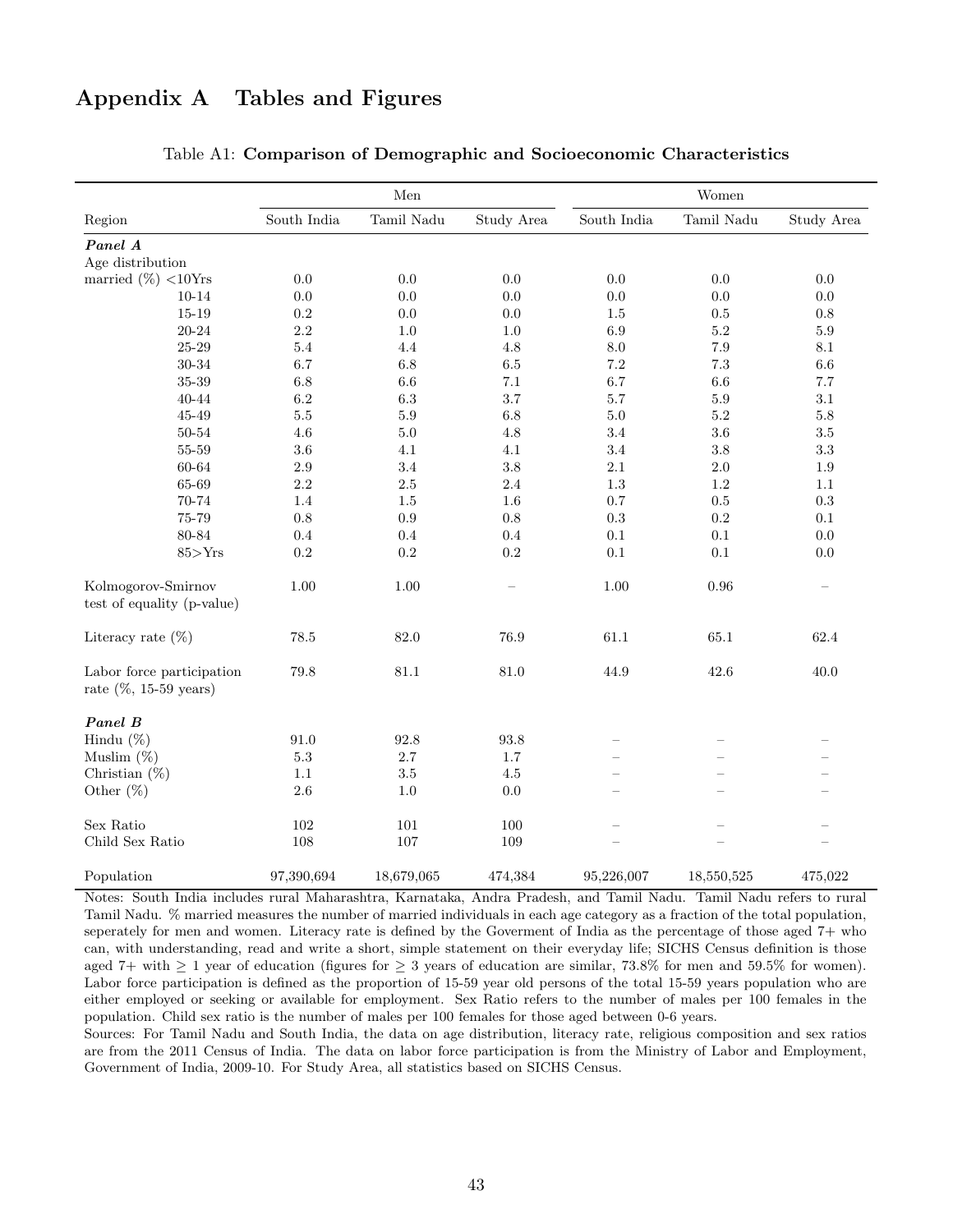| Dependent variable            | Boys higher secondary<br>enrollment | Girls higher secondary<br>enrollment | Girl dummy        |
|-------------------------------|-------------------------------------|--------------------------------------|-------------------|
| Age range                     | 14-17                               | 14-17                                | $0-6$             |
|                               | $\left( 1\right)$                   | $\left( 2\right)$                    | $\left( 3\right)$ |
|                               |                                     |                                      |                   |
| Mother's education            | $0.0126***$                         | $0.0106***$                          | $-0.000422$       |
|                               | (0.000454)                          | (0.000440)                           | (0.000382)        |
| Father's education            | $0.0109***$                         | $0.0112***$                          | 0.000167          |
|                               | (0.00049)                           | (0.000445)                           | (0.000387)        |
| Mean of dependent<br>variable | 0.842                               | 0.838                                | 0.479             |
| Observations                  | 25,303                              | 27,109                               | 91,405            |
| Caste FE                      | Yes                                 | Yes                                  | Yes               |

## Table A2: School Enrollment and Sex Selection

Notes: Higher secondary enrollment indicates whether the child is enrolled in school. The lower bound for the age range is set at 14 because most children in rural Tamil Nadu study till the 8th grade (age 13). The upper bound is set at 17 because girls start to marry (and leave their parental homes) by the age of 18. Sex selection is measured by the probability that the child (aged 0-6) is a girl.  $***$  p<0.01. Source: SICHS census.

|                                               | Linear<br>$\left( 1\right)$ | Quadratic<br>$\left( 2\right)$ | Cubic<br>$\left( 3\right)$ | Quartic<br>$\left( 4\right)$ |
|-----------------------------------------------|-----------------------------|--------------------------------|----------------------------|------------------------------|
| No interaction                                | 0.249342                    | 0.249352                       | 0.249351                   | 0.249357                     |
| Linear<br>interaction                         | 0.249347                    | 0.249356                       | 0.249355                   | 0.249362                     |
| $Linear + quadratic$<br>interaction           |                             | 0.249366                       | 0.249365                   | 0.249371                     |
| Linear $+$ quadratic $+$<br>cubic interaction |                             |                                | 0.249377                   | 0.249384                     |
| all interactions                              |                             |                                |                            | 0.249395                     |

Table A3: Mean Forecast Sum of Square Errors

Notes: Mean forecast error is based on k-fold cross validation, with  $k=10$ . We consider 14 specifications of the control function: linear, quadratic, cubic and quartic functions of wealth, with varying degrees of interaction between the wealth terms and the family size dummies.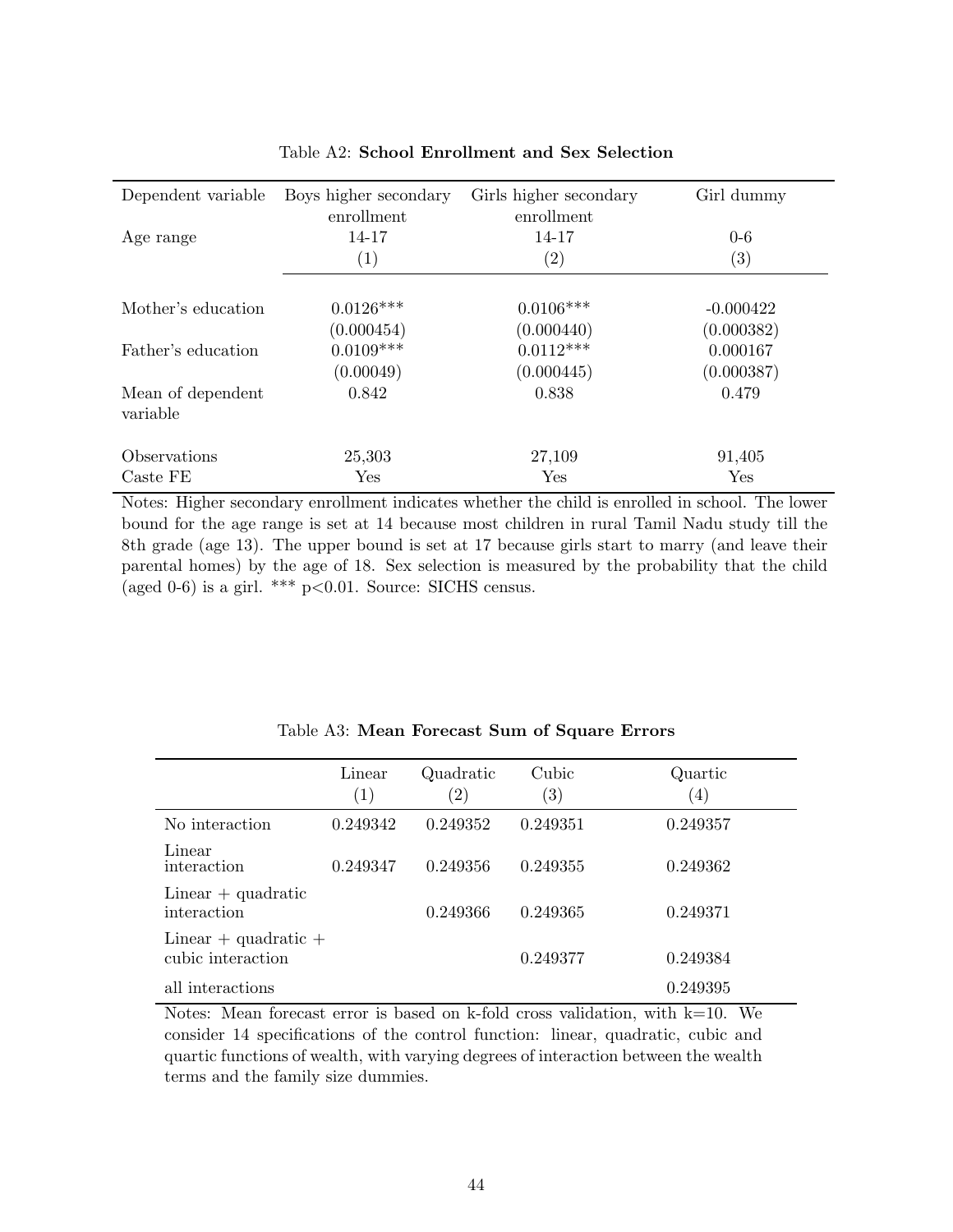| Dependent variable:  | Girl dummy  |
|----------------------|-------------|
| Family size $=$ 3    | $-0.014$    |
|                      | (0.019)     |
| Family size $=4$     | $-0.044***$ |
|                      | (0.009)     |
| Household wealth     | $0.015**$   |
|                      | (0.007)     |
| Joint $F$ -statistic | 17.83       |
|                      | [0.000]     |
| Observations         | 79,027      |
| Caste FE             | Yes         |

Table A4: Control Function Parameter Estimates

Notes: The Robinson (1988) procedure is implemented in three steps. (1) The dependent variable (girl dummy), each argument in the control function and the caste dummies are regressed nonparametrically on relative wealth. (2) The residual from the first regression with the girl dummy as the outcome is regressed on the other residuals, without a constant term, to obtain consistent estimates of the control function parameters (reported above) and the caste fixed effects. (3) The girl dummy minus the control function and caste dummies (adding back their means) is regressed nonparametrically on relative wealth, as reported in Figure 8.

| Dependent variable                              | Girl dummy $(0-6 \text{ years})$              |                           |                          |                          |                              |                            |
|-------------------------------------------------|-----------------------------------------------|---------------------------|--------------------------|--------------------------|------------------------------|----------------------------|
| Sample                                          | <b>Benchmark</b><br>Dropping<br>biggest caste |                           |                          |                          | Dropping<br>2 biggest castes | Dropping<br>smaller castes |
|                                                 | $\left( 1\right)$                             | $\left( 2\right)$         | $\left( 3\right)$        | $\left( 4\right)$        |                              |                            |
| Rank in caste per capita<br>wealth distribution | $-0.0457***$<br>(0.0068)                      | $-0.0408$ ***<br>(0.0068) | $-0.0386***$<br>(0.0104) | $-0.0541***$<br>(0.0071) |                              |                            |
| Sample mean of<br>dependent variable            | 0.480                                         | 0.482                     | 0.481                    | 0.480                    |                              |                            |
| Observations<br>Caste FE                        | 79,027<br>Yes                                 | 49,522<br>Yes             | 29,883<br>Yes            | 69,233<br>Yes            |                              |                            |

Table A5: Alternative Samples

Source: SICHS census. Bootstrapped standard errors (in parentheses) are clustered at the panchayat level. \*\*\*  $p<0.01$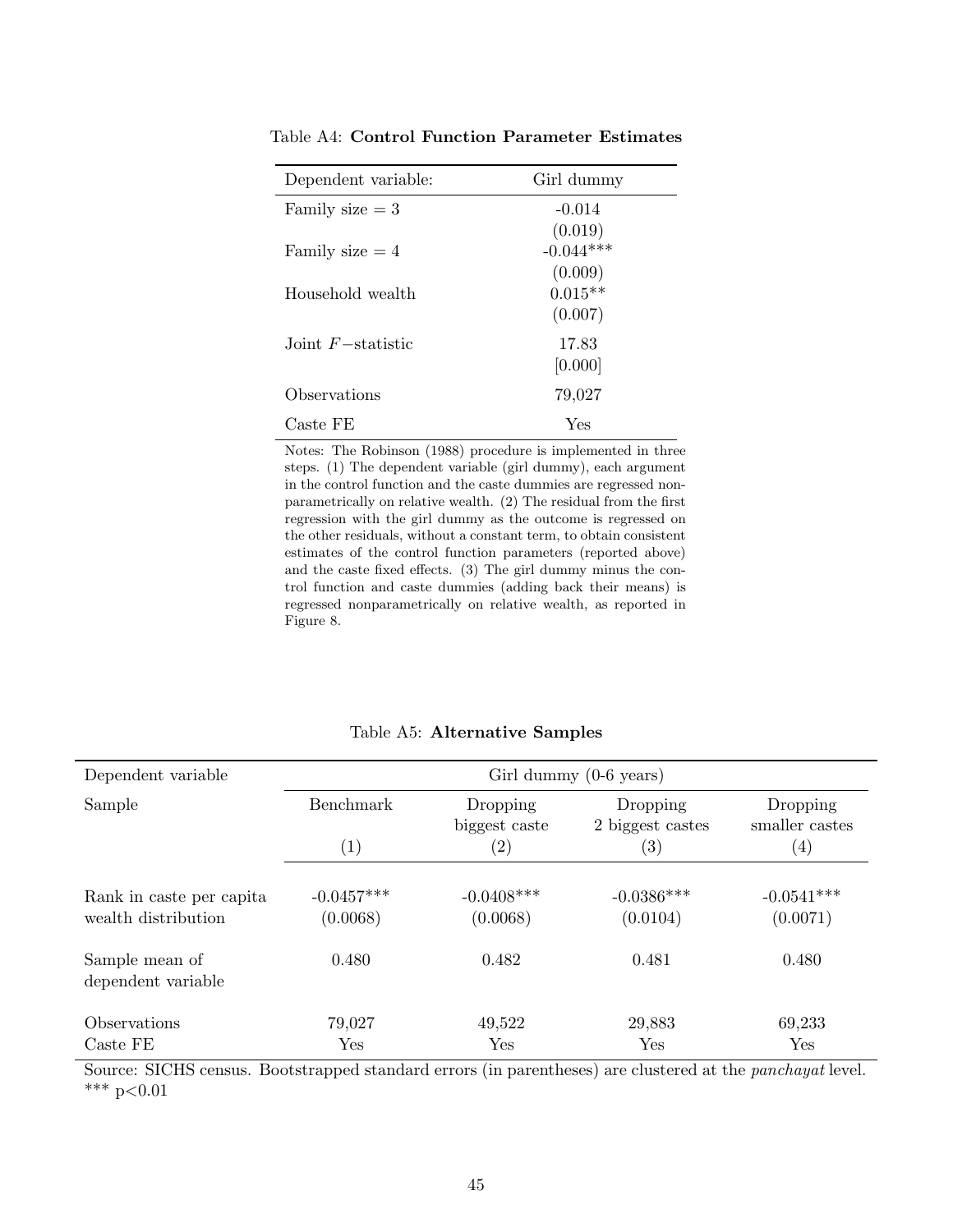| Dependent variable         | Fraction of girls |             |                 |             |
|----------------------------|-------------------|-------------|-----------------|-------------|
| Sample                     | 12 castes         |             | $30\rm\; cases$ |             |
|                            | (1)               | (2)         | (3)             | (4)         |
| Wealth class               |                   |             |                 |             |
| $\mathbf{1}$               | 0.00979           | 0.00965     | 0.0139          | 0.0136      |
|                            | (0.00840)         | (0.00790)   | (0.00946)       | (0.00893)   |
| $\overline{2}$             | $0.0157*$         | $0.0160**$  | $0.0141*$       | $0.0143**$  |
|                            | (0.00814)         | (0.00745)   | (0.00776)       | (0.00721)   |
| $\boldsymbol{3}$           | 0.0104            | 0.0104      | 0.00732         | 0.00727     |
|                            | (0.00820)         | (0.00730)   | (0.00770)       | (0.00687)   |
| $\overline{4}$             | 0.00732           | 0.00732     | 0.00353         | 0.00362     |
|                            | (0.00833)         | (0.00781)   | (0.00828)       | (0.00790)   |
| $\overline{5}$             | $-0.00348$        | $-0.00340$  | $-0.00601$      | $-0.00585$  |
|                            | (0.00912)         | (0.00806)   | (0.00866)       | (0.00775)   |
| $\boldsymbol{6}$           | $-0.00599$        | $-0.00611$  | $-0.00695$      | $-0.00713$  |
|                            | (0.00872)         | (0.00780)   | (0.00835)       | (0.00747)   |
| $\overline{7}$             | $-0.0223**$       | $-0.0223**$ | $-0.0237**$     | $-0.0235**$ |
|                            | (0.00998)         | (0.0106)    | (0.00935)       | (0.00986)   |
| 8                          | $-0.00903$        | $-0.00914$  | $-0.00970$      | $-0.00983$  |
|                            | (0.00856)         | (0.00729)   | (0.00818)       | (0.00699)   |
| 9                          | 0.00528           | 0.00521     | 0.00122         | 0.00126     |
|                            | (0.00711)         | (0.00712)   | (0.00716)       | (0.00724)   |
| Constant (Wealth class 10) | $0.481***$        | $0.481***$  | $0.483***$      | $0.483***$  |
|                            | (0.00654)         | (0.00566)   | (0.00626)       | (0.00545)   |
| Observations               | 118               | 118         | 298             | 298         |
| R-squared                  | 0.219             | 0.297       | 0.108           | 0.208       |
| $\operatorname{Caste}$ FE  | N <sub>o</sub>    | Yes         | N <sub>o</sub>  | Yes         |

Table A6: Within Caste and Between Caste Variation in Sex Ratios

Source: SICHS census. Sample restricted to children aged 0-6 years. Robust standard errors in parentheses. \*\*\* p<0.01, \*\* p<0.05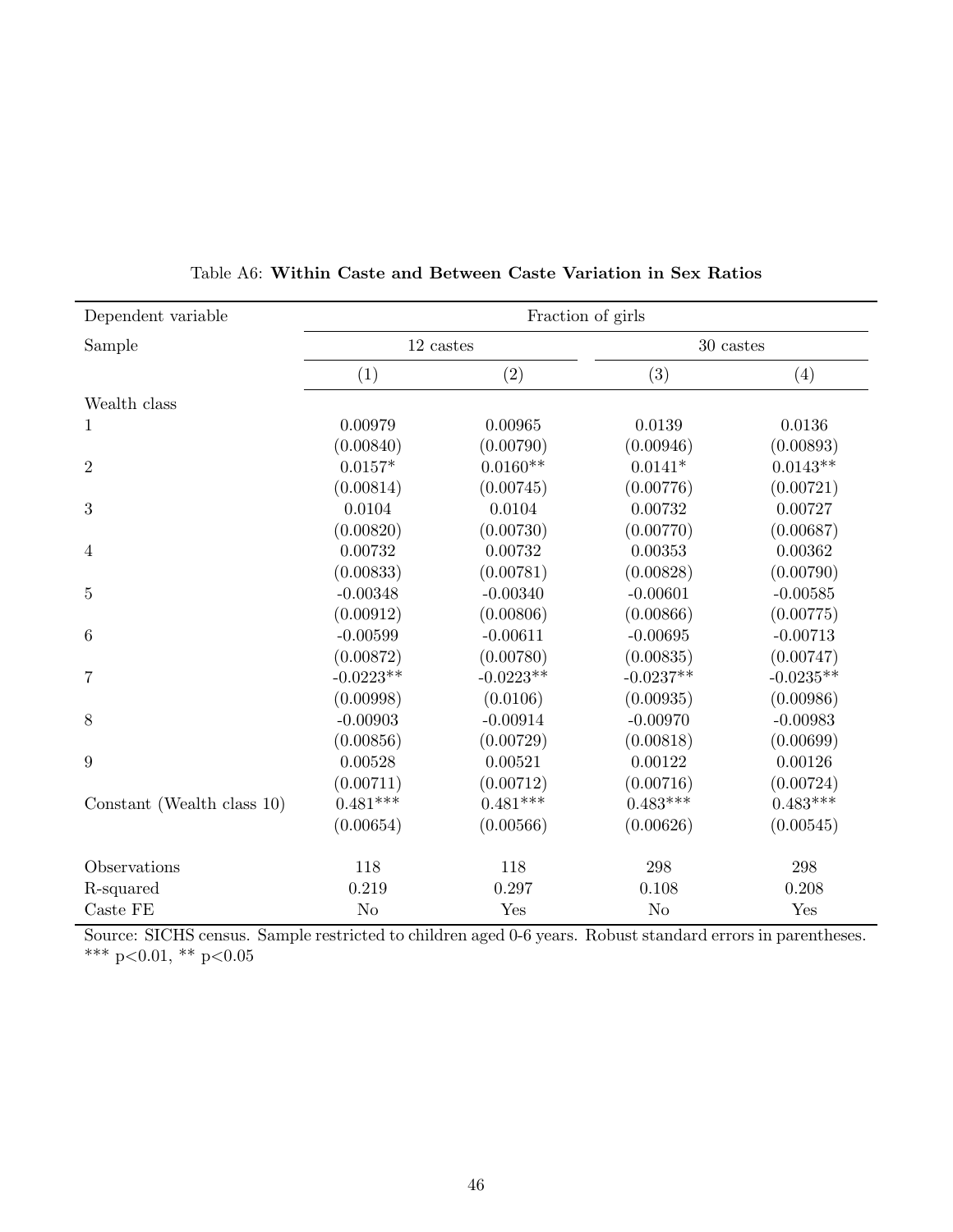



Figure A2: Proportion Married by Age

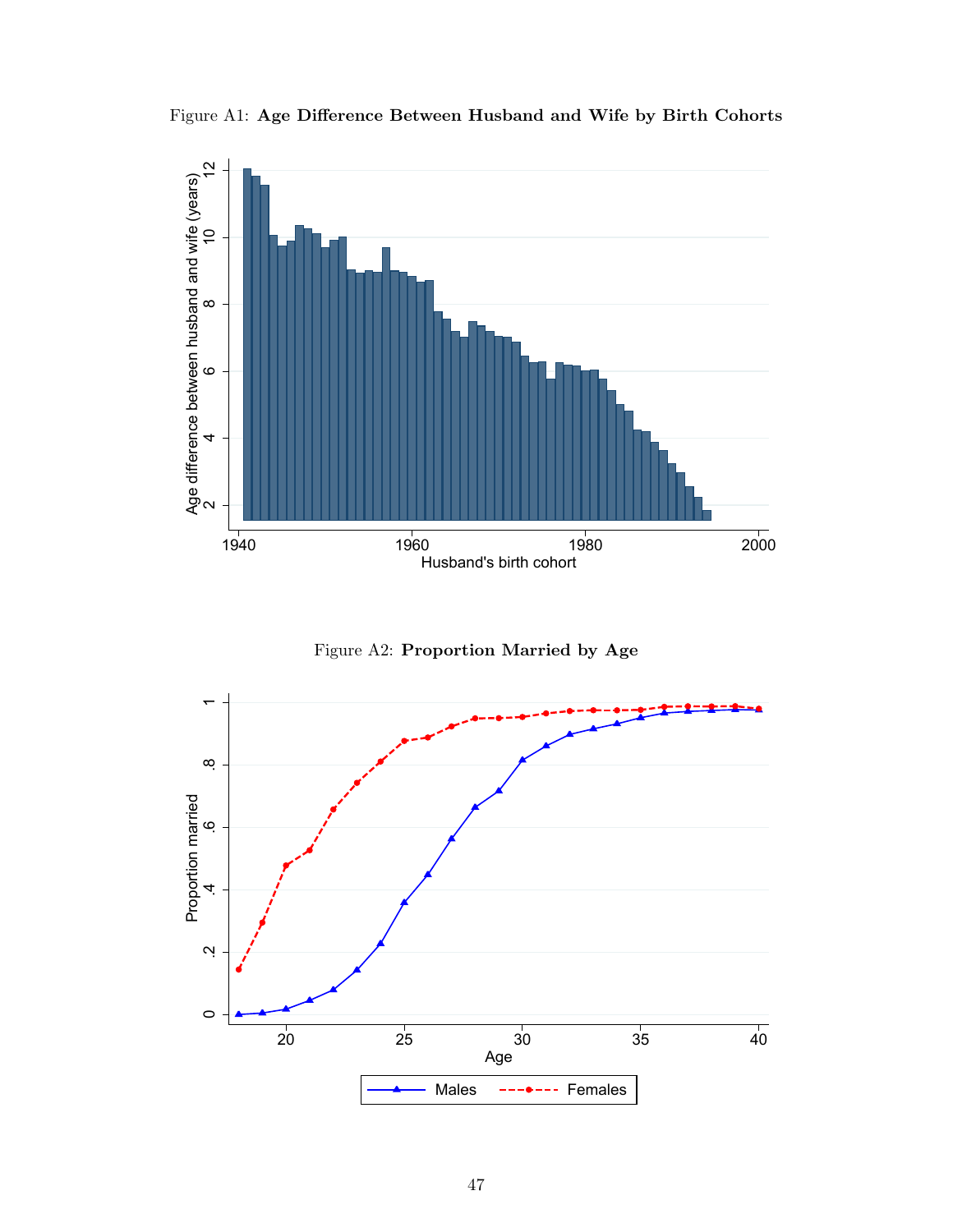

Figure A3: Variation in Age at Marriage by Relative Wealth

Figure A4: Variation in Spousal Age Gap by Relative Wealth

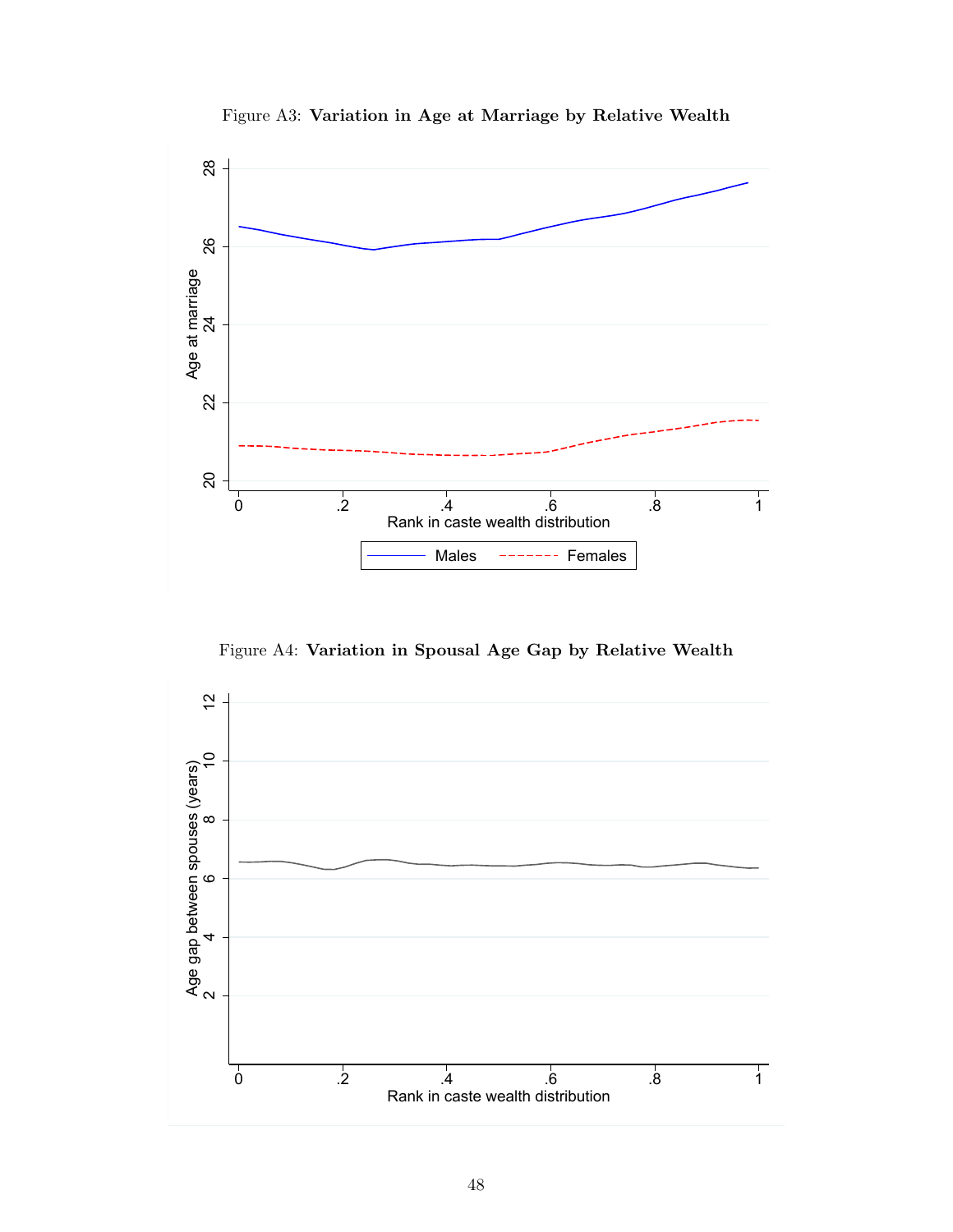# Appendix B Omitted Proofs

## B.1 Proof of Proposition 1

Proof. Equation (6) describes the first order condition associated with the girl's family's utility maximization problem:

$$
v_x + v_u u' = 0 \quad \Rightarrow \quad u' = -\frac{v_x}{v_u}.\tag{14}
$$

Then the surplus is supermodular and the allocation will be PAM (see Legros and Newman (2007) and Chade et al. (2017)) provided:

$$
\frac{\partial^2 v(x, y, u)}{\partial x \partial y} = v_{xy} + v_{uy} u' > 0.
$$
\n(15)

From equation  $(5)$ , we can write the equilibrium utility of the girl's family as:

$$
v = \log\left(x + y - \frac{2e^{\frac{u - u_b}{2}}}{\beta}\right) + \frac{u - u_b}{2} + \log\left(\frac{2(1 - \beta)}{\beta}\right). \tag{16}
$$

Next, to derive the condition for PAM in inequality (15), we derive the following terms:

$$
v_x = \frac{1}{x + y - \frac{2e^{\frac{u - u_b}{2}}}{\beta}}
$$
(17)

$$
v_{xy} = -\left(x + y - \frac{2e^{\frac{u - u_b}{2}}}{\beta}\right)^{-2}
$$
 (18)

$$
v_u = \frac{-\frac{e^{-\frac{2}{3}}}{\beta}}{x+y-\frac{2e^{\frac{u-u_b}{2}}}{\beta}} + \frac{1}{2}
$$
(19)

$$
v_{uy} = -\left(x + y - \frac{2e^{\frac{u - u_b}{2}}}{\beta}\right)^{-2} \left(-\frac{e^{\frac{u - u_b}{2}}}{\beta}\right).
$$
 (20)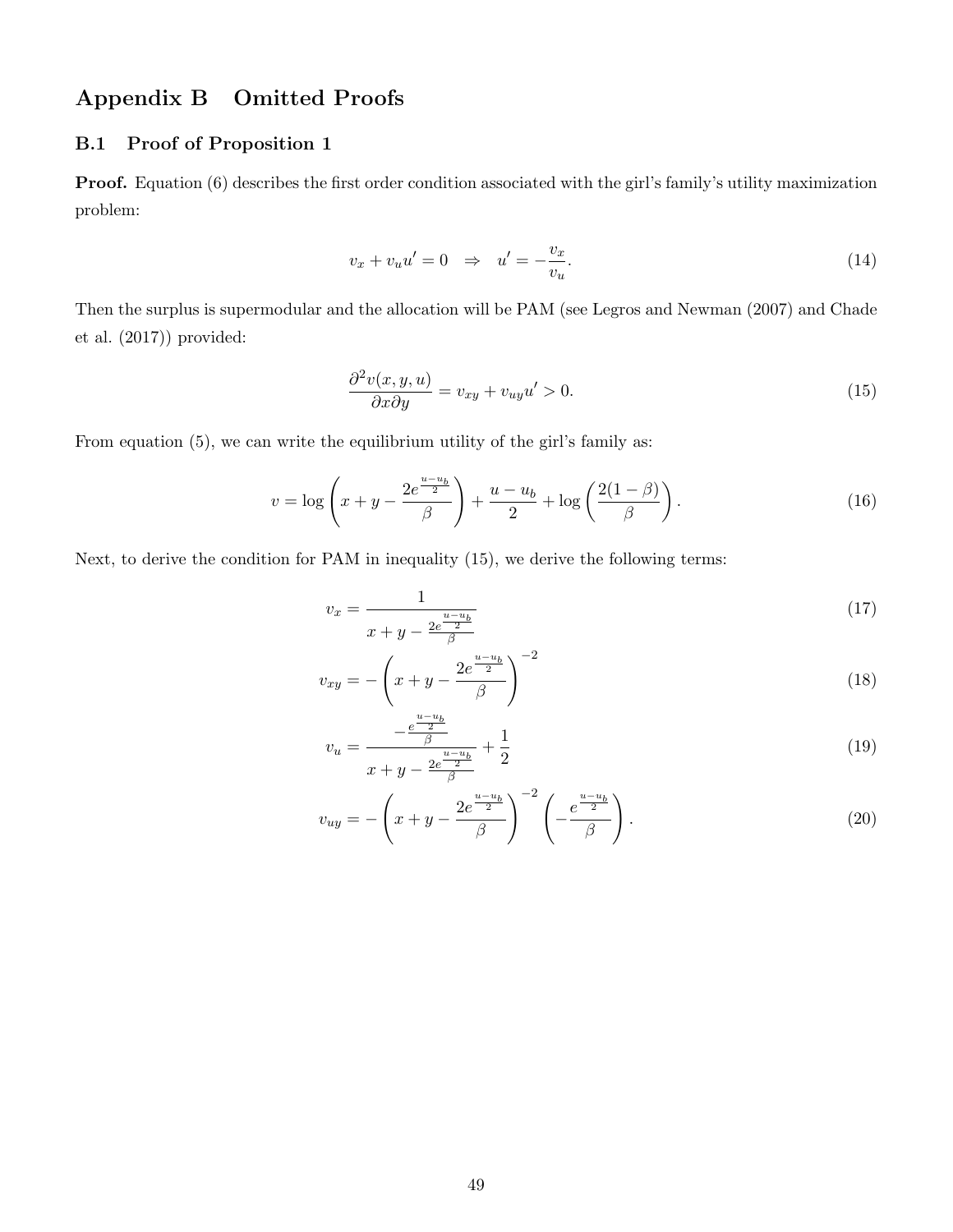Inequality (15) is equivalent to:

$$
v_{xy} > \frac{v_x}{v_u} v_{uy} \tag{21}
$$

$$
-\left(x+y-\frac{2e^{\frac{u-u_b}{2}}}{\beta}\right)^{-2} > \frac{\frac{u-u_b}{x+y-\frac{2e^{\frac{u-u_b}{2}}}{\beta}}}{\frac{e^{\frac{u-u_b}{2}}}{\frac{u-u_b}{\beta}}+\frac{1}{2}} \left[-\left(x+y-\frac{2e^{\frac{u-u_b}{2}}}{\beta}\right)^{-2}\left(-\frac{e^{\frac{u-u_b}{2}}}{\beta}\right)\right] \tag{22}
$$

$$
-1 > \frac{1}{\frac{-e^{\frac{u-u_b}{2}}}{\beta} + \frac{1}{2}\left(x+y-\frac{2e^{\frac{u-u_b}{2}}}{\beta}\right)} \left(\frac{e^{\frac{u-u_b}{2}}}{\beta}\right)
$$
(23)

$$
-1 > \frac{\frac{e^{\frac{u-u_b}{2}}}{\beta}}{\frac{1}{2}\left(x+y-\frac{4e^{\frac{u-u_b}{2}}}{\beta}\right)}.
$$
\n(24)

If  $x + y - \frac{4e^{\frac{u-u_b}{2}}}{\beta} < 0$  then condition (24) implies that:

$$
x + y - \frac{2e^{\frac{u - u_b}{2}}}{\beta} > 0,
$$
\n(25)

which is always satisfied since the LHS is equal to  $y - d$ , the consumption of the girl's parent, which is constrained to be positive.

$$
x + y - \frac{4e^{\frac{u - u_b}{2}}}{\beta} < 0 \quad \Longleftrightarrow \quad \frac{u - u_b}{2} > \log \frac{\beta}{4}(x + y). \tag{26}
$$

The utility from marriage must exceed the outside option of remaining single:

$$
u \ge u_b + 2\log\frac{x}{2} - m_b \quad \iff \quad \frac{u - u_b}{2} \ge \log\frac{x}{2} - \frac{m_b}{2}.\tag{27}
$$

When  $y = x$ , given (27) holds, equation (26) is satisfied provided log  $\left(\frac{\beta}{4}\right)$  $\frac{\beta}{4}(2x)\Big\} < \log \frac{x}{2} - \frac{m_b}{2}$  or equivalently, 2 log β <  $-m_b$ . Whenever  $y < x$ , this sufficient condition is satisfied as well. This establishes the proof. ■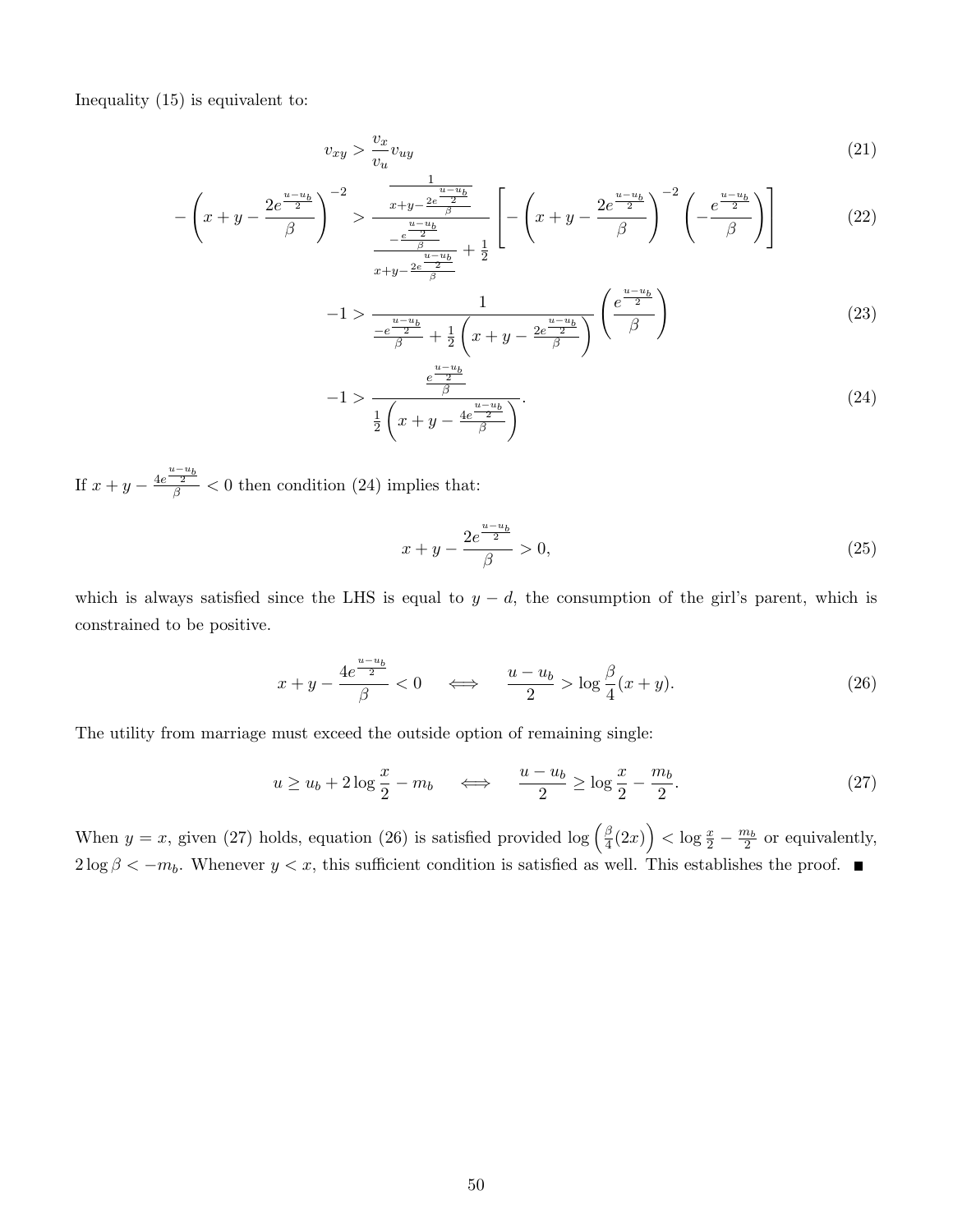### B.2 Proof of Proposition 2

**Proof.** 1. At the top of the wealth distribution,  $\overline{y} = \overline{x}$ . When the dowry  $d = 0$ ,

$$
u(\overline{y}) - v(\overline{y}) = u_b + 2\log\left(\frac{\beta}{2}\overline{y}\right) - \log((1-\beta)\overline{y}) - \log(\overline{y})\tag{28}
$$

$$
=u_b + 2\log\left(\frac{\beta}{2}\right) - \log(1-\beta). \tag{29}
$$

It follows that:

$$
u(\overline{y}) - v(\overline{y}) > 0 \quad \Longleftrightarrow \quad u_b > \log(1 - \beta) - 2\log\left(\frac{\beta}{2}\right). \tag{30}
$$

The right hand side of the second inequality is decreasing in  $\beta$ . Thus, there exists  $u_b(\beta)$ ,  $u_b'(\beta) < 0$ , such that  $u(\overline{y}) - v(\overline{y}) > 0$  if  $u_b > \underline{u}_b(\beta)$ .  $u_b > 0$ ,  $\beta \in (2/3, 1)$ . For  $\beta = 2/3$ ,  $\underline{u}_b = -\log(1/3)$ . For  $\beta \to 1$ ,  $\underline{u}_b \to 0$ .

Next, we show that  $u(\overline{y}) - v(\overline{y})$  is increasing in the dowry d:

$$
u(\overline{y}) - v(\overline{y}) = u_b + 2\log\left(\frac{\beta}{2}(\overline{y} + d)\right) - \log((1 - \beta)(\overline{y} + d)) - \log(\overline{y} - d)
$$
\n(31)

$$
\frac{\partial}{\partial d}\left(u(\overline{y}) - v(\overline{y})\right) = \frac{2}{\overline{y} + d} - \frac{1}{\overline{y} + d} + \frac{1}{\overline{y} - d} = \frac{1}{\overline{y} + d} + \frac{1}{\overline{y} - d} > 0.
$$
\n(32)

Assuming that the condition in Lemma 1 is satisfied,  $d > 0$  and, hence,  $u(\overline{y}) - v(\overline{y}) > 0$  for any value of the equilibrium dowry. There is sex selection at the top of the wealth distribution.

2. At the bottom of the wealth distribution, girls' families with wealth  $y$  match with boys' families with wealth  $x^*$ . The last boy to match is indifferent between marrying and staying single:

$$
u_b + 2\log\left(\frac{\beta}{2}(x^* + d)\right) = u_b + 2\log\left(\frac{x^*}{2}\right) - m_b.
$$
 (33)

Denote  $M_b \equiv \exp(m_b/2) > 1$ .

Then we can solve for the equilibrium dowry  $d(x^*)$  received by the last boy to marry:

$$
d(x^*) = \left(\frac{1 - M_b \beta}{M_b \beta}\right) x^*
$$
\n(34)

 $M_b \beta < 1$  from Lemma 1 and, hence,  $d(x^*)$  is increasing in  $x^*$ .

Next, we show that  $u(y) - v(y) > 0$  for  $x^* = \underline{x} = y$ . If the family with wealth  $y = y$  chooses to have a boy instead of a girl, he will either be unmatched or the last boy to match. Either way, its utility will be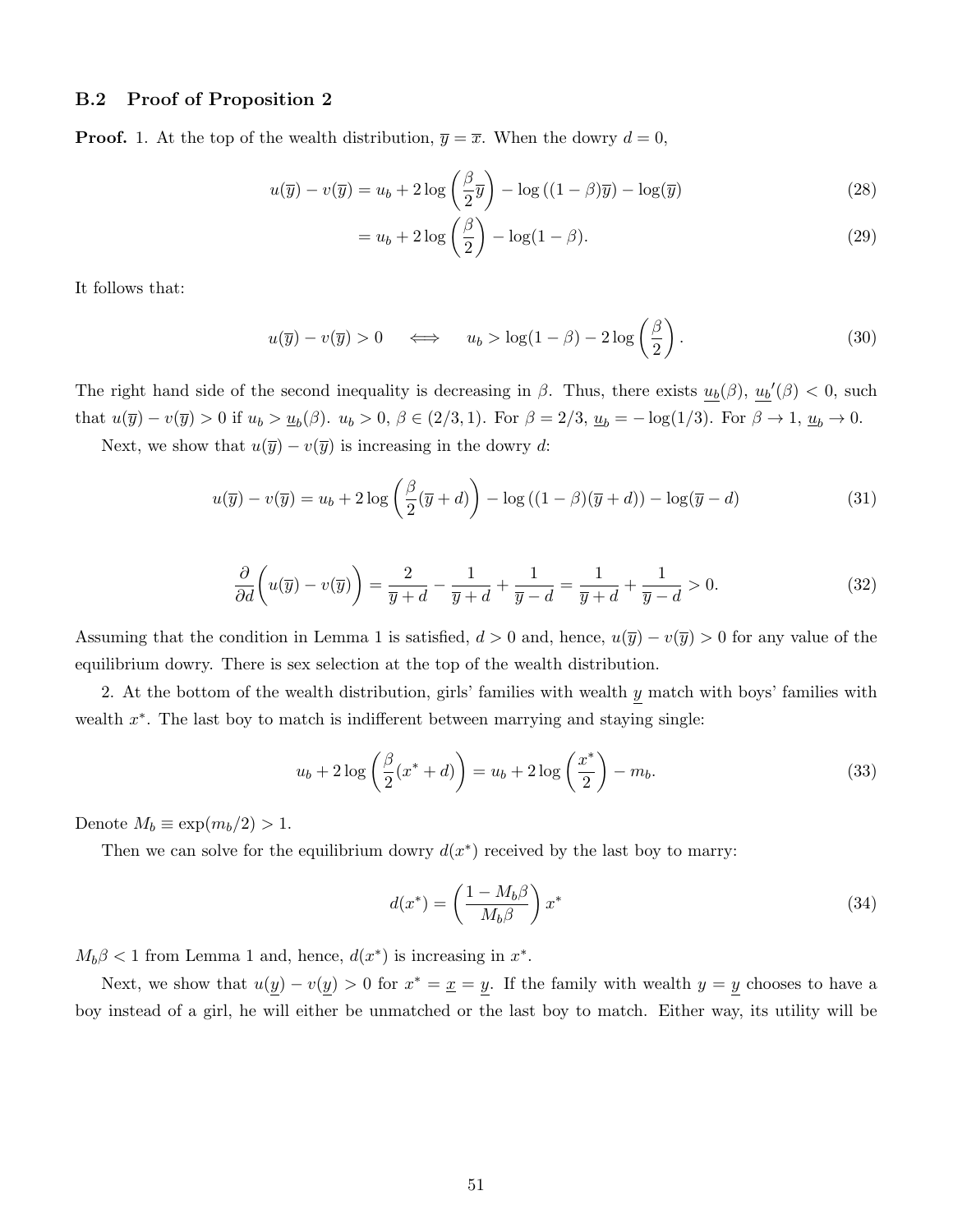$u(\underline{y}) = u_b + 2 \log \frac{y}{2} - m_b.$ 

$$
u(\underline{y}) - v(\underline{y}) = u_b + 2\log\frac{y}{2} - m_b - \log((1-\beta)(\underline{x} + d(\underline{x}))) - \log(\underline{y} - d(\underline{x}))
$$
\n(35)

$$
=u_b + 2\log\left(\frac{y}{2}\right) - m_b - \log\left(\frac{(1-\beta)y}{M_b\beta}\right) - \log\left(\frac{(2M_b\beta - 1)y}{M_b\beta}\right) \tag{36}
$$

$$
= u_b - 2\log 2 - \log \left( \frac{(1-\beta)(2M_b \beta - 1)}{\beta^2} \right)
$$
 (37)

It follows that:

$$
u(\underline{y}) - v(\underline{y}) > 0 \quad \Longleftrightarrow \quad u_b > \log(1 - \beta) - 2\log\left(\frac{\beta}{2}\right) + \log(2M_b\beta - 1). \tag{38}
$$

This is the same condition as at the top of the wealth distribution, except for the  $\log(2M_b\beta - 1)$  term. From Lemma 1,  $M_b\beta < 1$  and, hence, this term is negative. If  $u(\overline{y}) - v(\overline{y}) > 0$ , then  $u(y) - v(y) > 0$  for  $x^* = \underline{x}$ .

Next, we show that  $u(y) - v(y)$  is decreasing in  $x^*$  for  $x^* \leq \underline{x}^*$ , such that  $d(\underline{x}^*) = y/2$ , and increasing in  $x^*$  for  $x^* > \underline{x}^*$ 

$$
u(\underline{y}) - v(\underline{y}) = u_b + 2\log\left(\frac{y}{2}\right) - m_b - \log((1-\beta)(x^* + d(x^*))) - \log\left(\underline{y} - d(x^*)\right)
$$
(39)

Substituting the expression for  $d(x^*)$  from equation (34),

$$
u(\underline{y}) - v(\underline{y}) = u_b + 2\log\left(\frac{\underline{y}}{2}\right) - m_b - \log\left(\frac{(1-\beta)x^*}{M_b\beta}\right) - \log\left(\underline{y} - \left(\frac{1-M_b\beta}{M_b\beta}\right)x^*\right). \tag{40}
$$

Therefore:

$$
\frac{\partial (u(y) - v(y))}{\partial x^*} = \frac{-1}{x^*} + \frac{1}{\underline{y} - \left(\frac{1 - M_b \beta}{M_b \beta}\right) x^*} \left(\frac{1 - M_b \beta}{M_b \beta}\right)
$$
(41)

$$
=\frac{-\underline{y}+2\left(\frac{1-M_b\beta}{M_b\beta}\right)x^*}{x^*\left(\underline{y}-\left(\frac{1-M_b\beta}{M_b\beta}\right)x^*\right)}
$$
(42)

$$
=\frac{2d(x^*) - y}{x^* (y - d(x^*))}.
$$
\n(43)

The term in the denominator is positive because  $y-d(x^*)$ , the consumption of the girl's parent, is constrained to be positive. The term in the numerator is negative if  $d(x^*) \leq y/2$  and positive if  $d(x^*) > y/2$ . To complete the proof, we thus need to establish that  $u(y) - v(y) > 0$  at  $x^*$  such that  $d(x^*) = y/2$ . From the expression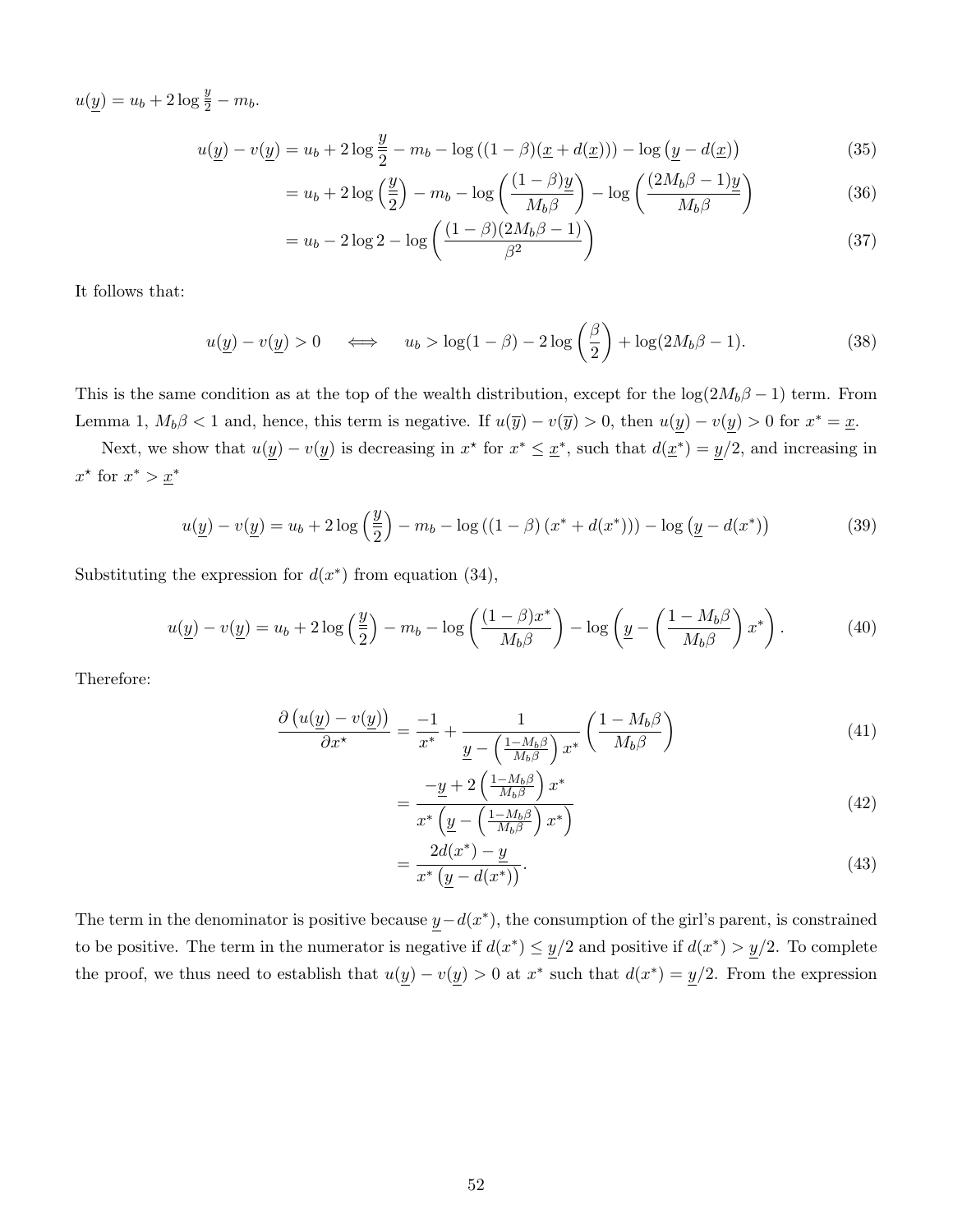for  $d(x^*)$ , the corresponding value of  $x^*$  is  $\frac{y}{2} \frac{M_b \beta}{1 - M_b}$  $\frac{M_b \beta}{1-M_b \beta}$ .

$$
u(\underline{y}) - v(\underline{y}) = u_b + 2\log\left(\frac{y}{2}\right) - m_b - \log\left((1-\beta)\left(\frac{y}{2}\frac{M_b\beta}{1-M_b\beta} + \frac{y}{2}\right)\right) - \log\left(\underline{y} - \frac{y}{2}\right) \tag{44}
$$

$$
=u_b + 2\log\left(\frac{y}{2}\right) - m_b - \log\left(\frac{1-\beta}{1-M_b\beta}\right) - 2\log\left(\frac{y}{2}\right) \tag{45}
$$

$$
=u_b-2\log M_b-\log\left(\frac{1-\beta}{1-M_b\beta}\right). \tag{46}
$$

$$
u(\underline{y}) - v(\underline{y}) > 0 \quad \Longleftrightarrow \quad u_b > \log(1 - \beta) - \log(1 - M_b \beta) + 2\log M_b. \tag{47}
$$

This condition will be satisfied for  $M_b \to 1$  since  $u_b > 0$  and, hence, for some  $\overline{m}_b$  such that  $m_b < \overline{m}_b$ .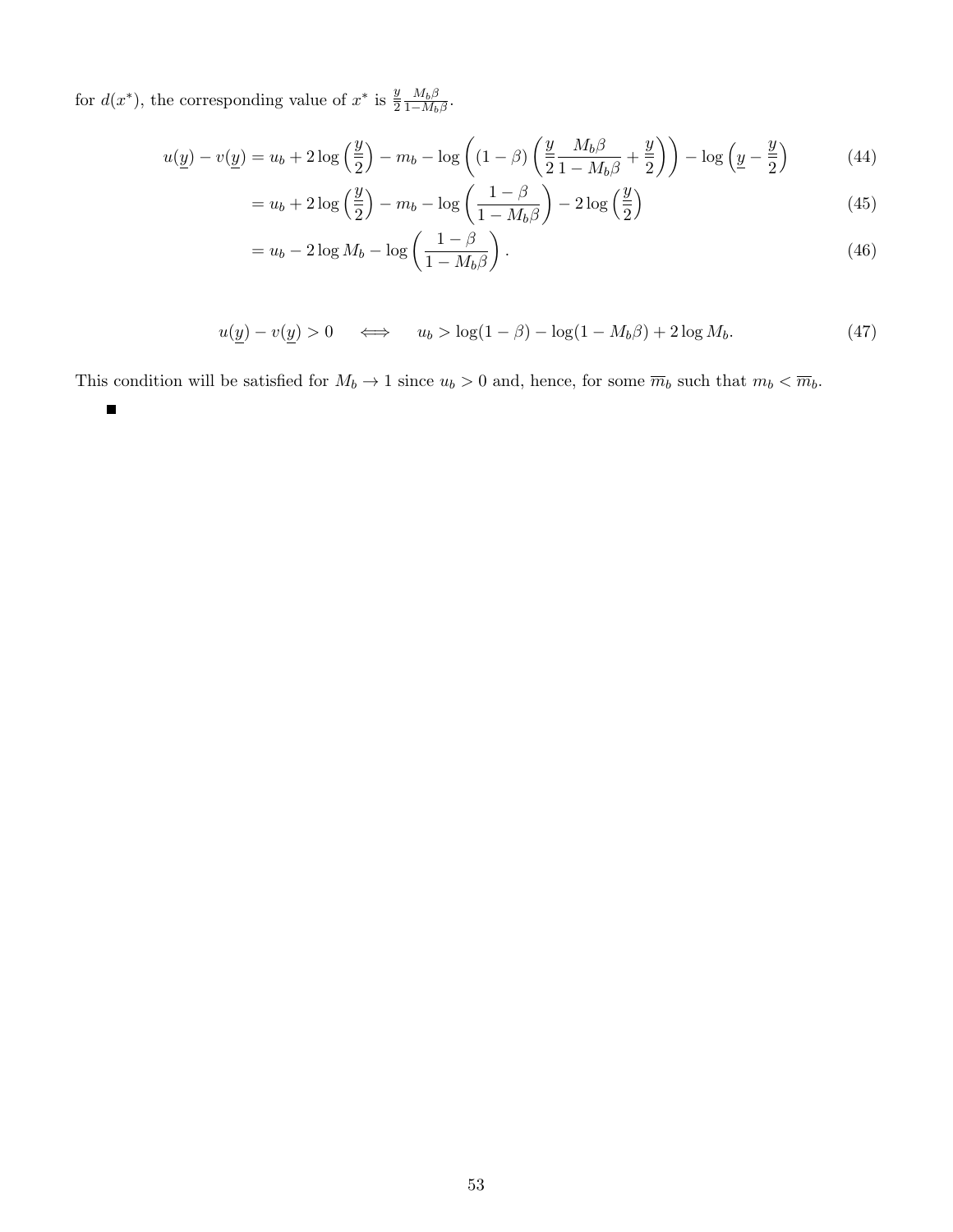#### B.3 Proof of Proposition 3

**Proof.** The extent of sex selection is given by  $k^*(y)$ :

$$
k^*(y) = u(y) - v(\mu(y), y, u(\mu(y))).
$$
\n(48)

We need to show that  $k^*(y)$  is increasing in y or

$$
k^{\star'}(y) = u'(y) - (v_x\mu' + v_y + v_u u'\mu') > 0.
$$
\n(49)

From the first order condition (6), along the equilibrium matching  $\mu(y)$ , it must be that  $v_x + v_u u' = 0$ , so the derivative can be written as:

$$
k^{\star'}(y) = u'(y) - ((v_x + v_u u')\mu' + v_y)
$$
\n(50)

$$
=u'(y)-v_y(\mu, y, u(\mu)).
$$
\n(51)

This is increasing provided:

$$
\frac{-2}{y + \mu(y) - \frac{4e^{\frac{u(\mu(y)) - u_b}{2}}}{\beta}} - \frac{1}{y + \mu(y) - \frac{2e^{\frac{u(\mu(y)) - u_b}{2}}}{\beta}} > 0.
$$
\n(52)

To derive the preceding inequality, we note that  $u' = -\frac{v_x}{v_y}$  $\frac{v_x}{v_u}$  from the First-Order Condition (14) and that expressions for  $v_x$  and  $v_y$  can be obtained from equations (17) and (19). The expression for  $v_y$  is obtained by partially differentiating expression (5).

1. At the top of the wealth distribution. At  $y = \overline{y}$ , under positive sorting we have  $\overline{y} = \mu(\overline{y}) = \overline{x}$ . Then condition (52) can be written as:

$$
\frac{-2}{2\overline{y} - \frac{4e^{\frac{u(\overline{y}) - u_b}{2}}}{\beta}} - \frac{1}{2\overline{y} - \frac{2e^{\frac{u(\overline{y}) - u_b}{2}}}{\beta}} > 0
$$
\n
$$
(53)
$$

 $u(\overline{y}) = u_b + 2\log\left(\frac{\beta}{2}\right)$  $\left(\frac{\beta}{2}(\overline{y}+d)\right)$ . Substituting the expression for  $u(\overline{y})$  in equation (53) and rearranging, we obtain:

$$
\frac{1}{d} - \frac{1}{\overline{y} - d} > 0. \tag{54}
$$

 $\bar{y} - d > 0$  to satisfy the constraint that the girl's parent's consumption must be positive and, hence, the preceding condition will be satisfied if  $d < \overline{y}/2$ .

2. At the bottom of the wealth distribution. At  $y = y$ ,  $\mu(y) = x^*$ . As noted above, if the family chooses to have a boy instead of a girl, he will either remain unmatched or be the last boy to match and, hence, its utility will be  $u(\underline{y}) = u_b + 2 \log \frac{y}{2} - m_b$ . Therefore  $u'(\underline{y}) = \frac{2}{y}$ . At an income level  $\underline{y}$ , we can then write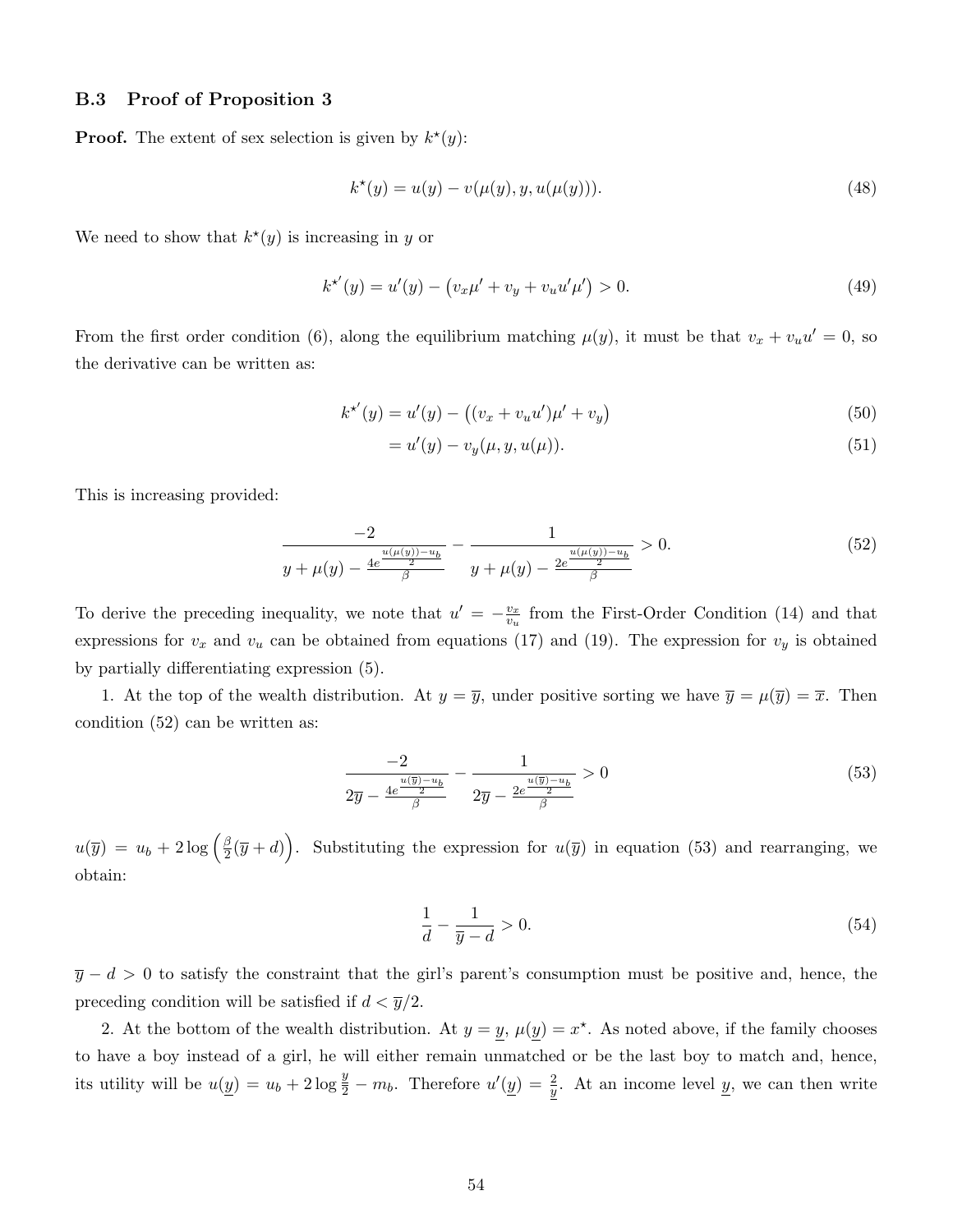condition (52), noting that the first term is  $u'(y)$  from (51) as:

$$
\frac{2}{y} - \frac{1}{x^* + \underline{y} - \frac{2e^{\frac{u(x^*) - u_b}{2}}}{\beta}} > 0.
$$
\n(55)

Substituting the expression for  $u(x^*)$  in equation (55) and rearranging, we obtain:

$$
\frac{2}{y} - \frac{1}{y - d(x^*)} > 0.
$$
\n(56)

 $y - d(x^*) > 0$  to satisfy the constraint that the girl's parent's consumption must be positive and, hence, it is straightforward to verify that the preceding condition will be satisfied if  $d(x^*) < y/2$ .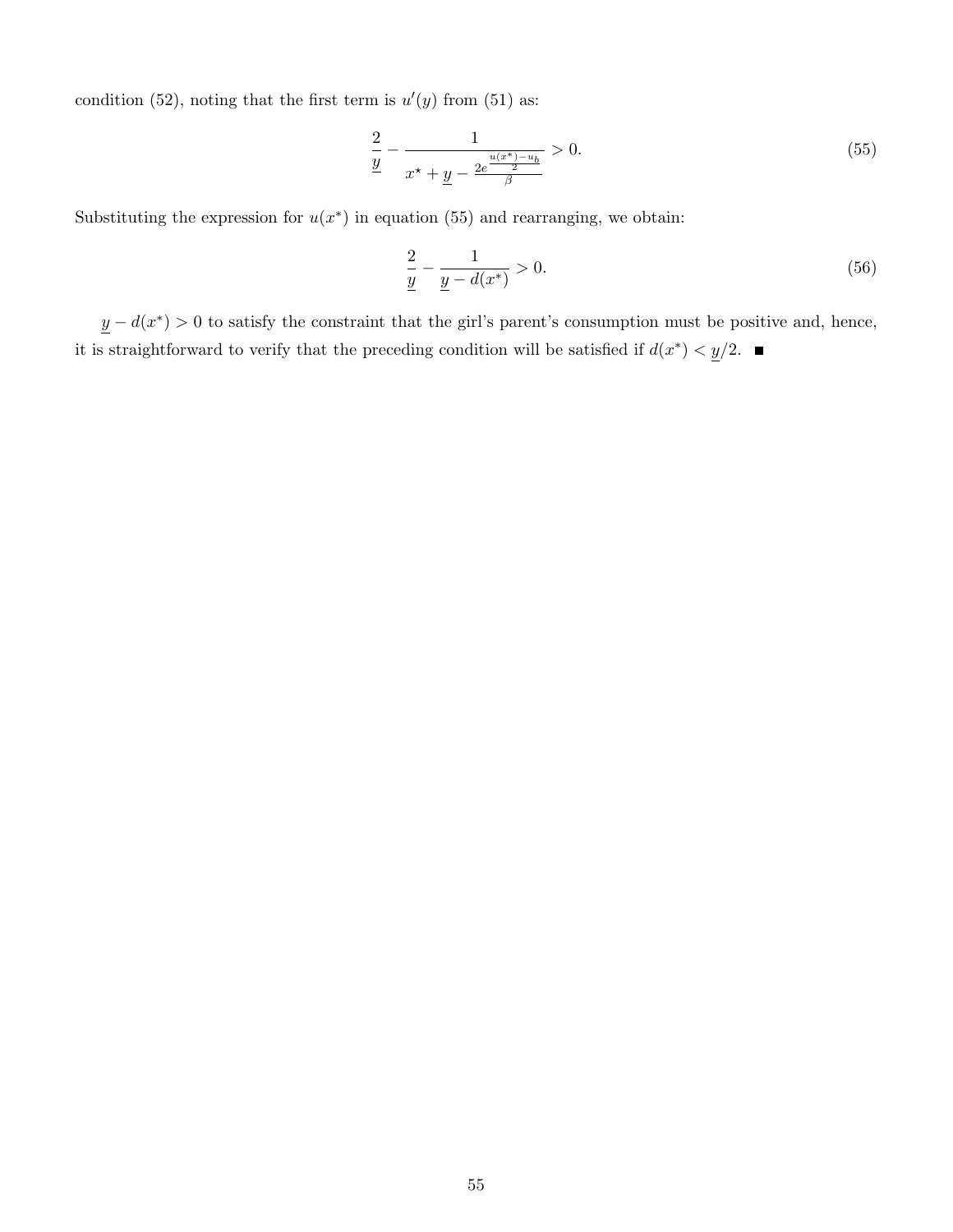## References

- Alfano, M. (2017): "Daughters, dowries, deliveries: The effect of marital payments on fertility choices in India," Journal of Development Economics, 125, 89–104.
- AMBRUS, A., E. FIELD, AND M. TORERO (2010): "Muslim family law, prenuptial agreements, and the emergence of dowry in Bangladesh," The Quarterly Journal of Economics, 125, 1349–1397.
- Anderson, S. (2003): "Why Dowry Payments Declined with Modernization in Europe but are Rising in India," Journal of Political Economy, 111, 269–310.
- $-$  (2007): "The Economics of Dowry and Brideprice," The Journal of Economic Perspectives, 21, 151– 174.
- ANDERSON, S. AND C. BIDNER (2015): "Property Rights over Marital Transfers," The Quarterly Journal of Economics, 130, 1421–1484.
- ANUKRITI, S. (2018): "Financial incentives and the fertility-sex ratio trade-off," American Economic Journal: Applied Economics, 10, 27–57.
- ANUKRITI, S., S. KWON, AND N. PRAKASH (2022): "Saving for dowry: Evidence from rural India," Journal of Development Economics, 154, 102750.
- Arnold, F., M. K. Choe, and T. K. Roy (1998): "Son Preference, the Family-Building Process and Child Mortality in India," Population Studies, 52, 301–315.
- ARNOLD, F., S. KISHOR, AND T. ROY (2002): "Sex-Selective Abortions in India," Population and Development Review, 28, 759–785.
- Ashraf, N., N. Bau, N. Nunn, and A. Voena (2020): "Bride price and female education," Journal of Political Economy, 128, 591–641.
- Attanasio, O. P. and G. Weber (1993): "Consumption Growth, the Interest Rate and Aggregation," The Review of Economic Studies, 60, 631–649.
- Basu, A. M. (1999): "Fertility Decline and Increasing Gender Imbalance in India, Including a Possible South Indian Turnaround," Development and Change, 30, 237–263.
- BECKER, G. S. (1973): "A theory of Marriage: Part I," Journal of Political Economy, 81, 813–846.
- BHALOTRA, S., A. CHAKRAVARTY, AND S. GULESCI (2020): "The price of gold: Dowry and death in India," Journal of Development Economics, 143, 102413.
- BHALOTRA, S., A. CHAKRAVARTY, D. MOOKHERJEE, AND F. J. PINO (2019): "Property rights and gender bias: Evidence from land reform in West Bengal," American Economic Journal: Applied Economics, 11, 205–37.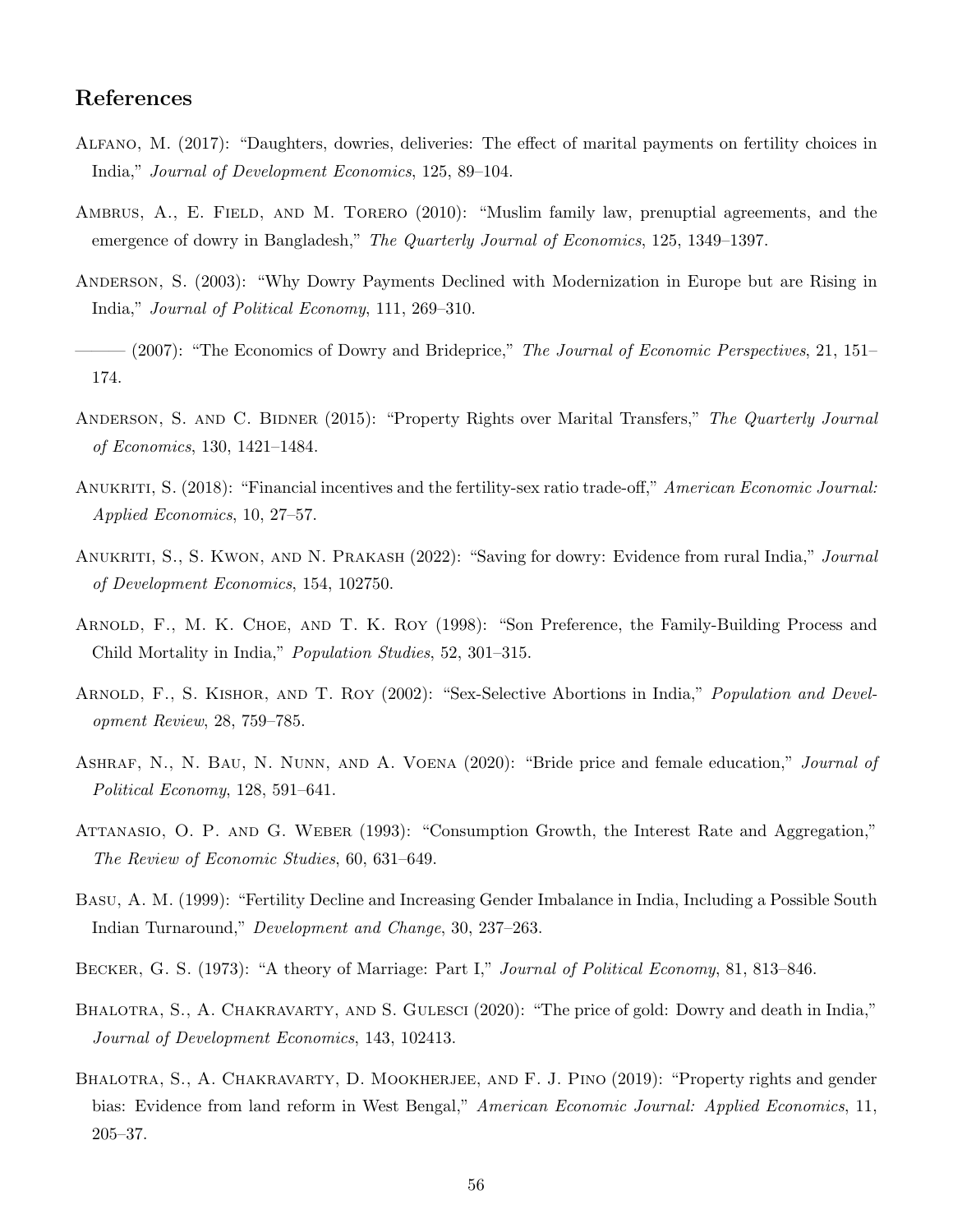- BHALOTRA, S. AND T. COCHRANE (2010): "Where Have All the Young Girls Gone? Identification of Sex Selection in India," IZA Discussion Paper No. 5381.
- BHASKAR, V. (2011): "Sex Selection and Gender Balance," American Economic Journal: Microeconomics, 3, 252–253.
- BHAT, P. M. AND S. S. HALLI (1999): "Demography of Brideprice and Dowry: Causes and Consequences of the Indian Marriage Squeeze," Population Studies, 53, 129–148.
- Bloch, F. and V. Rao (2002): "Terror as a bargaining instrument: A case study of dowry violence in rural India," American Economic Review, 92, 1029–1043.
- Blundell, R., M. Browning, and C. Meghir (1994): "Consumer Demand and the Life-Cycle Allocation of Household Expenditures," The Review of Economic Studies, 61, 57–80.
- BOTTICINI, M. (1999): "A Loveless Economy? Intergenerational Altruism and the Marriage Market in a Tuscan Town, 1415–1436," The Journal of Economic History, 59, 104–121.
- BOTTICINI, M. AND A. SIOW (2003): "Why Dowries?" American Economic Review, 93, 1385-1398.
- CALDWELL, J. C., P. H. REDDY, AND P. CALDWELL (1983): "The Causes of Marriage Change in South India," Population Studies, 37, 343–361.
- Calvi, R., A. Keskar, et al. (2021): "'Til Dowry Do Us Part: Bargaining and Violence in Indian Families," Tech. rep., CEPR Discussion Papers.
- CHADE, H., J. EECKHOUT, AND L. SMITH (2017): "Sorting through Search and Matching Models in Economics," Journal of Economic Literature, 55, 493–544.
- CHIPLUNKAR, G. AND J. WEAVER (2021): "Marriage markets and the rise of dowry in India," Available at SSRN 3590730.
- CHOO, E. AND A. SIOW (2006): "Who Marries Whom and Why," Journal of Political Economy, 114, 175–201.
- CORNO, L., N. HILDEBRANDT, AND A. VOENA (2020): "Age of marriage, weather shocks, and the direction of marriage payments," Econometrica, 88, 879–915.
- Das, M., W. K. Newey, and F. Vella (2003): "Nonparametric estimation of sample selection models," The Review of Economic Studies, 70, 33–58.
- DESAI, S. AND L. ANDRIST (2010): "Gender scripts and age at marriage in India," Demography, 47, 667–687.
- DOEPKE, M. AND M. TERTILT (2009): "Women's Liberation: What's in it for Men?" The Quarterly Journal of Economics, 124, 1541–1591.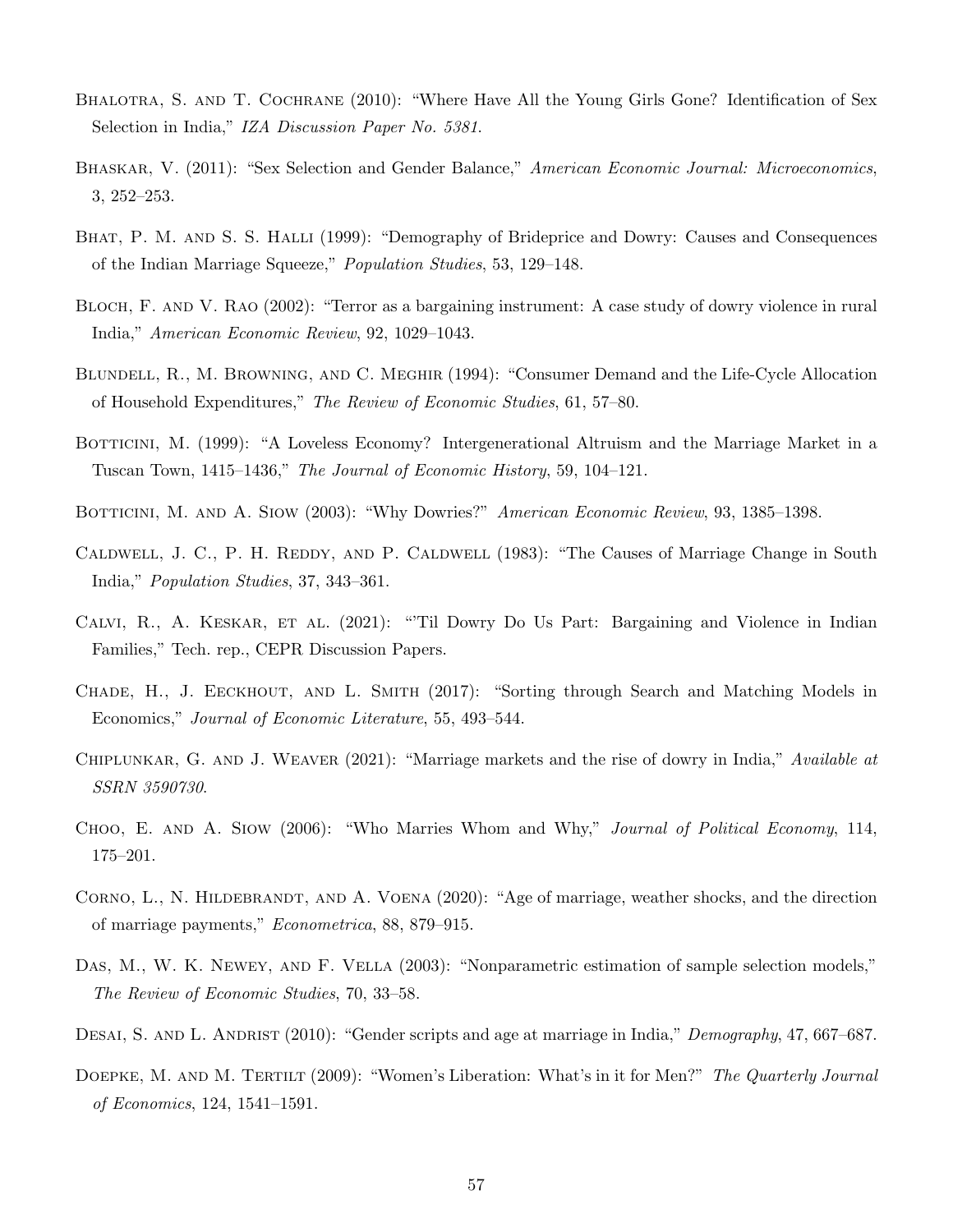- DYSON, T. AND M. MOORE (1983): "On Kinship Structure, Female Autonomy, and Demographic Behavior in India," Population and Development Review, 35–60.
- Edlund, L. (1999): "Son Preference, Sex Ratios, and Marriage Patterns," Journal of Political Economy, 107, 1275–1304.
- FIELD, E. AND A. AMBRUS (2008): "Early Marriage, Age of Menarche, and Female Schooling Attainment in Bangladesh," Journal of Political Economy, 116, 881–930.
- FIELD, E., R. PANDE, N. RIGOL, S. SCHANER, AND C. TROYER MOORE (2021): "On Her Own Account: How Strengthening Women's Financial Control Impacts Labor Supply and Gender Norms," American Economic Review, 111, 2342–75.
- Foster, A. and M. Rosenzweig (2001): "Missing Women, the Marriage Market and Economic Growth," Brown mimeo.
- GEDDES, R. AND D. LUECK (2002): "The Gains from Self-Ownership and the Expansion of Women's Rights," The American Economic Review, 92, 1079–1092.
- George, S., R. Abel, and B. D. Miller (1992): "Female Infanticide in Rural South India," Economic and Political Weekly, 1153–1156.
- GREENWOOD, J., N. GUNER, AND G. VANDENBROUCKE (2017): "Family Economics Writ Large," Journal of Economic Literature, 55, 1346–1434.
- GUILMOTO, C. Z. (2009): "The Sex Ratio Transition in Asia," *Population and Development Review*, 35, 519–549.
- Gupta, B. (2014): "Where have all the brides gone? Son preference and marriage in India over the twentieth century," The Economic History Review, 67, 1–24.
- HECKMAN, J. AND S. NAVARRO-LOZANO (2004): "Using matching, instrumental variables, and control functions to estimate economic choice models," Review of Economics and Statistics, 86, 30–57.
- Heckman, J. J. (1976): "Simultaneous equation models with both continuous and discrete endogenous variables with and without structural shift in the equations," Studies in Nonlinear Estimation, Ballinger.
- Hussam, R. N. (2021): "Sex Selection and the Indian Marriage Market," .
- JAYACHANDRAN, S. (2017): "Fertility Decline and Missing Women," American Economic Journal: Applied Economics, 9, 118–139.
- JAYACHANDRAN, S. AND I. KUZIEMKO (2011): "Why do mothers breastfeed girls less than boys? Evidence and implications for child health in India," The Quarterly Journal of Economics, 126, 1485-1538.
- JAYACHANDRAN, S. AND R. PANDE (2017): "Why are Indian children so short? The role of birth order and son preference," American Economic Review, 107, 2600–2629.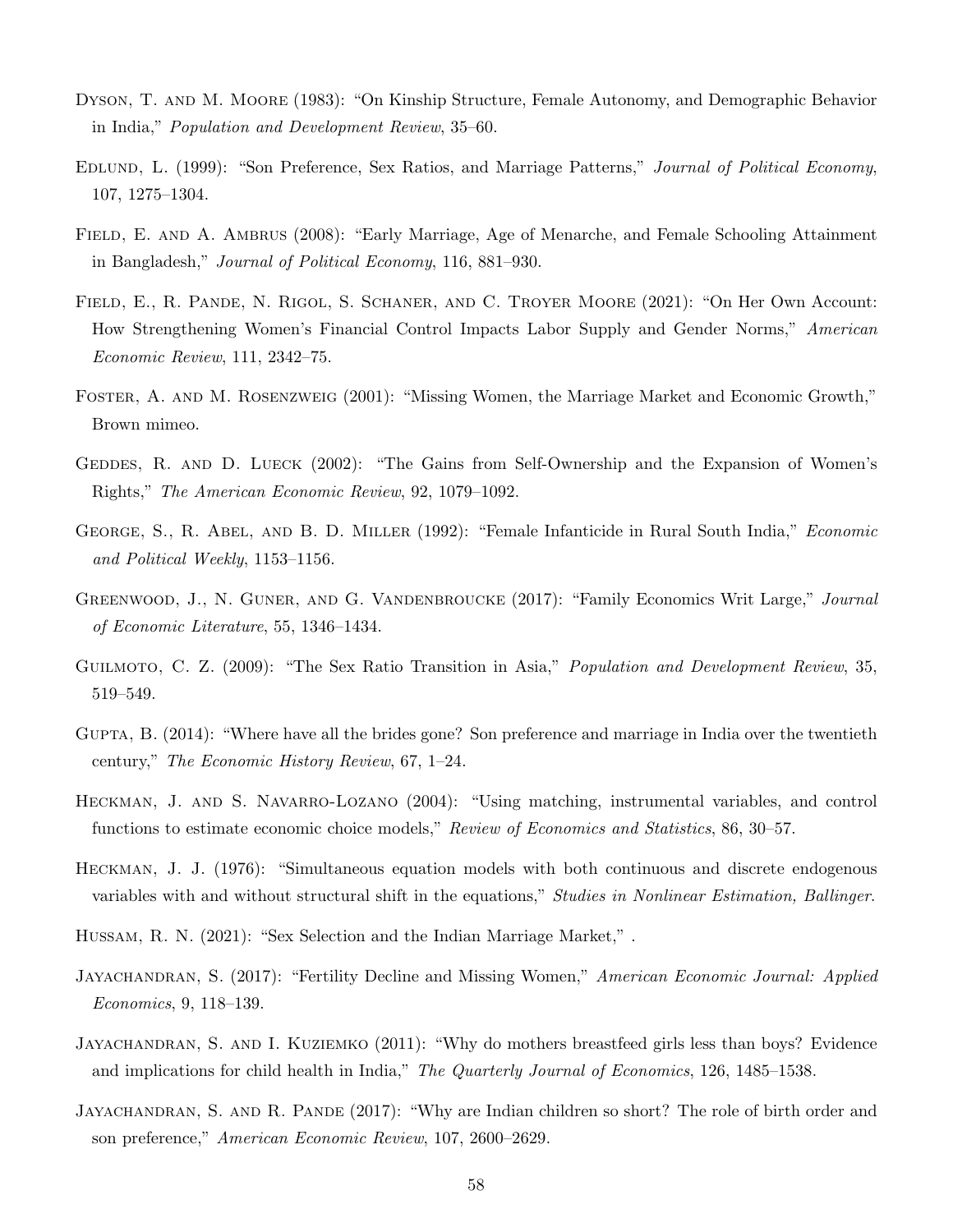- JEFFERY, R., P. JEFFERY, AND A. LYON (1984): "Female Infanticide and Amniocentesis," Social Science & Medicine, 19, 1207–1212.
- Jejeebhoy, S. J. and Z. A. Sathar (2001): "Women's Autonomy in India and Pakistan: the Influence of Religion and Region," Population and Development Review, 27, 687–712.
- KABEER, N., L. HUQ, AND S. MAHMUD (2014): "Diverging stories of "missing women" in South Asia: Is son preference weakening in Bangladesh?" Feminist Economics, 20, 138–163.
- Kapadia, K. (1993): "Marrying Money: Changing Preference and Practice in Tamil Marriage," Contributions to Indian Sociology, 27, 25–51.
- $-(1995)$ : Siva and her Sisters: Gender, Caste, and Class in Rural South India., Westview Press, Inc.
- LEGROS, P. AND A. F. NEWMAN (2007): "Beauty is a Beast, Frog is a Prince: Assortative Matching with Nontransferabilities," Econometrica, 75, 1073–1102.
- LINDENLAUB, I. (2017): "Sorting multidimensional types: Theory and application," Review of Economic Studies, 84, 718–789.
- Moorjani, P., K. Thangaraj, N. Patterson, M. Lipson, P.-R. Loh, P. Govindaraj, B. Berger, D. REICH, AND L. SINGH (2013): "Genetic Evidence for Recent Population Mixture in India," The American Journal of Human Genetics, 93, 422–438.
- Munshi, K. and M. Rosenzweig (2016): "Networks and Misallocation: Insurance, Migration, and the Rural-Urban Wage Gap," The American Economic Review, 106, 46–98.
- MURTHI, M., A.-C. GUIO, AND J. DRÈZE (1995): "Mortality, fertility, and gender bias in India: A districtlevel analysis," Population and Development Review, 745–782.
- NEELAKANTAN, U. AND M. TERTILT (2008): "A Note on Marriage Market Clearing," Economics Letters, 101, 103–105.
- PRASAD, B. D. (1994): "Dowry-related violence: A content analysis of news in selected newspapers," Journal of Comparative Family Studies, 71–89.
- RAHMAN, L. AND V. RAO (2004): "The Determinants of Gender Equity in India: Examining Dyson and Moore's Thesis with New Data," Population and Development Review, 30, 239–268.
- Rao, V. (1993a): "Dowry 'Inflation'in Rural India: A Statistical Investigation," Population Studies, 47, 283–293.
- ——— (1993b): "The Rising Price of Husbands: a Hedonic Analysis of Dowry Increases in Rural India," Journal of Political Economy, 101, 666–677.
- Robinson, P. M. (1988): "Root-N-consistent semiparametric regression," Econometrica, 931–954.